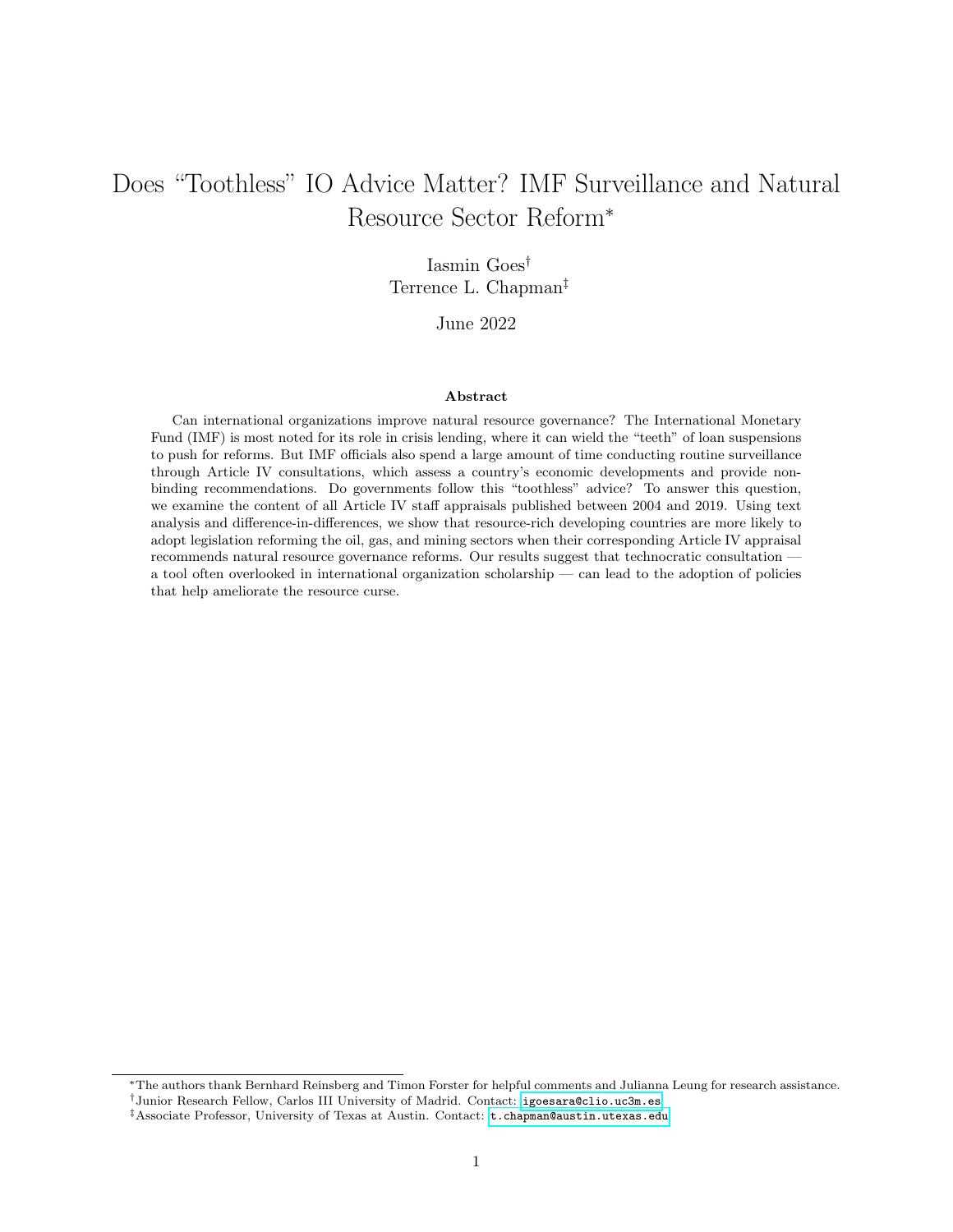## Introduction

Can international organizations (IOs) help alleviate the resource curse? The potential downsides of natural resource dependence are well known. An abundance of oil, natural gas, and minerals can lead to high economic volatility, weak fiscal capacity, low levels of government accountability, and political unrest [\(Ross,](#page-35-0) [2015\)](#page-35-0). Yet natural resource wealth also harbors the potential for economic growth: if properly managed, theses resources can be used to increase public investment in human capital and infrastructure [\(Venables,](#page-36-0) [2016\)](#page-36-0). Multilateral economic organizations, such as the World Bank and International Monetary Fund (IMF), routinely provide consultation and non-binding guidance to developing countries seeking to accomplish this. Does this advice improve natural resource governance?

Existing research tends to focus on the IMF's role in crisis lending, including its practice of conditioning loan disbursement on policy reforms (e.g. [Vreeland, 2003;](#page-36-1) [Dreher, 2009;](#page-32-0) [Chapman et al., 2017\)](#page-31-0). But a large portion of its time is devoted to routine surveillance, as the staff conducts regular "health checks" [\(IMF, 2020\)](#page-33-0) of economic and financial practices in its 190 member countries. Despite the amount of time and effort devoted to such health checks (which are formally called Article IV consultations), we know relatively little about what — if anything — they achieve.<sup>[1](#page-1-0)</sup> Perhaps this is because unlike crisis lending, where the IMF has the "teeth" to push policy reforms in the form of loan suspensions or withholding future tranches, Article IV consultations are purely advisory: countries are not punished if they fail to follow IMF advice. At the same time, many have argued that IOs can influence government policy through advice and standard setting, including technical assistance from the World Trade Organization [\(Shaffer, 2005\)](#page-35-1), "positive complementarity" from the the International Criminal Court [\(Dancy and Montal, 2017\)](#page-32-1), or socialization to human rights norms [\(Greenhill, 2015\)](#page-33-1). Yet the surveillance function of the IMF remains understudied. If one way IOs matter is through disseminating ideas and best practices, Article IV consultations are an obvious place to look.

Given the "toothlessness" of Article IV consultations, there are many reasons why politically constrained governments might fail to implement well-meaning advice in the face of special interest pressure or public demands for expensive programs and benefits. Even a 2005 report commissioned by the IMF suggests that Article IV surveillance has mixed results, at best [\(Ostry and Zettelmeyer, 2005\)](#page-34-0). Still, governments may see virtue in shoring up their financial house as a preventive measure, rather than waiting for a costly crisis. This may be especially true in the natural resource sector, where the perils of reliance on primary commodity exports are well documented [\(Ross, 1999\)](#page-35-2). We argue that expert advice from IMF economists is one source of ideas for developing sound resource governance.

<span id="page-1-0"></span><sup>1</sup>For an important, and comprehensive, exception see [Edwards](#page-32-2) [\(2018\)](#page-32-2).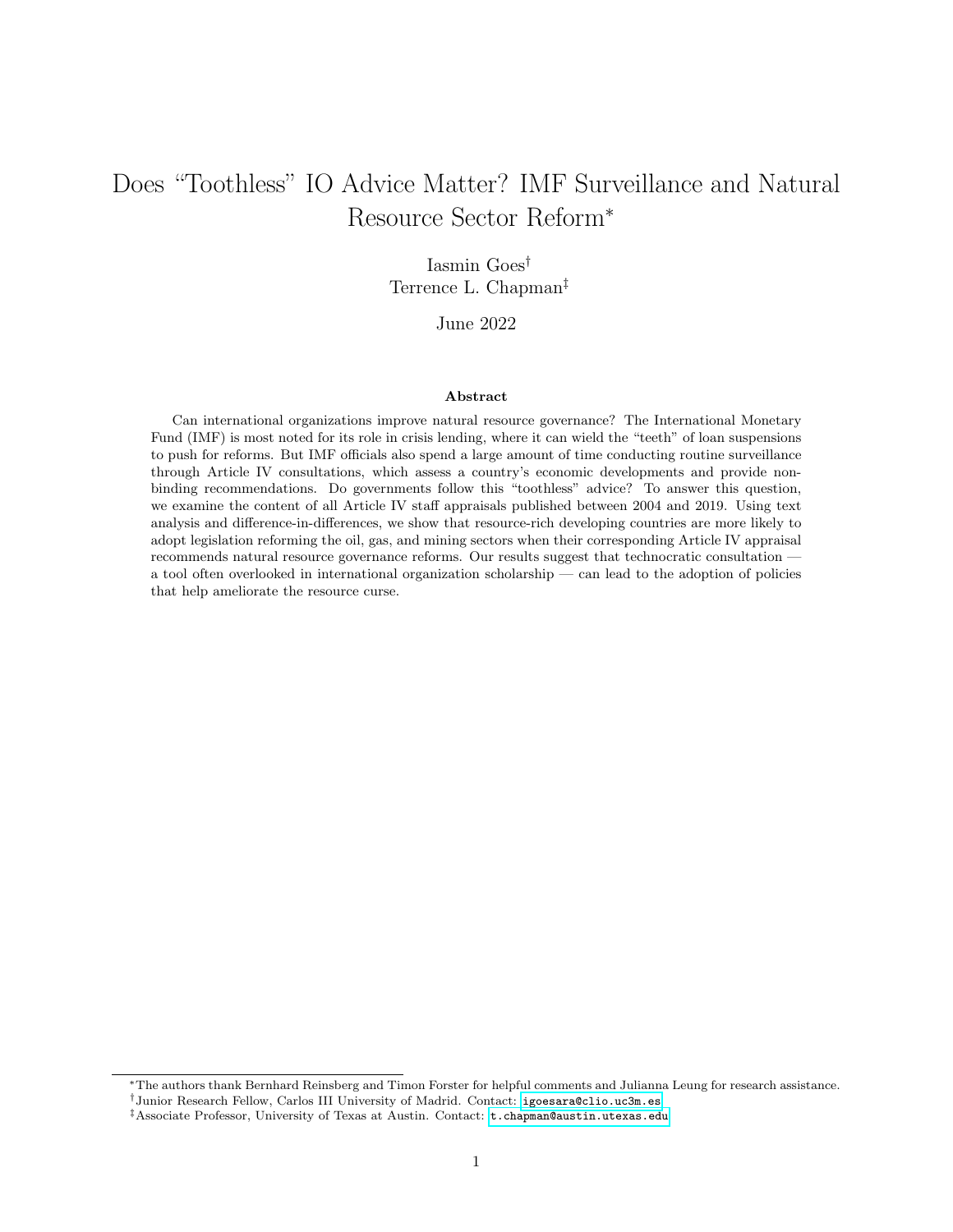Though states often receive conflicting advice from different IOs [\(Breen et al., 2020\)](#page-31-1), this is unlikely to be the case when it comes to natural resource management, as different IOs largely promote similar practices in this sector. For example, the IMF, World Bank, European Union, G8, G20, and United Nations have all endorsed the Extractive Industries Transparency Initiative, or EITI [\(Sovacool et al., 2016\)](#page-36-2). Such initiatives are important because oil, gas, and minerals are a crucial source of revenue for many developing countries. Given the large informal sector and the prevalence of small-scale firms, these countries typically have a narrow tax base and collect less revenue [\(Besley and Persson, 2014\)](#page-30-0). This, coupled with their limited access to capital markets in times of need [\(Wibbels, 2006\)](#page-36-3), means they often turn to natural resources to fund their expenditures. On the one hand, governments are well aware of the danger of the resource curse and seek out expertise from IOs, especially after new natural resource windfalls. On the other hand, the lure of using resource rents for political purposes and the high cost of institutional development suggest that the natural resource sector might be especially resistant to large scale reform.

IO bureaucracies attain autonomy and legitimacy by developing specialized expertise [\(Barnett and](#page-30-1) [Finnemore, 2004a;](#page-30-1) [Johnson, 2014\)](#page-33-2). The IMF is no exception. Its staff consists of highly trained economists and development experts who closely scrutinize the structural conditions of countries' economies. During the Article IV process, government officials meet with a team from the IMF to discuss a range of economic policies (a process we describe below). Since 2004, the IMF has consistently published Article IV reports, partly in an effort to pressure countries to adopt their recommendations. We argue that the content of these reports is a good reflection of discussions between host governments and an IMF delegation. If governments take IMF advice to heart, they should be more likely to implement reforms in areas highlighted in public Article IV reports. In particular, when Article IV reports place special emphasis on the natural resource sector, we predict that countries will be more likely to see the adoption of legislation aimed at reforming this sector.

To test this argument, we examine the content of all 700 Article IV consultations conducted in 80 resource-rich developing countries and published between 2004 and 2019. First, we use text analysis and manual coding to assess how much these published documents cover the natural resource sector and whether they directly recommend reform. Second, we use a differences-in-differences approach to investigate whether countries are more likely to adopt new natural resource legislation in the aftermath of these consultations, conditional on variation in content. Throughout the analysis, we provide qualitative evidence of the Fund's considerations in drafting Article IV reports, and discuss several cases in which IMF recommendations did, or did not, lead to reform.

Our analysis speaks not only to a growing body of literature focusing on the linguistic content of IO reports and statements [\(Busch and Pelc, 2019;](#page-31-2) [Terman and Voeten, 2018\)](#page-36-4), but also to larger debates about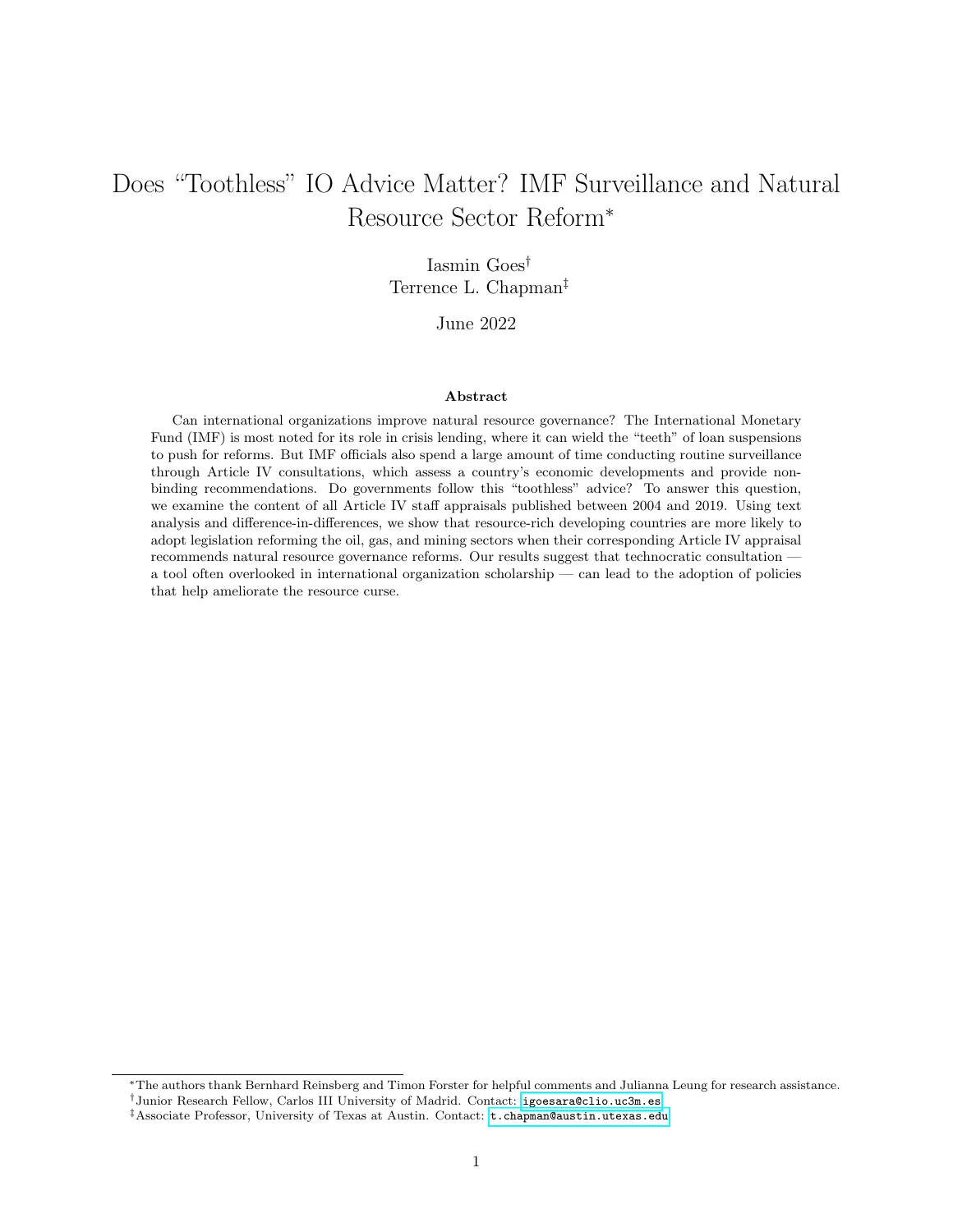the ability of IOs to influence domestic politics. Scholars have examined the role of IOs in democratization [\(Pevehouse, 2002\)](#page-35-3), trade policy [\(Allee and Scalera, 2012\)](#page-29-0), climate policy [\(McLean and Stone, 2012\)](#page-34-1), human rights practices and legal reform [\(Simmons, 2009\)](#page-35-4), among other areas. Some of this work focuses on the role of IOs in disseminating knowledge, promoting ideas, and influencing common understandings of best practices [\(Barnett and Finnemore, 2004b;](#page-30-2) [Park, 2006;](#page-34-2) [Simmons et al., 2006;](#page-36-5) [Park and Vetterlein, 2010;](#page-34-3) [Haas,](#page-33-3) [2018\)](#page-33-3). Our contribution is, first, to examine whether IOs can influence domestic politics when they have no explicit financial leverage, and second, to assess whether such technical assistance matters in a particularly challenging issue area: natural resource governance.

### 1 Article IV Consultations

When the IMF was first created in 1944, its member countries consented to 33 Articles of Agreement outlining the Fund's purposes, membership, and operational structure. Article IV, in particular, stipulated that each member country should "collaborate with the Fund to promote exchange stability, to maintain orderly exchange arrangements with other members, and to avoid competitive exchange alterations" [\(IMF,](#page-33-4) [1969,](#page-33-4) 189). After the collapse of the Bretton Woods monetary system of fixed exchange rates in 1971, Article IV was rewritten to accommodate the new role of the IMF: to "exercise firm surveillance" over a wide array of macroeconomic fundamentals, like fiscal policy, capital mobility, labor regulation, and trade, with member countries providing "the information necessary for such surveillance" [\(IMF, 2016,](#page-33-5) 6). This regular surveillance, called an Article IV consultation, is supposed to take place every 12 to 24 months. It is the IMF's attempt at "preventive medicine" — addressing the source of crises before they hit.

Figure 1: Outline of the Consultation Process

<span id="page-3-0"></span>

As outlined by Figure [1,](#page-3-0) Article IV consultations typically begin with a country desk within the IMF producing a Staff Report that assesses the state of a country's economy. This report is internally reviewed prior to a visit by an IMF delegation. This visit normally lasts one or two weeks and the delegation meets with the finance minister, the central bank governor, and other senior government officials. After the visit, the delegation reports its conclusions to the country desk, which in turn produces a document connecting these findings to the state of the country's economy, recommending reforms, and proposing a time frame for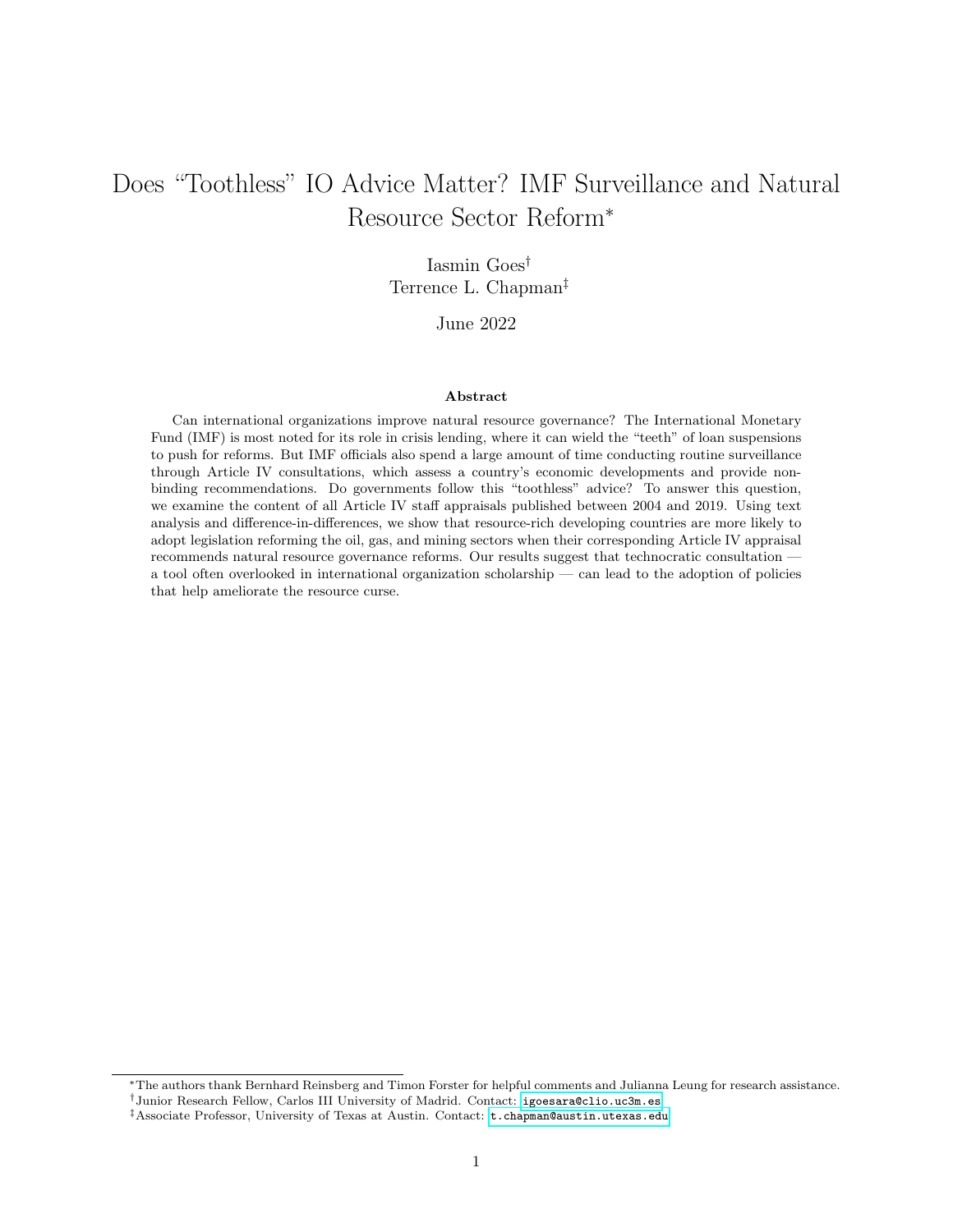the next consultation (in the so-called Staff Appraisal). The Executive Board, which represents all member countries, discusses the appraisal. The Executive Board does not vote on the report and, in fact, sometimes expresses competing opinions on the recommendations (Schäfer, 2006). The final document, consisting of the Staff Report, Staff Appraisal, and Executive Board Assessment, is sent to the Executive Director representing the country under appraisal, which in turn might issue a response statement. In this response statement, authorities are free to disagree with the assessment of the Executive Board, but they tend to agree 75 percent of the time [\(Fayad et al., 2020\)](#page-32-3).

The consultation process has undergone several changes over the history of the Fund. As mentioned above, the process evolved from a form of exchange rate surveillance to a broader assessment of a country's economic fundamentals. Global financial events, like the debt crises of the 1980s, have also prompted rethinking of the surveillance process. Some reforms have been internal and bureaucratic. For instance, the Fund improved its analytical and diagnostic approaches to focus on particular vulnerabilities in the financial sector [\(Ostry and Zettelmeyer, 2005\)](#page-34-0). Other reforms aimed to alter the incentives of countries to adopt the Fund's recommendations. Various proposals were put forth that would tie crisis borrowing to compliance with past implementation of Article IV recommendations, but these proposals were never adopted: Article IV consultations continue to be only suggestive in nature, and countries are not required to comply with the appraisal of the IMF.[2](#page-4-0)

In an attempt to increase transparency, the Executive Board initiated a pilot program for voluntary release of Article IV consultations in March 1999. Since 2004, all consultations are automatically made public, unless the country under surveillance objects. And few countries seem to object: while 47 percent of all reports conducted between July 1999 and June 2001 were published, this number jumped to 82 percent for the period between November 2007 and December 2008 [\(Edwards et al., 2011,](#page-32-4) 11), and 95 percent for the 2014–2015 period [\(Mihalyi and Mate, 2018\)](#page-34-4). The idea of transparency in Article IV consultations was not entirely novel. As [Rodrik](#page-35-6) [\(1995\)](#page-35-6) argues, part of the IMF's role has always been to provide a "seal of approval" for international financial markets. One of the goals of publishing Article IV consultations is to increase transparency for these and other actors [\(Edwards, 2018\)](#page-32-2).

We do know, at least anecdotally, that the IMF takes Article IV consultations with resource-rich countries very seriously, adjusting recommendations accordingly. For example, prior to the 2015 discovery of oil deposits in Guyana, the IMF limited its recommendations to medium-term fiscal reform. The IMF recognized Guyana as a less developed country and recommended the development of low-carbon, sustainable sectors

<span id="page-4-0"></span><sup>&</sup>lt;sup>2</sup>In addition to participating in Article IV consultations, countries can also request a Staff Monitored Program (SMP), a voluntary and informal initiative to showcase the government's ability to make progress on economic reforms prior to asking for a loan. SMP progress is monitored under Article IV consultations, and thus may be considered in future loan decisions, but neither compliance with SMPs nor acceptance of Article IV recommendations is a prerequisite for entering a loan program.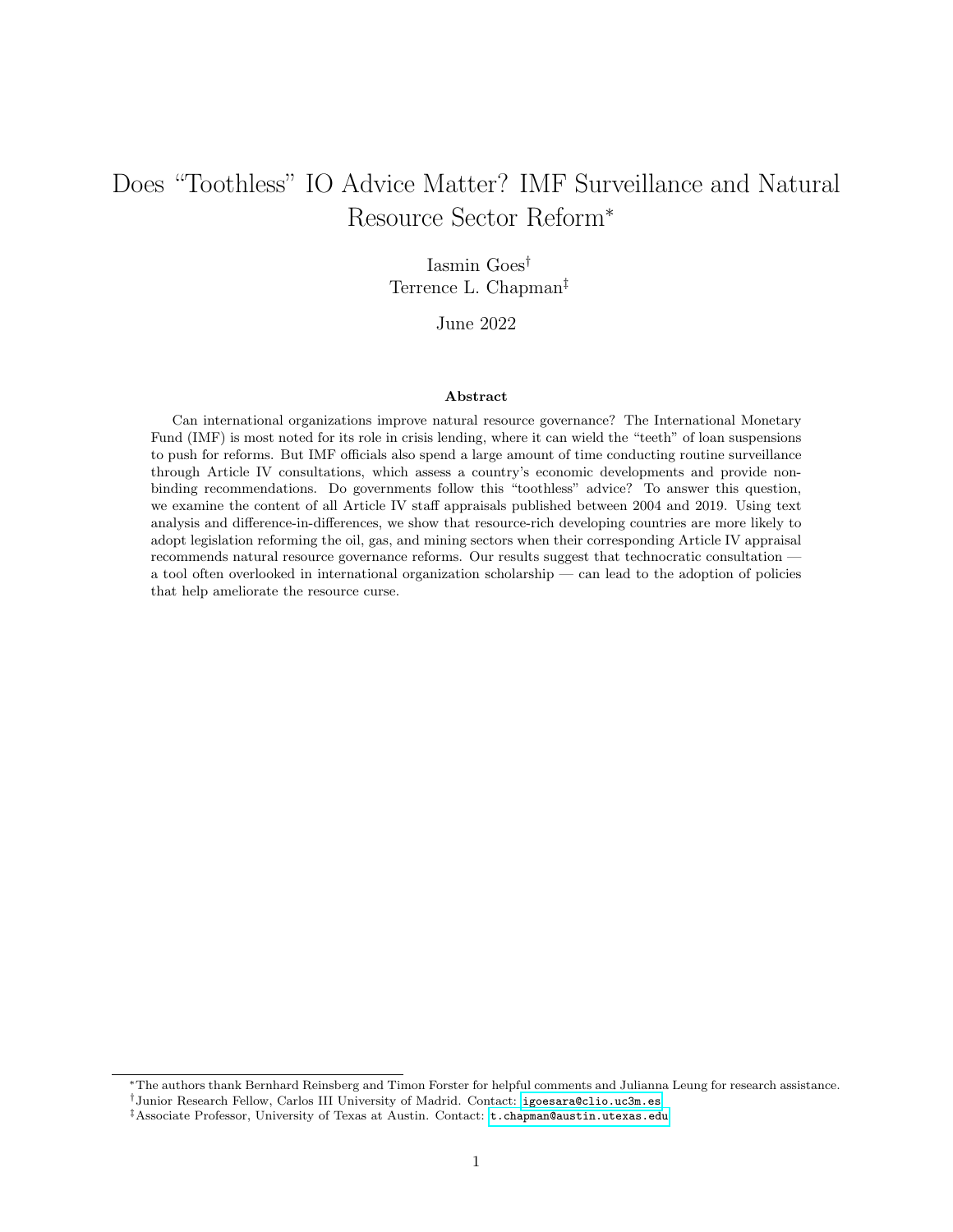<span id="page-5-0"></span>Figure 2: Terms Mentioned in IMF Article IV Consultations with Guyana, 2009–2019



Fiscal/Tax - Oil/Petroleum

This figure shows the absolute frequency of the terms  $f_{is}$ cal/tax and  $oil/petroleum$  (or variations thereof) in all seven available Article IV Consultations with Guyana. Following the discovery of offshore oil in May 2015 (as indicated by the dashed vertical line), IMF recommendations to Guyana shifted from medium-term fiscal reform to specific resource sector reforms, up until January 2019, when the Guyanese government passed the Natural Resource Fund Act (as indicated by the solid vertical line).

and practices. Staff also advised Guyana to focus on debt relief and maintaining tariffs to protect lower income groups.

But after ExxonMobil discovered high-quality, oil-bearing sandstone reservoirs off the Guyanese coast in May 2015, the IMF began to recommend more specific resource sector reforms, as Figure [2](#page-5-0) shows. The 2017 Article IV consultation, published in June of that year, advised authorities to establish a fiscal framework for managing oil wealth, preferably before 2020, when oil production was scheduled to begin: "As a new oil producer starting from scratch, Guyana is in a good position to put in place a framework that limits procyclical spending and attenuates the impact of oil price volatility on the budget and the economy."[3](#page-5-1) The report was accompanied by an annex titled "Best Practices in Managing Oil Wealth," which noted that a clear resource management framework would "contribute to building confidence in the general public and financial markets."

Guyanese officials seemed eager to incorporate the Fund's advice, even though they were not obliged to do so; after all, the country was not under a loan agreement mandating reforms in exchange for financial support.<sup>[4](#page-5-2)</sup> Still, authorities developed and adjusted legislation to protect their revenue and retain external

<span id="page-5-1"></span><sup>&</sup>lt;sup>3</sup>These and other quotes are drawn from the main dataset used in our study, as described in more detail in subsequent sections.

<span id="page-5-2"></span><sup>4</sup>Guyana's last agreement with the IMF ended in 2006.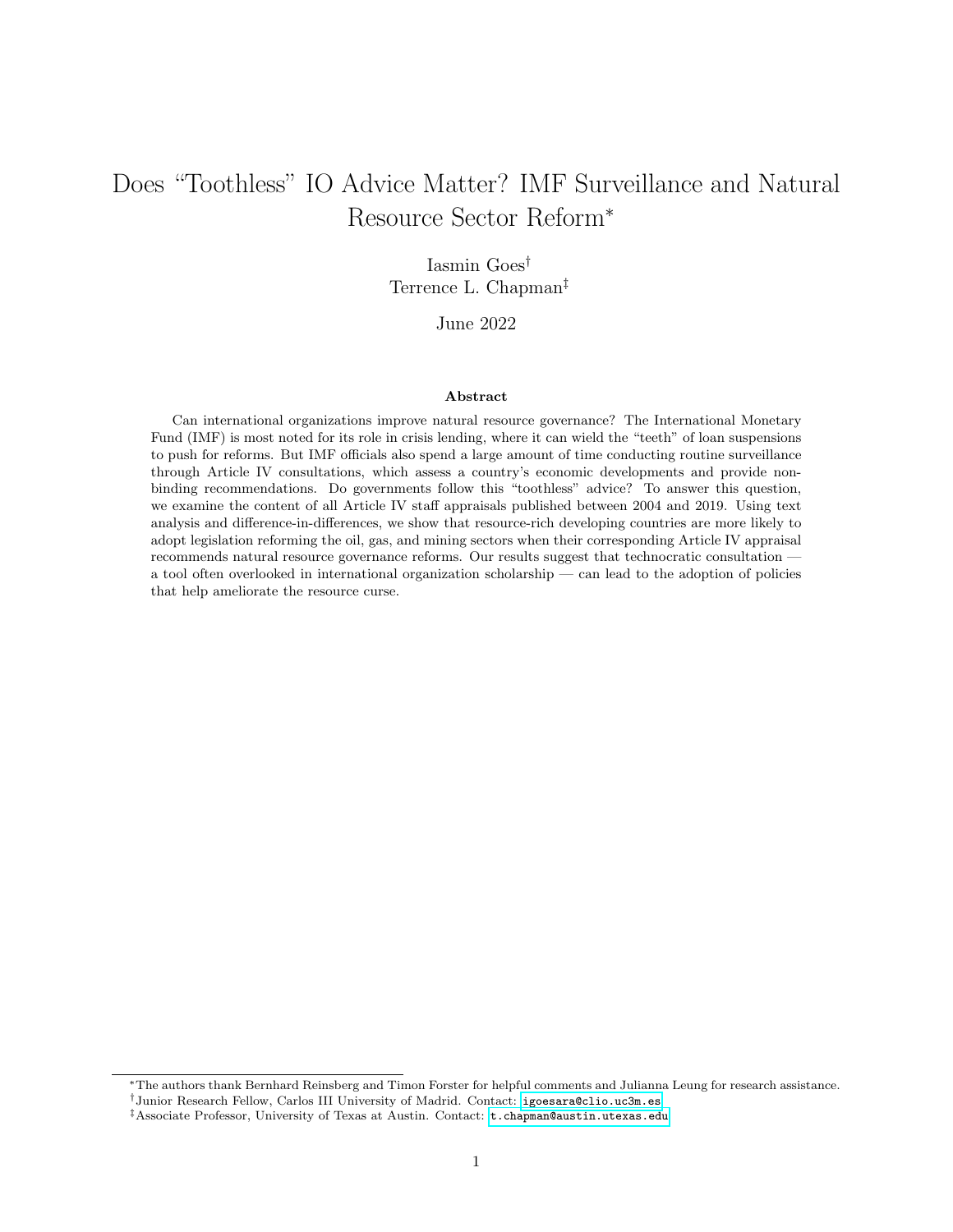financing. According to the 2017 consultation, upon the IMF's suggestion to strengthen the fiscal framework,"the authorities reiterated their plans to anchor future oil wealth management in a comprehensive legal framework. They sought the Fund's advice on the recently drafted Natural Resource Fund legislation. The authorities informed that they are also working on other key elements of the fiscal regime, including drafting the Petroleum Law and establishing a Petroleum Commission." Guyana became a candidate member of the Extractive Industries Transparency Initiative (EITI) in October 2017 and passed the Act No. 12 – Natural Resource Fund Act in January 2019, incorporating the resource management framework proposed by the IMF. The subsequent Article IV consultation, published in September 2019, covered the natural resource topic in far less detail.

The case of Guyana suggests that Article IV consultations might promote natural resource governance, but we lack systematic evidence about this effect across countries.<sup>[5](#page-6-0)</sup> And there is reason for skepticism. Compliance with loan conditionality is quite mixed [\(Babb and Carruthers, 2008\)](#page-30-3), as countries are often unwilling or unable to implement many reforms. This is, in part, because countries that are strategically important to key principals — especially the United States — tend to receive favorable treatment from the IMF [\(Oatley and Yackee, 2004;](#page-34-5) [Stone, 2004,](#page-36-6) [2008\)](#page-36-7). In these cases, the IMF is less able to credibly threaten to enforce compliance by suspending loans, which means that these borrowers are less likely to comply with conditionality in the first place [\(Dreher and Jensen, 2007;](#page-32-5) [Stone, 2008;](#page-36-7) [Copelovitch, 2010\)](#page-32-6). But other countries fail to comply with reforms due to domestic politics — for example, compliance often breaks down ahead of elections [\(Dreher, 2003\)](#page-32-7). And sometimes countries simply lack the technical or bureaucratic capacity to follow through reforms. As a result, only 33% of all IMF programs between 1980 and 2015 were fully completed; the remaining 67% were interrupted due to non-compliance with loan conditions [\(Reinsberg](#page-35-7) [et al., 2021\)](#page-35-7). If countries struggle to adopt IMF-mandated reforms when money is on the line, why would they adopt these recommendations when they lack "teeth?"

## 2 Who Reforms?

As a rule, technocratic reforms in the natural resource sector are unpopular. Since citizens have exaggerated expectations of what natural resource revenue can accomplish, they often misinterpret such reforms as an attempt by political elites to seize rents for private benefits at the expense of public goods provision [\(Collier,](#page-32-8) [2017\)](#page-32-8). In limiting governments' discretion over natural resource revenue, these reforms also deprive politicians of important funds for political survival [\(Wiens, 2014\)](#page-37-0). Institutional development is costly for developing countries, which often have weak institutions, fragmented polities, and low administrative capacity [\(Besley](#page-30-0)

<span id="page-6-0"></span> $5$ [With the exception of Edwards \(2018\), to our knowledge there remain no cross-national studies of the effectiveness of](#page-30-0) [Article IV surveillance.](#page-30-0)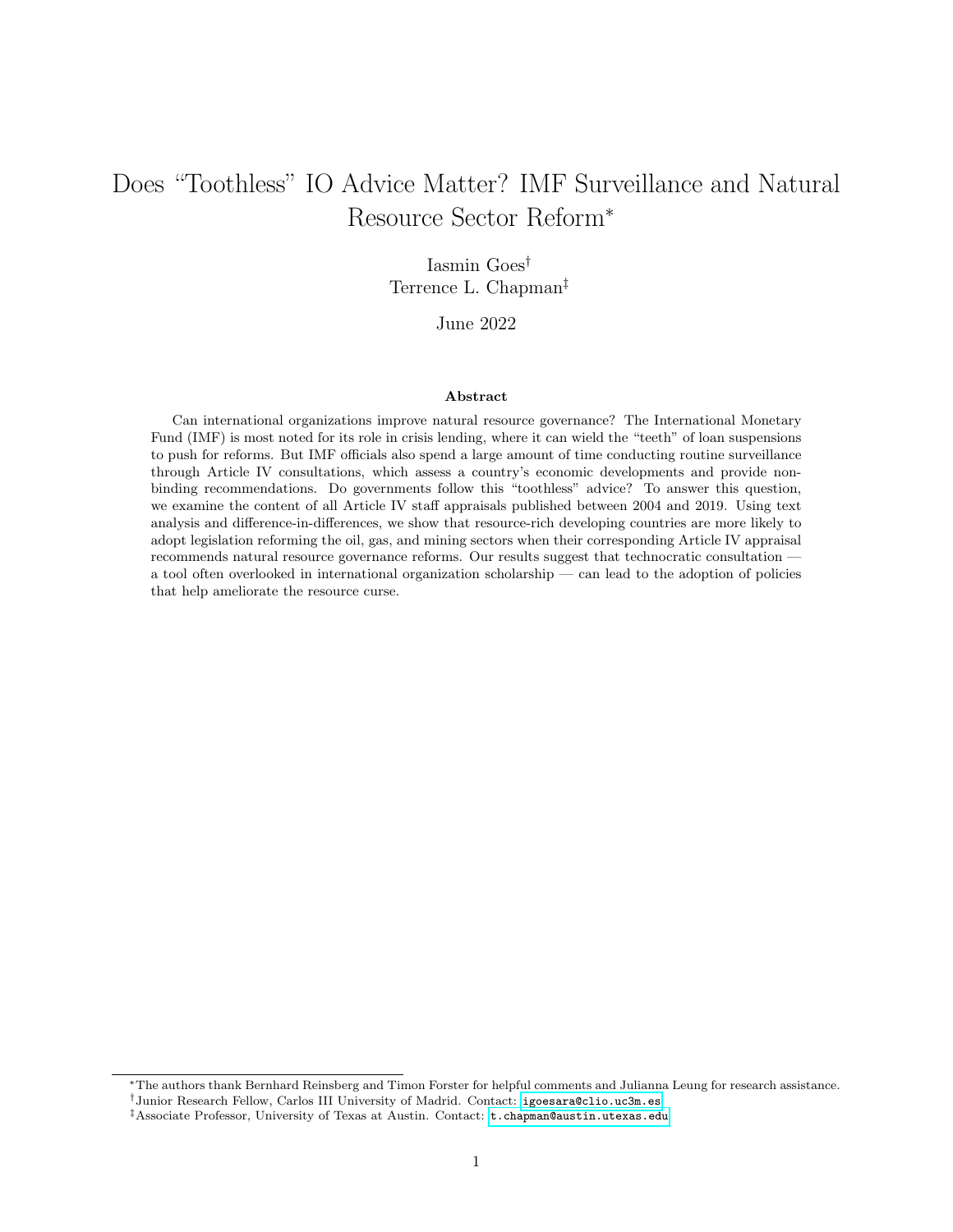[and Persson, 2014\)](#page-30-0). Thus, from the perspective of the incumbent, there are few political incentives to reform the natural resource sector.

At the same time, the idea that natural resources can pose problems for countries is also now well understood amongst economic planners, creating incentives to seek out technical advice from international financial institutions. For instance, upon discovering new sources of rare earth metals, Mongolia's economic advisors sought advice from the World Bank to learn from the experience of other resource rich countries.<sup>[6](#page-7-0)</sup> Guinea similarly requested technical assistance from several sources, including the the IMF, the African Development Bank, and the US-based nonprofit Natural Resource Governance Institute, when it instituted wide scale reforms in its mining sector.<sup>[7](#page-7-1)</sup> These cases are not isolated; the recognition of both the promise and perils of natural resource wealth has increasingly prompted countries to seek out advice on how to best structure their extractive sectors.

Incumbents thus face mixed incentives. On the one hand, natural resource reforms are often unpopular in the short-term, as they tend to require belt-tightening and new restrictions on public spending. This spending could be a useful tool for incumbents seeking to retain office. On the other hand, incumbents need to provide some semblance of economic stability, lest their electoral prospects suffer. Prudent management of natural resource revenues can help achieve that stability, and developing country government officials have incentives to look to sources with the most experience with approaches to natural resource government.

Our ultimate outcome of interest is why and when developing countries adopt advice from the IMF. As a start, we argue that governments are more likely to reform the natural resource sector in response to expert advice. A larger goal of Article IV consultation is to provide such advice and technical assistance. Governments might be more open to reform when an expert source — such as the IMF — advises them to. [Lombardi and Woods](#page-34-6) [\(2008\)](#page-34-6) review theoretical expectations about IMF surveillance, noting that the IMF is positioned to provide perhaps the most comprehensive and highest quality data to its member governments. In direct consultation with governments, the IMF can leverage its expertise to present public officials with policy reforms backed by research across countries, based on years of meticulously-collected data. This may be of particular interest to developing nations that lack the human capital, statistical capacity, and bureaucratic structures to conduct such research on their own.

Framing reforms as recommended by IO experts may also help politicians "sell" reform to their constituents when they would otherwise face stiff opposition to new policies. According to [Vreeland](#page-36-1) [\(2003\)](#page-36-1), entering an IMF agreement allows politicians to credibly tell opponents and the wider population that their

<span id="page-7-1"></span><span id="page-7-0"></span> $6$ Michael Forthsythe. "Mongolian Harvard Elites Aim for Wealth without Dutch Disease." Bloomberg. 15 February 2010.

<sup>7</sup>Thomas Lassourd and Patrick Heller. "Guinea's Mining Reforms: A Time to Act for a 'Government of Action.' " Natural Resource Governance Institute. 14 February 2014. Also: IMF. "IMF Survey: Policy Reforms, Mining Boom Power Guinea's Recover." IMF News. 6 April 2012.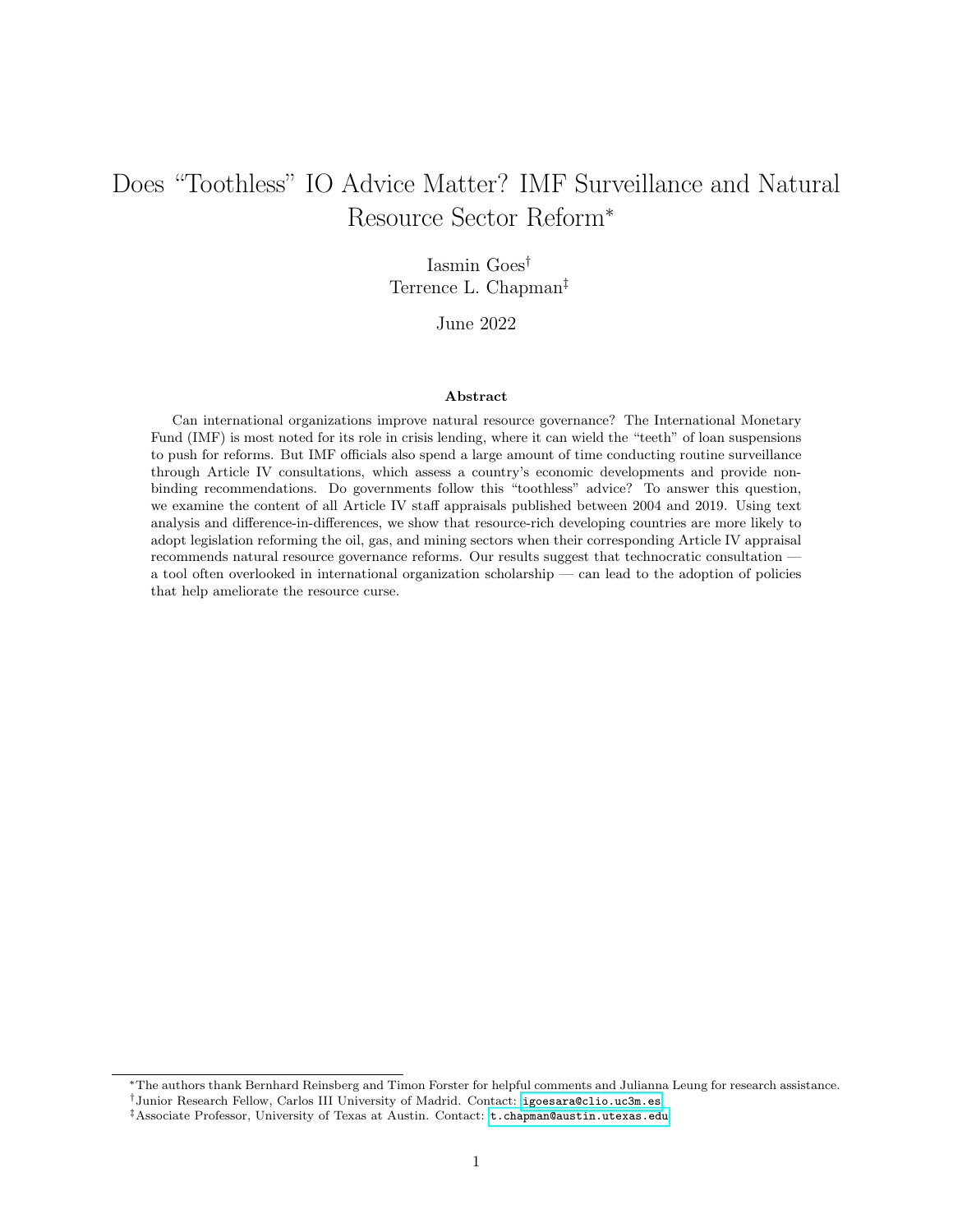hands are tied: they must implement reforms or forfeit much-needed injections of capital. Although Article IV advice comes with no such penalty if not implemented, the IMF's "seal of approval" may help convince reluctant citizens and officials. IOs like the IMF derive legitimacy from "rational legal authority" and policy expertise [\(Barnett and Finnemore, 2004a\)](#page-30-1). When citizens see IO advice as legitimate and based in the most up-to-date best practices, they are less likely to oppose change, even if it results in some short-term pain. Organizations like the IMF actively invest in their legitimacy through their hiring, transparency, and consultative practices.

To be sure, the IMF has faced its share of blows to its legitimacy (cf. [Seabrooke, 2007\)](#page-35-8), ranging from criticisms of the Washington Consensus to perceived failures during the Asian financial crisis and beyond. But one response adopted by the IMF is to foster more domestic ownership from governments [\(Best, 2007\)](#page-31-3), where ownership is defined as "a situation in which the policy content of the program is similar to what the country would have chosen in the absence of IMF involvement" [\(Khan and Sharma, 2003,](#page-33-6) 235). Article IV consultations explicitly do this through collaborative meetings that involve back and forth with country representatives. This involvement in the consultative process may produce a sense of procedural legitimacy, in addition to the legitimacy afforded the IMF because of the expertise of its bureaucrats.

More generally, Article IV consultations are an understudied example of the power and influence of IO bureaucracies. Many recent studies draw on principal-agent theory to assess when important principals are likely to influence the Fund's lending decisions (e.g. [Stone, 2002,](#page-36-8) [2011\)](#page-36-9). While powerful principals no doubt matter due to the Fund's quota-based voting system, the Fund staff exerts more influence in less salient cases or when important principals are split on a lending decision [\(Copelovitch, 2010\)](#page-32-6). Like actors in any bureaucracy, IO bureaucrats develop organizational procedures and practices in order to increase their legitimacy and power [\(Barnett and Finnemore, 2004a\)](#page-30-1). And bureaucrats have played important roles in IO design and reform [\(Johnson, 2014\)](#page-33-2). Since Article IV consultations involve lower stakes than loan programs, they are an obvious channel through which IMF staff may influence policy and leave their mark in developing countries, without the need to take geopolitical dynamics into consideration. The anecdotal evidence and the resources invested by the Fund in country surveillance suggest that such surveillance matters for real policy. If the IMF is perceived — on average — as an authority on macroeconomic and fiscal policy, we should observe more movement toward reform after Article IV consultations. Even if reform-minded governments seek out technical advice, the process of receiving such advice can tip countries over the edge to adopting real reform.

Still, consultations focus on a variety of topics. We argue that the content of an Article IV report matters: when consultations emphasize reform of the natural resource sector or make specific recommendations for reform, countries are more likely to adopt reforms. Since these reports are efforts to persuade government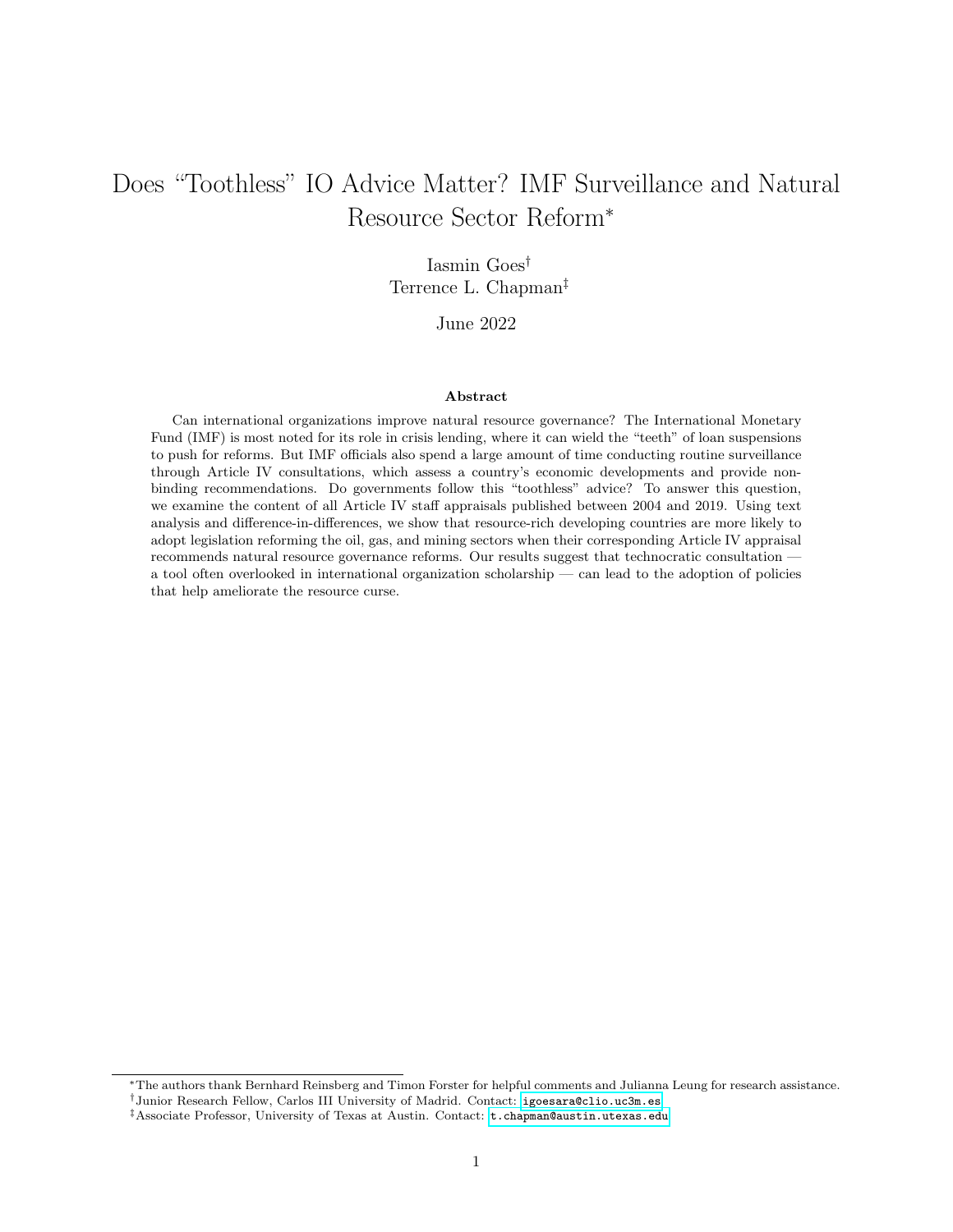officials to devote attention to meaningful policy reform, there is reason to focus on how much a report dwells on particular issue areas. Moreover, in the absence of direct transcripts of meetings during Article IV consultations, the published reports are the next best evidence of what topics were discussed. When a consultation occurs with a country like Guyana, one that seeks advice about natural resource sector management and that — in the absence of reform — is a good candidate for developing the resource curse, much of the discussion focuses on natural resource reforms. The published Staff Appraisal will reflect the tenor of that discussion.

If these reports are meant to influence authorities' behavior through peer pressure or through providing transparency to market actors, substantive content should matter. If a report discusses a particular topic at more length than others, policymakers may be more likely to take note and consider steps to address such topic. Article IV reports are expert assessments of a country's economy. They rarely dwell on non-issues, or elements of economic performance that do not need attention, instead highlighting areas of under performance or that need structural reform. Highlighting and emphasizing a specific issue often is an indicator of the urgency the IMF delegation places on the issue. Moreover, as noted above, special emphasis on topics may also be driven by government officials who want to reform, but need technical advice. Article IV consultations can therefore catalyze nascent or stalled reform efforts. For these reasons, we expect governments to be more likely to adopt legislation addressing the natural resource sector if Article IV reports discuss this sector more frequently.

Hypothesis 1: Governments are more likely to adopt natural resource reforms when an Article IV consultation directly recommends the creation of a natural resource fund or a similar fiscal rule, and as the Article IV report places greater emphasis on the natural resource sector.

#### 2.1 Possible Mechanisms

Admittedly, officials' views of the usefulness of IMF advice is bound to vary. Neoliberal beliefs might facilitate not only the request for technical advice, as we predicted in the previous section, but also the receptiveness to it. For example, [Heinzel et al.](#page-33-7) [\(2020\)](#page-33-7) find that similarity in economic policy beliefs determines perceptions of impartiality of the IMF and World Bank, and hence receptiveness to their recommendations. Building on these findings, it is possible that technocratic policymakers, who share the training and the economic beliefs of IMF staffers, are more responsive to their peers' advice: when Article IV consultations discuss the natural resource sector more frequently, these individuals should be more likely to respond to such discussions with natural resource reforms.

It is also possible that publication of Article IV reports puts market actors on alert, thereby creating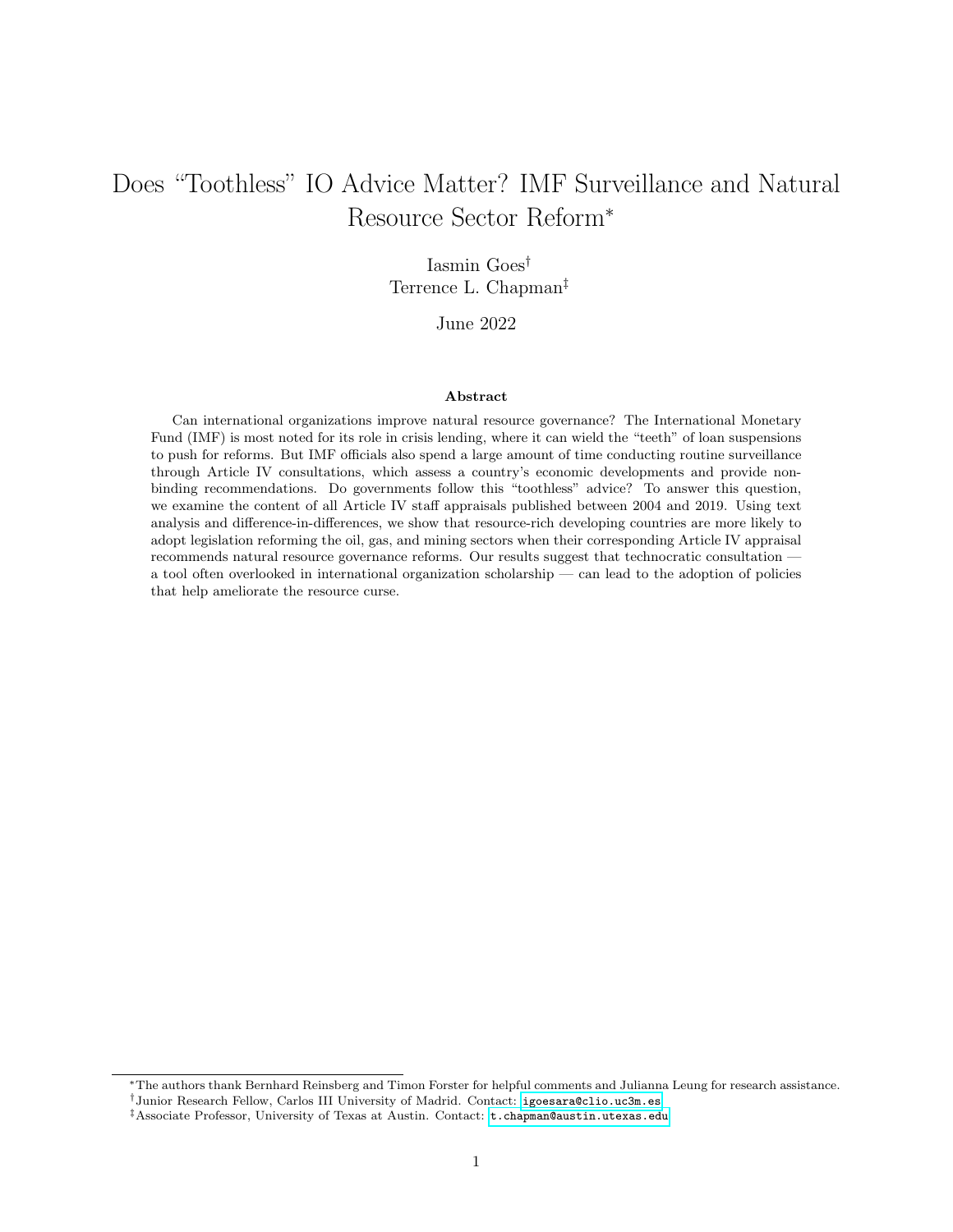pressure for countries that rely heavily on inward capital flows to adopt recommended reforms. This increased pressure may come from diffuse market actors, who see the IMF's "stamp of approval" as an important determinant of the quality of an investment environment. Multinational corporations, for instance, may be reluctant to invest in a country that has discovered new oil fields if they expect government graft or inefficiency in managing windfalls. While new discoveries improve a country's balance of payments and macroeconomic health in the medium to long run [\(Arezki et al., 2017\)](#page-30-4), international actors, wary of the resource curse, may view these discoveries with skepticism at first. If international actors gain access to information about a country's economic woes, they are likely to pay closer attention to issues that are raised more frequently in Article IV reports. Therefore, policymakers should face a greater incentive to address heavily emphasized issues in order to assuage market actors, preventing a decline in future inflows. One way to forestall such decline is to announce reforms that address the IMF's criticisms.

Still, a survey of IMF staff investigating the perceived audience of Article IV consultations concluded that "market participants find little new market-related information in the report" — in part because these reports are "too complicated and difficult to interpret" [\(Lombardi and Woods, 2008,](#page-34-6) 721). Relatedly, in a survey of 1,784 government officials, [Masaki and Parks](#page-34-7) [\(2020,](#page-34-7) 393) found that "credibility signaling to investors and donors appears to be, at best, a secondary consideration" when governments implement policies in response to external performance assessments.[8](#page-10-0) Moreover, extant research suggests that market actors tend to use a few macroeconomic indicators as cognitive "shortcuts" [\(Mosley, 2000\)](#page-34-8), and Article IV reports may not contain much information that is not already available through other sources, such as the ratings of sovereign risk agencies. If anything, these reports are confirmatory: they strengthen market actors' pre-existing beliefs about the economic circumstances of a country. In one of the few empirical investigations into IMF surveillance, [Edwards](#page-32-2) [\(2018\)](#page-32-2) finds little evidence that surveillance affects developing country financial markets. Thus, there is reason for skepticism that Article IV reports substantially move the priors of multinational corporations or international creditors.

The last alternative explanation suggests that recidivist borrowers may be especially eager to adopt recommended reforms because they wish to stay in the "good graces" of the Fund. Although Article IV consultations lack the "teeth" of conditions attached to loan tranches, the IMF may take into consideration compliance with these recommendations when negotiating future loan programs. Since there is a high rate of recidivism in IMF borrowing [\(Bird, 1996,](#page-31-4) [2001;](#page-31-5) [Bird et al., 2004\)](#page-31-6), countries that borrowed regularly in the past and expect to do so in the future may be more likely to comply with Article IV consultations in order to remain in the IMF's "good graces." Even if implementation of Article IV advice is not formally linked to

<span id="page-10-0"></span><sup>&</sup>lt;sup>8</sup>The main consideration is whether these performance assessments provide "practical solutions to help address critical issues facing the country" [\(Masaki and Parks, 2020,](#page-34-7) 393).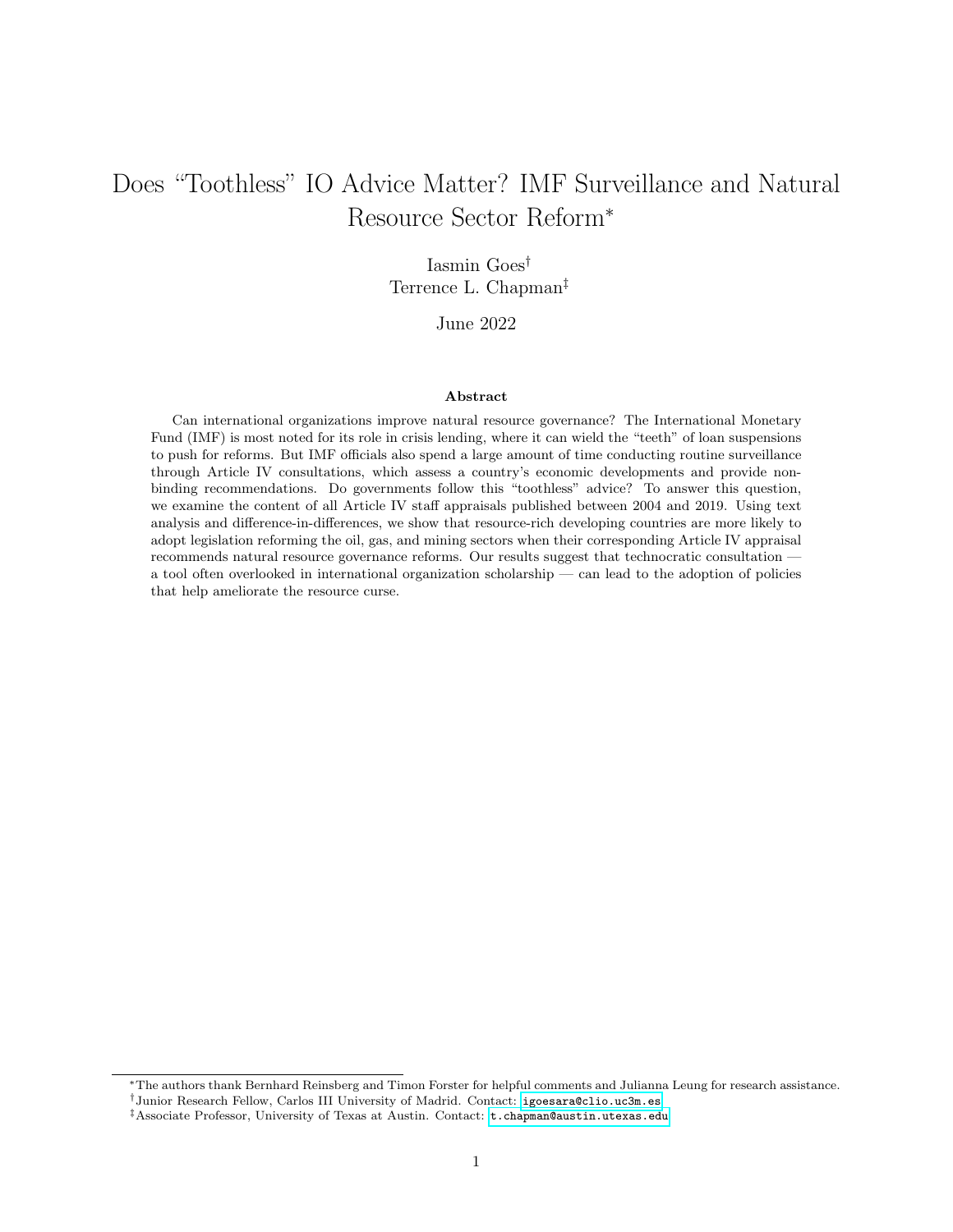access to crisis borrowing, negotiations over IMF bailout packages involve bargaining between governments and the Fund [\(Stone, 2002\)](#page-36-8). The IMF may be more willing to lend, and with less stringent terms, if a country has previously shown to be both able and willing to address macroeconomic and fiscal policy issues prior to a crisis. This may be especially true for governments that have adopted policies directly recommended by the IMF itself.

Indeed, Article IV consultations frequently reference progress made since previous consultations. For instance, in its 2014 report on Mexico, the Fund wrote: "with the political environment highly unsettled, there was no progress on most of the critical issues discussed in the 2004 Article IV consultation. The elimination of the oil stabilization fund and changes to the fiscal responsibility law and pension system have weakened the macroeconomic policy framework." Despite identifying political instability as an obstacle to reform, there is a notable reference to the lack of progress made by the Mexican government in implementing sound fiscal policy as well as the backward slide of eliminating the oil stabilization fund. But given that progress on Article IV recommendations is not formally tied to access to future loan tranches, the IMF is unlikely to deny funding to an economy in crisis solely because it did not implement suggestions from a non-binding consultation. Recidivist borrowers may be the ones least able to act upon the advice of Article IV consultations, since they tend to suffer from deeper structural and political challenges — like weaker governance, lower investment rates, and higher debt — that make it difficult to adopt sweeping reforms [\(Bird et al., 2004\)](#page-31-6).

### 3 Data

#### 3.1 Article IV Consultations

We examine all Article IV consultations conducted and published between 1 January 2004 and 31 December 2019. This dataset was compiled by [Mihalyi and Mate](#page-34-4) [\(2018\)](#page-34-4) for 2004–2018; we extend it until 201[9](#page-11-0).<sup>9</sup> There is substantial variation in data availability across countries and regions, as confirmed by Figure [3,](#page-12-0) in particular during the early years (2004–2005), when only four out of five countries tended to agree with the full publication of reports. At the time, democracies were more likely to agree with publication, while Latin American governments were less likely to do so [\(Edwards et al., 2011\)](#page-32-4). By 2014–16, this figure had improved considerably, as 95% of all reports were made public [\(Mihalyi and Mate, 2018\)](#page-34-4). Given our interest in natural resource governance, we focus on all consultations for 80 resource-rich developing nations. Figure

<span id="page-11-0"></span><sup>9</sup>Our dataset also includes some consultations for the 2004–2018 period that had not been published at the time of [Mihalyi](#page-34-4) [and Mate'](#page-34-4)s data collection. Though some information is available for 2020, most Article IV consultations that year were suspended due to the COVID-19 pandemic, which is why our analysis ends in December 2019.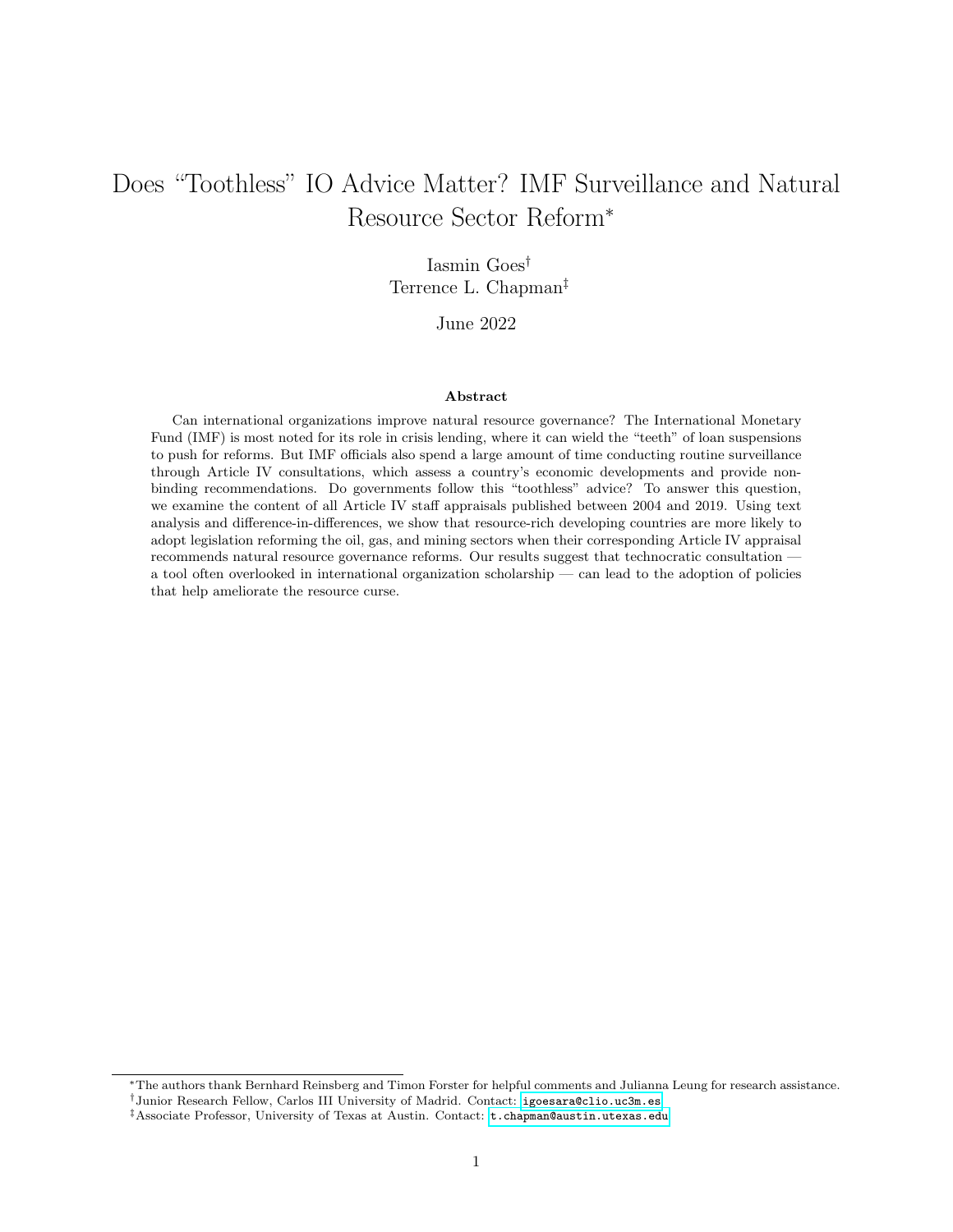[4](#page-12-1) summarizes the types of observations included in our sample.[10](#page-12-2)

<span id="page-12-0"></span>

Figure 3: Number of Publicly Available Reports, by Country, 2004–2019

This figure shows the number of Article IV consultations that were conducted and made publicly available for each country between 2004 and 2019. No reports are available for Eritrea, Oman, Turkmenistan, or Venezuela.

We identify 834 country-years for which consultations were scheduled and 439 country-years for which consultations were not. Some countries are monitored in more detail and more frequently than others, depending on their regional importance, size of outstanding loans, and perceived macroeconomic risk,<sup>[11](#page-12-3)</sup> but for most countries, Article IV consultations take place every 12 to 24 months.

Figure 4: Types of Observations

<span id="page-12-1"></span>

Though a consultation was scheduled for 834 country-years, these scheduled consultations did not always happen, due to political unrest or because authorities and staff could not agree on a date to meet. Since

<span id="page-12-2"></span> $10$ We examine 80 countries over 16 years, but only eight years are available for South Sudan, which became independent in 2011; hence,  $N = 1,273$ .

<span id="page-12-3"></span><sup>11</sup>For instance, during the period under study, a report was produced for China, Japan, and the US every single year.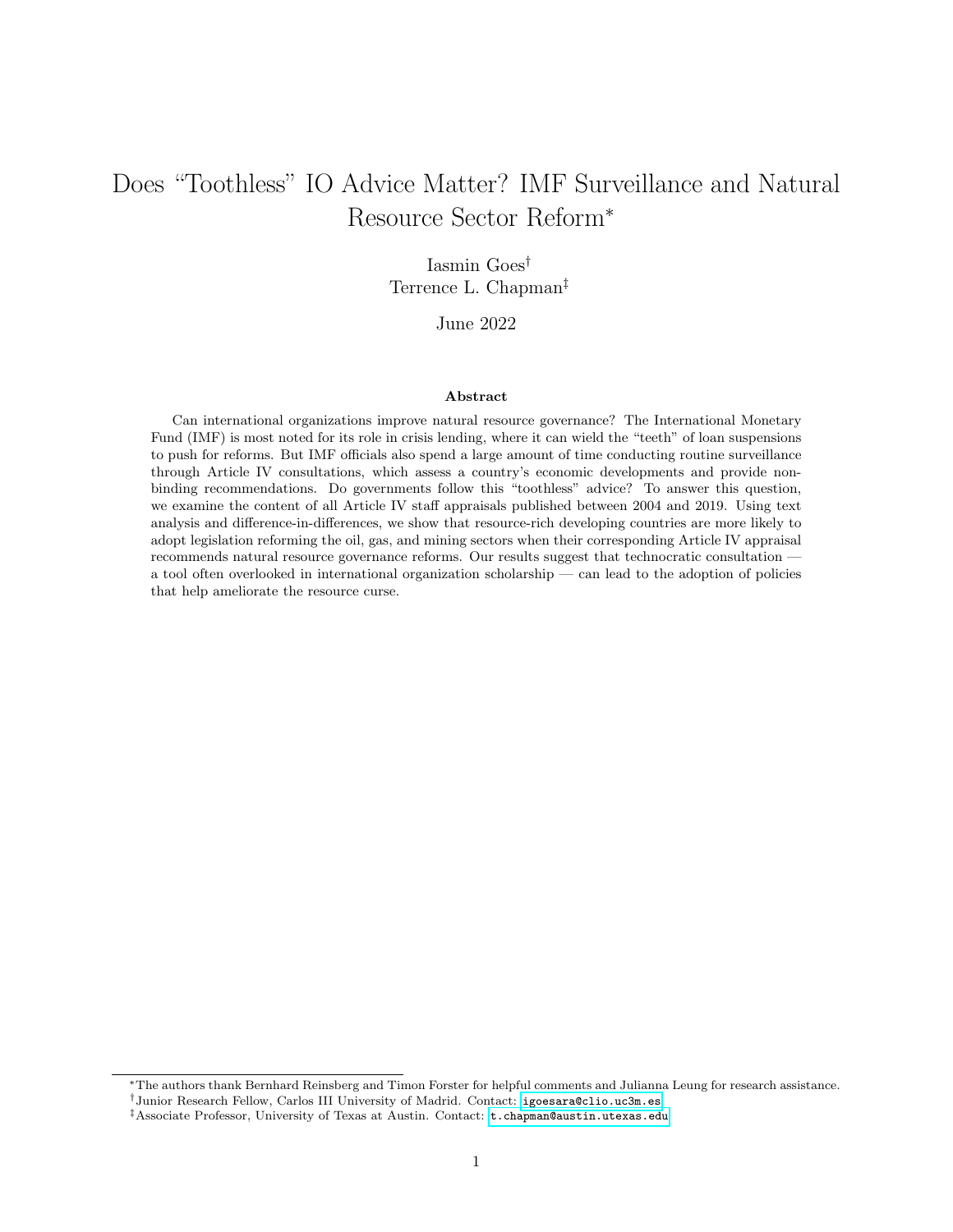2012, the IMF publishes a yearly list of such consultation delays (e.g. [IMF, 2017\)](#page-33-8). While this list likely underestimates the number of delayed reports before 2012, it allows us to make general inferences about 74 consultations that should have happened and did not (see appendix for full list). For example, Venezuela's last consultation was completed in September 2004; the subsequent consultation was scheduled for September 2005, but President Hugo Chávez did not grant access to IMF staff and severed ties with the Fund (at least symbolically) in 2007.<sup>[12](#page-13-0)</sup> Thus, Venezuela is "behind" on 15 consultations that would otherwise have happened after 2004. Argentina, Libya, Syria, and others similarly missed scheduled consultations.

A scheduled consultation was successfully conducted in 760 cases, but sometimes the country under appraisal opposed the publication of the resulting report. For instance, Turkmenistan took part in regular consultations: even though the IMF did not publish the full reports, it released short summaries, in the form of Public Information Notices or Press Releases. This is the case for a total of 56 country-year pairs, like Argentina in 2006 and Angola in 2008.

Lastly, there are 700 country-years for which consultations were scheduled, conducted, and published. These are the observations that interest us most. At least one report was published for each of the 80 countries, with the exception of Eritrea, Turkmenistan, and Venezuela. The number of available reports by country ranges from two (Nauru) to 16 (Russia), with an average of 9.09.

As shown in Figure [1,](#page-3-0) every published Article IV consultation consists of at least three parts: a press release that condenses the views of the IMF Executive Board; a Staff Report that provides key information about the country in question; and an Informational Annex that summarizes the country's history with the IMF, in addition to identifying potential statistical issues with the data provided by the local authorities. We focus on the Staff Report, specifically the subsection Staff Appraisal. This section is arguably formal and technocratic, whereas the assessment of the Executive Board is more susceptible to informal governance.<sup>[13](#page-13-1)</sup> On average, these appraisals are 956 words long, ranging from 385 (Senegal 2010) to 2,789 (China 2010).

#### 3.2 The Emergence of Natural Resource Funds

In its appraisal, the IMF staff frequently recommends the adoption of one policy tool: a natural resource fund. According to the IMF, these funds can "support the implementation of sound fiscal policies" and "enhance the transparency and credibility of fiscal policy" [\(Baunsgaard et al., 2012,](#page-30-5) 20). Correspondingly, we examine whether variation in the content of Staff Appraisals increases the odds that a country will pass any legal document (that is, a law, statute, act, code, or executive decree) related to a natural resource

<span id="page-13-1"></span><span id="page-13-0"></span><sup>12</sup>Saul Hudson. "Venezuela to quit IMF, World Bank." Reuters. 1 May 2007.

<sup>13</sup>For example, 5 of the 24 members of the Executive Board are appointed by the IMF's largest shareholders (France, Germany, Japan, the United Kingdom, and the US). [Stone](#page-36-9) [\(2011,](#page-36-9) 56) shows that "the Executive Board ratifies whatever the IMF management proposes" — and, given that the management is controlled by the largest shareholders, the assessment of the Executive Board is likely influenced by their political preferences.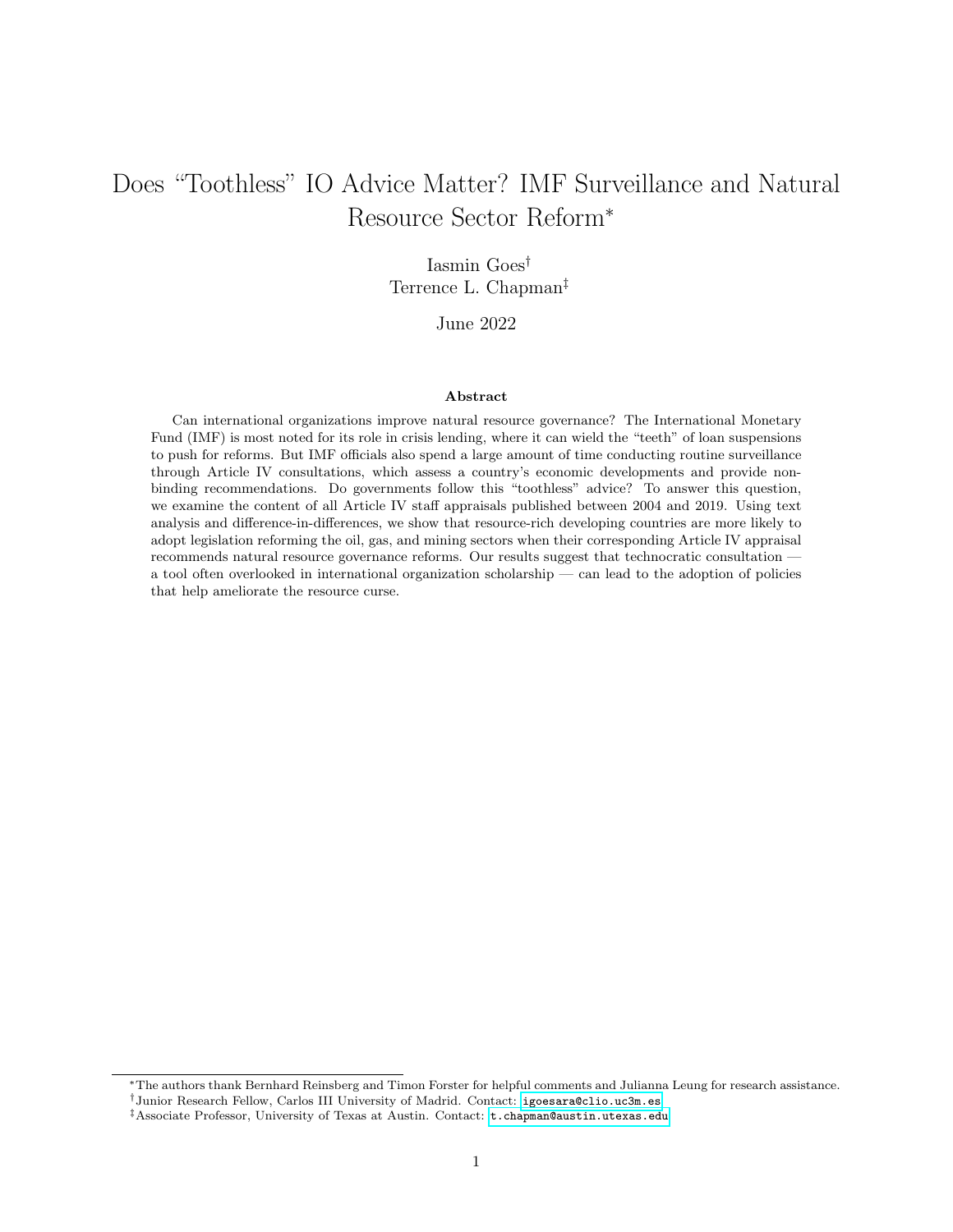fund in the subsequent year. [Goes](#page-32-9) [\(2022\)](#page-32-9) collected these legal documents from Official Gazettes, based on information provided by the [Natural Resource Governance Institute](#page-34-9) [\(2017\)](#page-34-9). We opt for this dependent variable, rather than more general fiscal rules, in order to maximize comparability across countries in policies adopted.

During the period under study, 33 of the 80 governments passed a total of 53 such legal documents (which we call "natural resource policy" in brief).<sup>[14](#page-14-0)</sup> Ecuador leads the list, with four organic laws (passed in 2005, 2006, 2008, and 2018) creating or regulating three different oil funds to stabilize the economy and reduce the size of the public debt. Figure [5](#page-14-1) showcases the distribution of such documents over time, from 2004 until 2019.

<span id="page-14-1"></span>

Figure 5: Distribution of Legal Documents Over Time, 2004–2019

Though these legal documents vary in length, their content is typically similar: they outline the purpose of the fund, appoint a committee to manage the fund's assets, delimit what assets the fund can invest in, and stipulate annual deposit as well as withdrawal limits (that is, what percentage of resource revenue must be deposited into the fund and how much of this revenue can enter the public budget every fiscal year). Guyana's aforementioned Act No. 12 – Natural Resource Fund Act begins by outlining the purpose of the Natural Resource Fund: "to manage the natural resource wealth of Guyana for the present and future benefit of the people." Then, it assigns overall management duties to the Minister of Finance, but also creates the Public Accountability and Oversight Committee to monitor and evaluate "whether the Fund has

This figure shows the number of legal documents passed on every year from 2004 until 2019. At least one legal document was passed every year, with the exception of 2009.

<span id="page-14-0"></span><sup>14</sup>This includes Venezuela (2005) and Turkmenistan (2014 and 2018), though we are unable to observe the effect of IMF surveillance on these two countries; as previously mentioned, Venezuela refused to participate in Article IV consultations and Turkmenistan opposed publication of its reports.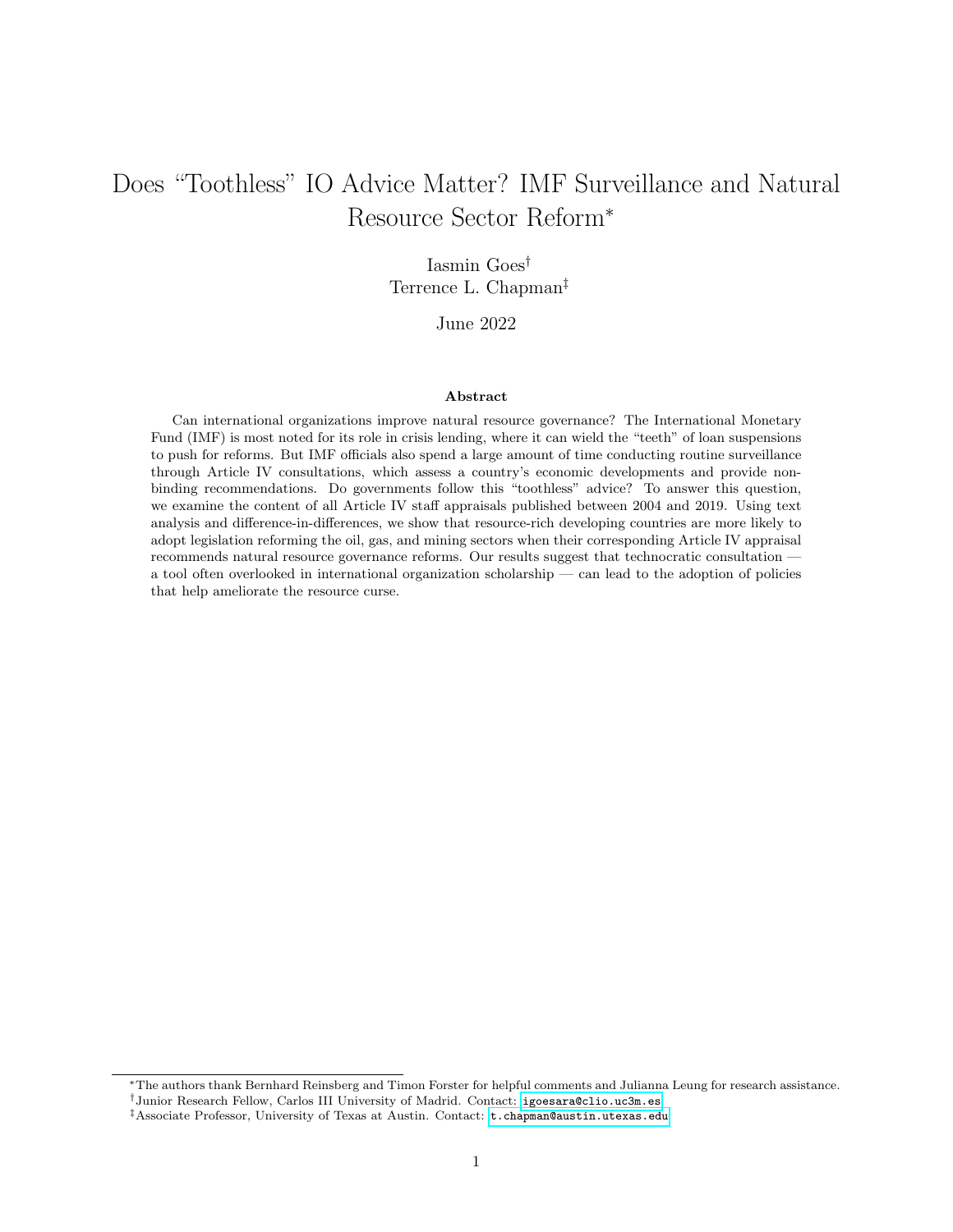been managed in accordance with the principles of transparency, good governance and international best practices." The Fund must be invested in safe assets, including treasury bills issued by countries with a sovereign credit rating of A or above and equities included in the MSCI World Index. According to the Act No. 12, all oil royalties, profits from production sharing agreements, and taxes levied on the profits of oil-producing companies must be deposited into the Fund. Finally, the Act determines that all withdrawals must be approved by parliament and cannot exceed the Economically and Fiscally Sustainable Amount, calculated according to annual inflation, exchange, debt, and growth rates. All these measures align with the best practices identified by the IMF (e.g. [IMF, 2008\)](#page-33-9).

For every country-year, our outcome of interest is a dichotomous indicator of Policy Passage. Of course, this variable says little about policy outcomes — we do not know if Guyana's Natural Resource Fund is actually managed according to international best practices or if all withdrawals are truly approved by parliament. But passing a legal document like Guyana's Act No. 12 is a good indicator that countries follow IMF advice. Even if governments are not always institutionally equipped to implement this advice, their willingness to promote de jure reforms is a necessary condition to promote de facto reforms [\(Amick](#page-29-1) [et al., 2020\)](#page-29-1). In fact, IOs often encourage de jure institutional reforms — which are easier to measure and accomplish — as the first practical step toward enacting concrete changes [\(Buntaine et al., 2017\)](#page-31-7). Thus, our outcome of interest is a policy input (rules, institutions, and procedures), rather than a policy outcome, which is often beyond government control and difficult to operationalize across countries [\(Masaki and Parks,](#page-34-7) [2020\)](#page-34-7).

#### 3.3 Quantifying IMF Advice

Article IV consultations might increase the odds of Policy Passage in three main ways; we generate three independent variables, or treatments, to account for these three scenarios. First, countries might be more likely to pass natural resource policy simply by virtue of participating in a consultation and publishing the corresponding report. Given that participation with publication is the norm, we do not expect this treatment to have a significant effect on the outcome of interest, but we test for it nonetheless. Therefore, our first independent variable, Published Consultation, takes the value of one if a country-year pair is associated with a published Article IV consultation, and zero otherwise. This is the case for 700 country-year pairs, as Figure [6](#page-16-0) shows.

Second, countries might be more likely to pass such policy if they participate in a consultation that mentions natural resources at least once. Thus, our second independent variable, Consultation Promotes Natural Resource Governance, takes the value of one if a country-year pair is associated with an Article IV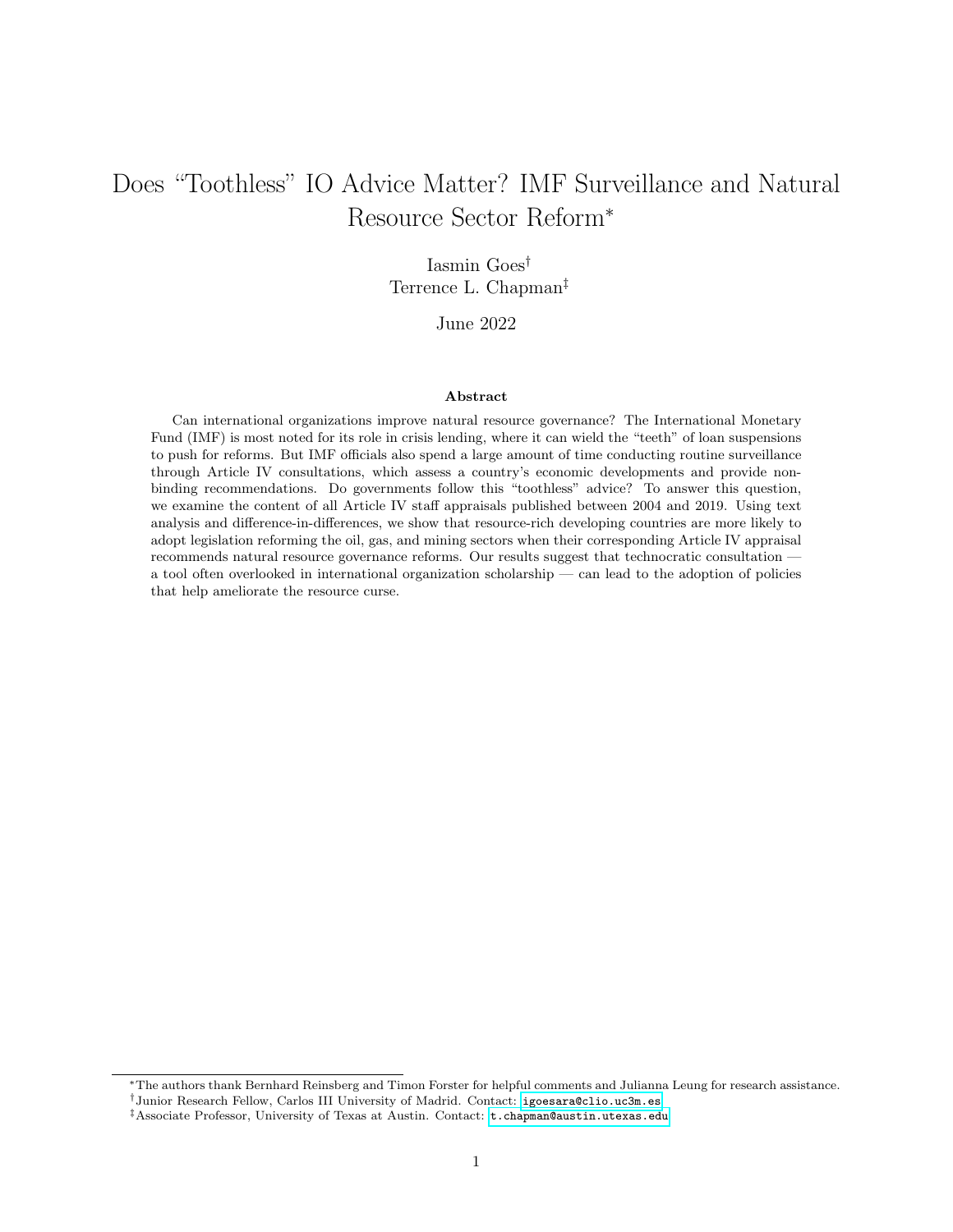<span id="page-16-0"></span>

Figure 6: Treatment 1 — Published Article IV Consultation

This figure indicates how the variable Published Consultation is coded for each country (y-axis) and year (x-axis). A countryyear pair is part of the treatment group if it is associated with a published Article IV consultation, and is part of the control group otherwise. Note that seven years are missing for South Sudan, a country that only became independent in 2011.

consultation that promotes natural resource governance, and zero otherwise — a strategy that is similar to what several researchers already adopt when studying the effects of IMF conditionality (e.g. [Kentikelenis](#page-33-10) [et al., 2016;](#page-33-10) [Rickard and Caraway, 2019\)](#page-35-9). In our manual coding, we consider that a consultation promotes natural resource governance if it includes general language advising countries to "establish a comprehensive framework for managing oil wealth" (Guyana, 2017), but also if it includes specific advice that "it is important that a petroleum fund be established swiftly in time for increased inflows of oil/gas revenues" (Timor-Leste, 2004). A mere mention of natural resources is not enough and nor is a mention of resource prices or subsidies; a country is only coded as receiving the treatment if the IMF actively encourages it to promote policy changes in the resource sector. Figure [7](#page-17-0) shows that 253 country-year pairs receive this treatment.

Third, countries might be more likely to pass such policy if they participate in a consultation that mentions natural resources frequently. Although there are no direct transcripts of meetings during Article IV consultations, the content of the Staff Appraisal likely reflects how extensively each topic was discussed during the actual meetings. This, in turn, might signal how necessary the IMF considers natural resource reform to be for the country in question. We generate a dictionary of resource-related terms (like natural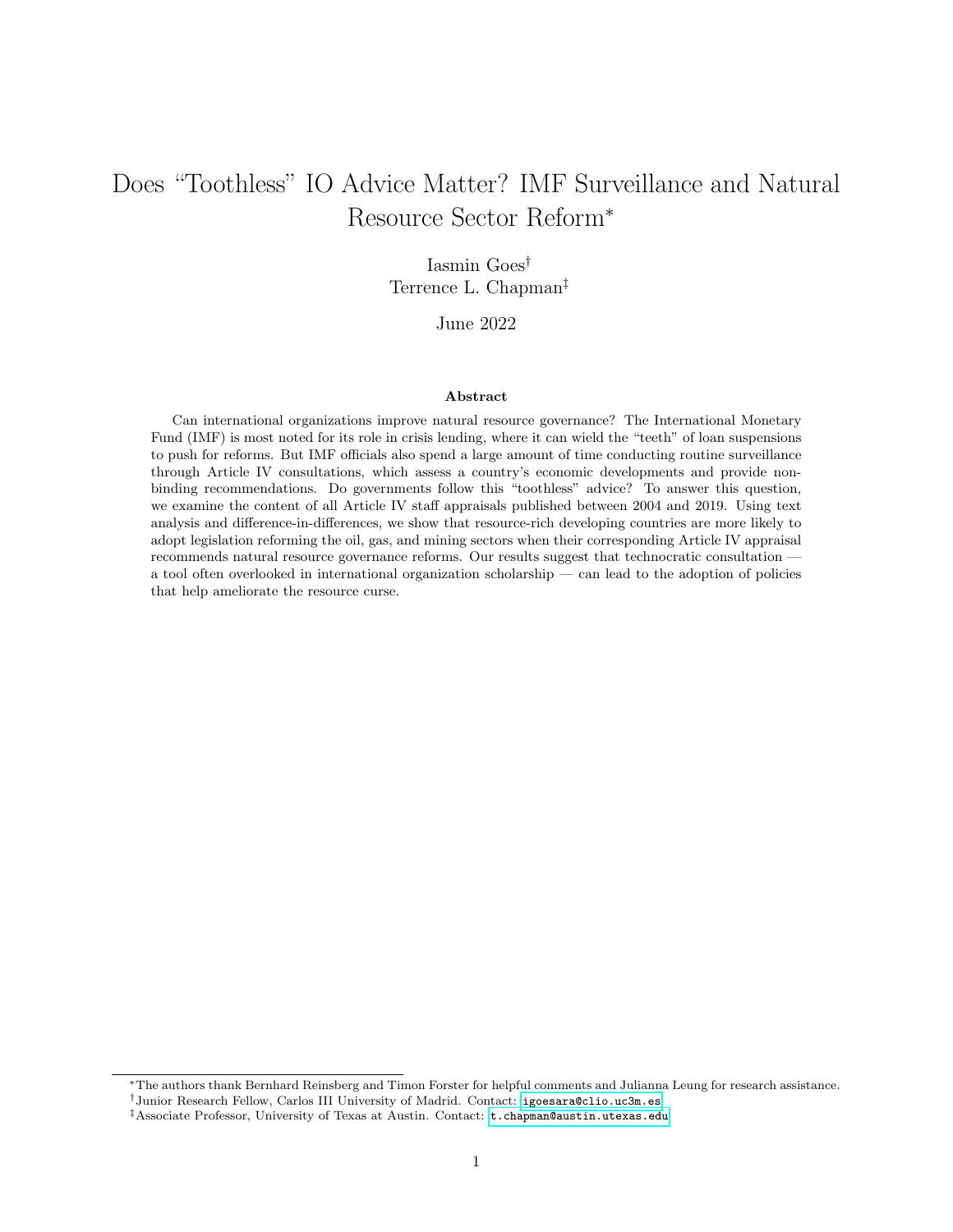<span id="page-17-0"></span>

Figure 7: Treatment 2 — Article IV Consultation Promotes Natural Resource Governance

This figure indicates how the variable Consultation Promotes Natural Resource Governance is coded for each country (y-axis) and year (x-axis). A country-year pair is part of the treatment group if it is associated with a published Article IV consultation that promotes natural resource governance, and is part of the control group otherwise. Note that seven years are missing for South Sudan, a country that only became independent in 2011.

resource, oil, hydrocarbon, or  $EITI$  — see appendix for full list) and count how frequently such words are mentioned. This frequency count, which ranges from zero (Afghanistan 2004) to 21 (Timor-Leste 2004), is used to generate our third and last independent variable, Natural Resource Term Frequency. As Figure [8](#page-18-0) shows, there are more Afghanistans than Timor-Lestes in the sample: 192 consultations do not mention a single natural resource term, and 111 consultations mention just one. Since Staff Appraisals can vary considerably in length, our robustness checks (reported in the appendix) replace Natural Resource Term Frequency with the term frequency–inverse document frequency (TF–IDF) statistic, a common weighting scheme that gives more weight to less frequent words.

## 4 Research Design and Results

#### 4.1 Identification Strategy: Difference-in-Differences

Nearly all extant studies examine the role of IMF advice in the context of loan conditionality, which means that they must grapple with the issue of endogeneity [\(Stubbs et al., 2020\)](#page-36-10). Given that countries self-select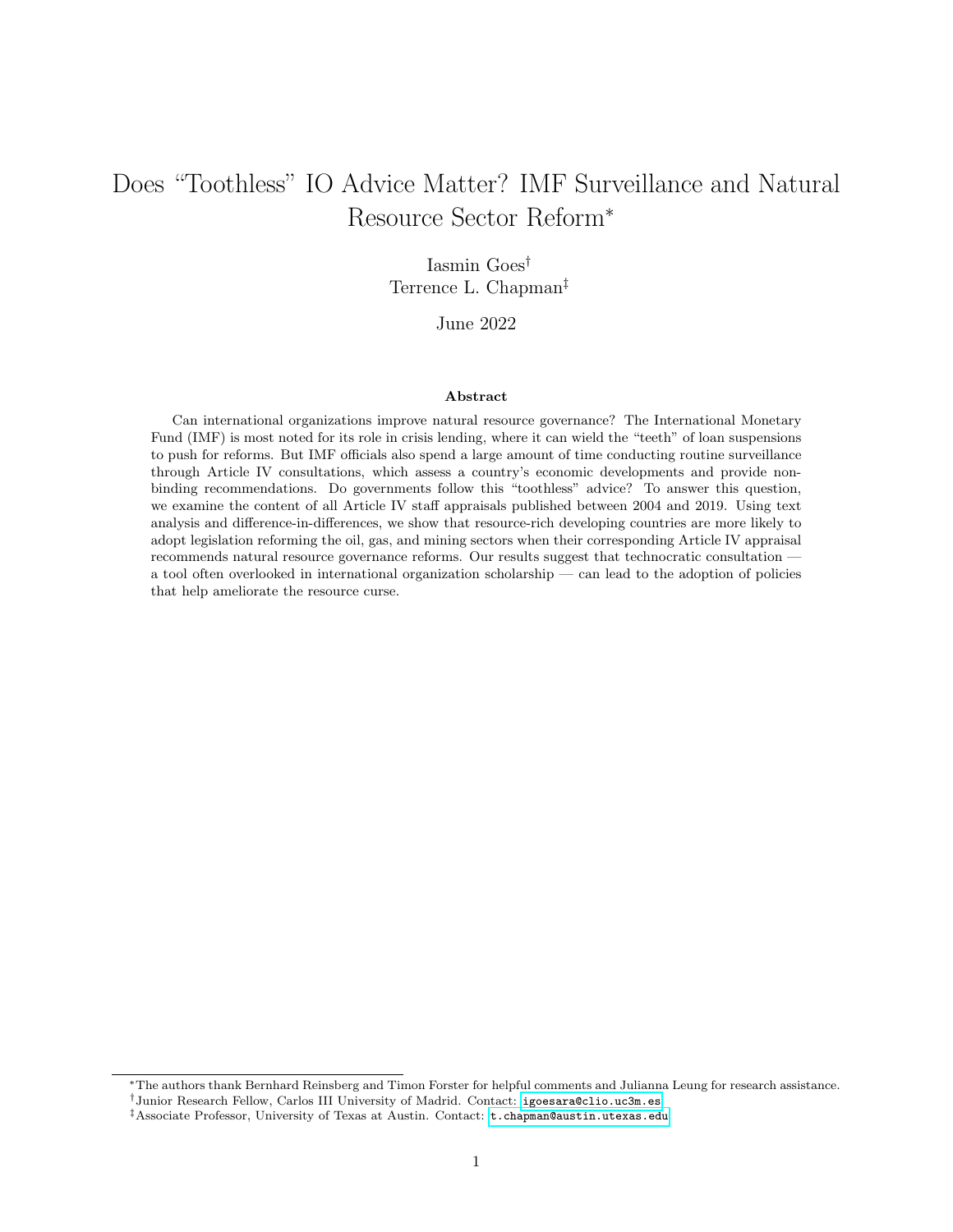<span id="page-18-0"></span>

Figure 8: Treatment 3 — Frequency Count of Natural Resource Terms

This figure indicates the absolute (left) and weighted (right) distribution of natural resource terms across the 700 Article IV consultations examined here. The distribution on the left corresponds to the variable Natural Resource Term Frequency, used in our main analysis, whereas the distribution on the right corresponds to the variable Natural Resource TF–IDF, used in robustness checks.

into loan agreements, borrowers tend to be intrinsically different from non-borrowers. This is less of a concern in a study of Article IV consultations. It is true that Venezuela has consistently refused to participate, and other governments, like Turkmenistan or Eritrea, have sometimes opposed the publication of reports. But participation is the norm, as Figure [4](#page-12-1) shows: consultations are scheduled ahead of time, and most countries agree to surveillance on a regular basis. Therefore, unlike entrance into a loan agreement (which commits them on paper to specific reforms), governments do not seem to strategically select into (or out of) Article IV consultations, except in rare circumstances.

Still, we are interested in mitigating the effects of any potential selection bias, which is why we estimate difference-in-differences models (DiD) to quantify the effect of IMF advice on natural resource policy passage, as measured by the binary variables Published Consultation and Consultation Promotes Natural Resource Governance. This approach is helpful to establish whether Article IV consultations make any difference, above and beyond what countries would ordinarily do in the absence of such advice.

The canonical DiD setup assumes that there are two time periods,  $t = 1, 2$ , and two groups. Between  $t = 1$  and  $t = 2$ , one of the groups receives the treatment of interest, whereas the other group remains untreated, leading to the outcomes  $Y_{it}(1)$  and  $Y_{it}(0)$ , respectively, for unit i at time t. According to the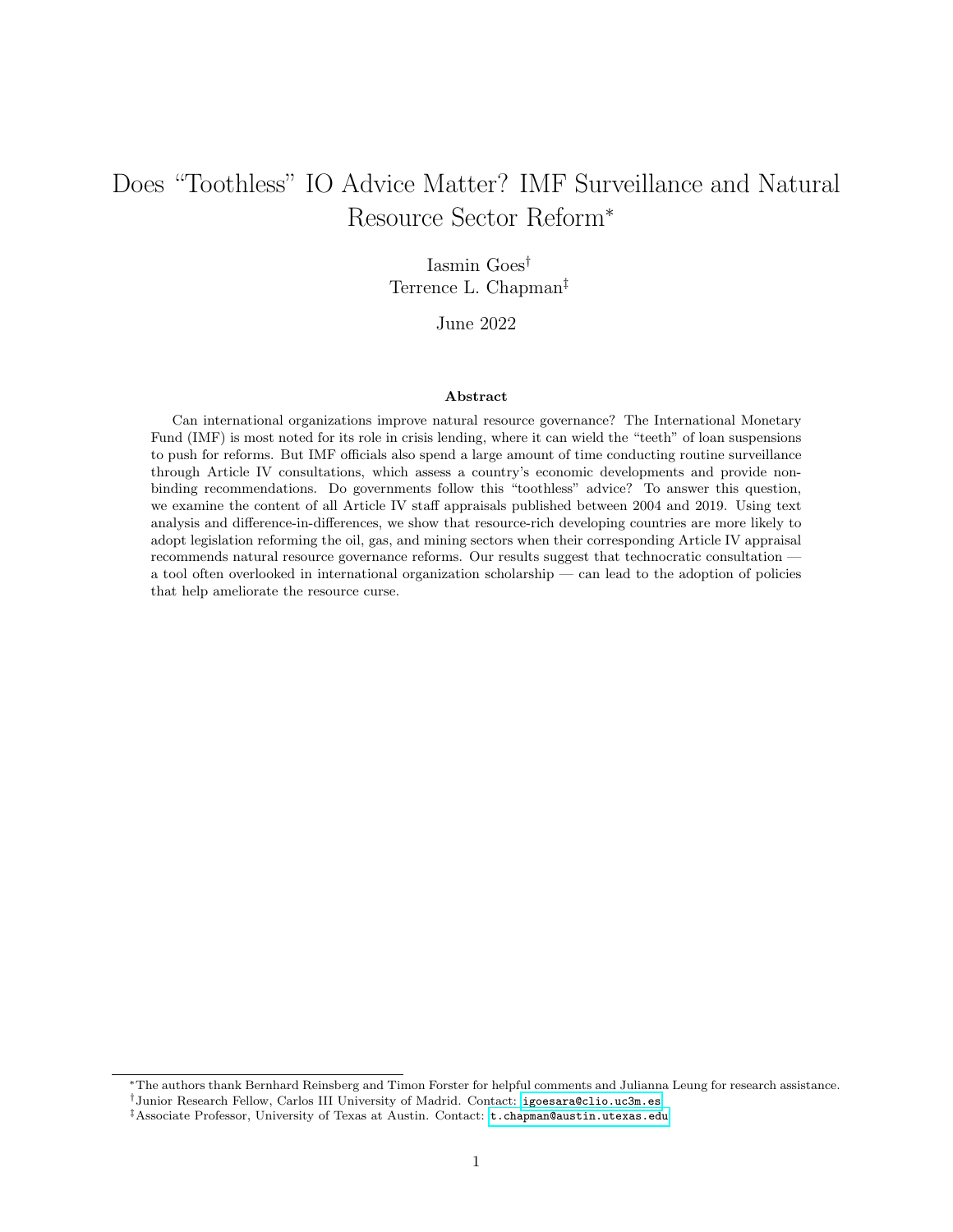parallel trends assumption, all factors affect all units between  $t = 1$  and  $t = 2$  in the same way, such that the trends in the outcome of interest would be the same for both groups in the absence of treatment; the treatment alone explains all the deviation. If the parallel trends assumption holds, we can estimate the average treatment effect by differencing between groups,  $\delta = Y_{it}(1) - Y_{it}(0)$ . When there are more than two units and two time periods, the standard approach is to estimate the two-way fixed effect (TWFE) specification

$$
y_{it} = \alpha_i + \lambda_t + \delta D_{it} + \epsilon_{it},\tag{1}
$$

where  $y_{it}$  is the outcome of interest,  $\alpha_i$  and  $\lambda_t$  are unit and period fixed effects, respectively, and  $D_{it}$  is a treatment dummy corresponding to  $\alpha_i \times \lambda_t$  [\(Goodman-Bacon, 2021,](#page-32-10) 255).

Our setting differs from the canonical setup in three ways. First, the parallel trends assumption is unlikely to hold unless we condition it on time-varying covariates. After all, not all countries are equally likely to receive advice pertaining to natural resource funds; countries with more natural resources (that is, with a larger GDP share of resource rents) are conceivably more likely to receive such advice than countries with a comparatively small natural resource sector. We thus estimate models with five covariates. In addition to the GDP share of resource rents and logged GDP per capita (both reported by the World Bank), we control for the discovery of a giant, supergiant, or megagiant oil and gas field (with over 500 million recoverable barrels of oil or over 3 trillion cubic feet of gas, using data from [Horn 2014\)](#page-33-11).[15](#page-19-0) Between 2004 and 2019, seven of the 80 countries included in our analysis discovered oil or gas for the first time (Ghana, Mozambique, Sierra Leone, Ethiopia, Tanzania, Senegal, and Guyana), and many already established producers discovered additional fields; these discoveries likely increased the odds of passing natural resource policy as well as the odds of receiving IMF advice pertaining to this sector. We further control for current participation in an IMF program [\(Kentikelenis et al., 2016\)](#page-33-10) and for the professional training of the Finance Minister. The latter is important because individuals with graduate training from US economics departments might be more attuned to the resource curse, placing a higher value both on resource sector reform and on technocratic recommendations pertaining to this sector. Following [Chwieroth](#page-31-8) [\(2013\)](#page-31-8) and [Nelson](#page-34-10) [\(2017\)](#page-34-10), we use the CIA Chiefs of State and Cabinet Members of Foreign Governments directory to identify all finance ministers and then collect individuals' educational backgrounds using newspapers and government websites. The resulting variable, Technocratic Finance Minister, takes the value of one if the finance minister in question attended graduate school in an economics department in the US, and zero otherwise. In the appendix, we provide evidence that the parallel trends assumption holds when controlling for these five factors.

Our setting further differs from the canonical DiD in that our treatment is not simultaneous, but stag-

<span id="page-19-0"></span><sup>&</sup>lt;sup>15</sup>[Horn'](#page-33-11)s coverage ends in 2014. We thank James Cust and Alexis Rivera Ballesteros from the World Bank for sharing data extending this coverage until 2019.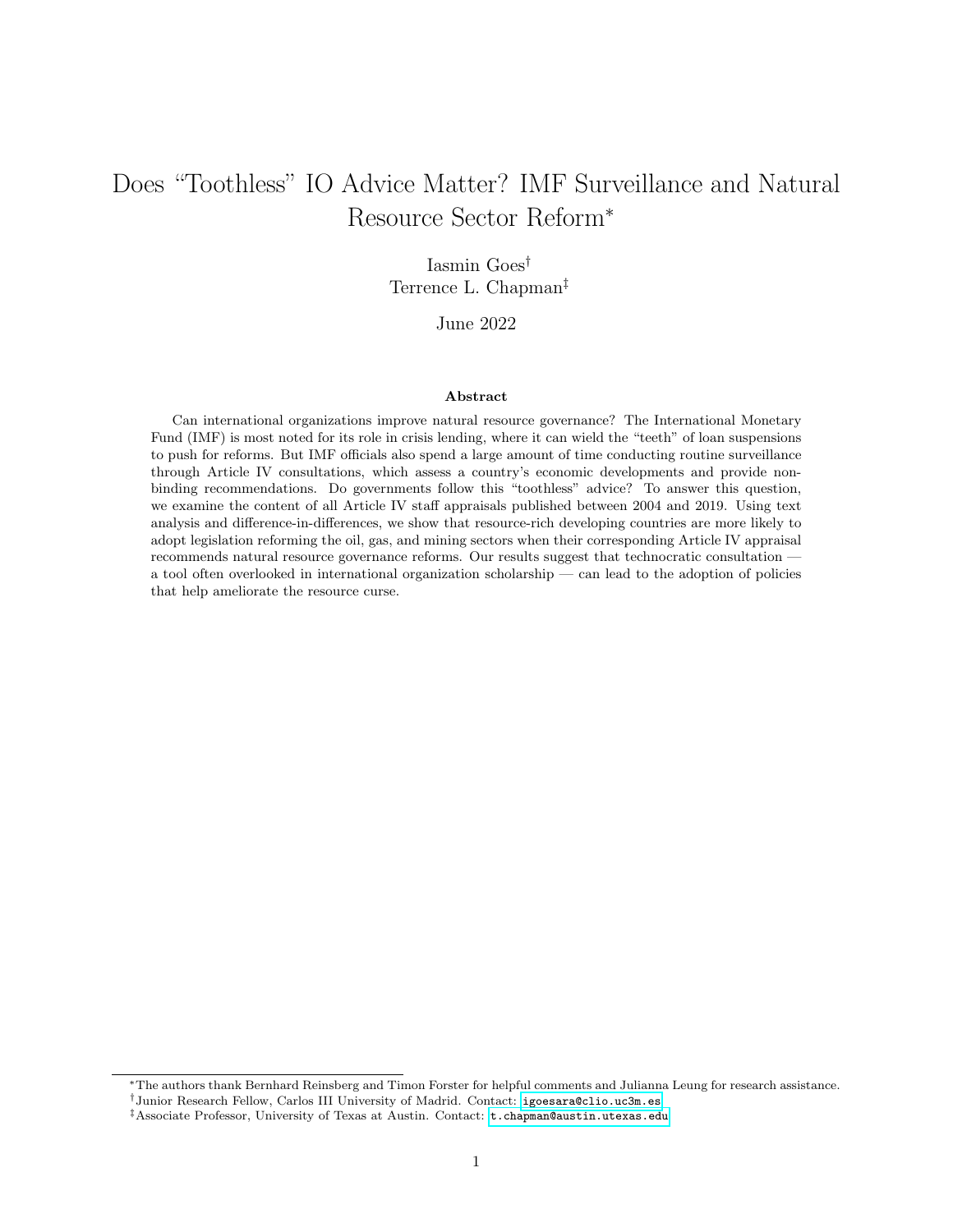gered. Countries are not all treated at once; they can receive natural resource advice at any point in time between 2004 to 2019. Indeed, the treatment is reversible, not absorbing, which means that it switches on and off: countries might receive natural resource advice from the IMF in one year, but not in the subsequent year. Lastly, our setting includes heterogeneous and dynamic treatment effects: treatment effects differ across cohorts (that is, "late adopters" and "early adopters" respond to the treatment differently), but also over time. For example, the effect of IMF advice in 2013, when oil prices peaked at 222 USD per barrel, is likely different from its effect in 2004, when a barrel of oil cost 82.10 USD.

Recent research has shown that the standard TWFE specification is biased in the presence of staggered treatment timing with dynamic and heterogeneous treatment effects [\(Baker et al., 2022;](#page-30-6) [Roth et al., 2022\)](#page-35-10). To overcome these limitations, we use the counterfactual estimators developed by [Liu et al.](#page-34-11) [\(2020\)](#page-34-11) that allow researchers to find the average treatment effect by imputing counterfactuals for observations in the treatment group. Although treated observations are missing from the control outcome matrix (in the sense that we cannot observe their potential outcomes), this estimation framework assumes that such missing observations can be imputed using untreated observations with similar values. Specifically, we use the matrix completion method [\(Athey et al., 2021\)](#page-30-7), which provides more reliable causal estimates. The downside of this approach is that it automatically discards treated units (in our case, countries) that have too few pre-treatment periods, since there is not enough information available from the control group to impute counterfactuals for the treatment group. This is a particular concern for Treatment 1 (published Article IV consultation), since countries like China were "treated" for 13 out of the 16 years between 2004 and 2019, therefore dropping out of the analysis; it is less of a concern for our main treatment of interest, Treatment 2 (Article IV consultation promotes natural resource governance), which is less frequent. Despite these limitations, we present the results of the counterfactual estimators in the main text and report alternative models in the appendix.

Since our outcome variable is dichotomous, the coefficients correspond to those of a linear probability model: they indicate the probability of observing *Policy Passage*. We favor the linear probability model due to its ease of interpretation [\(Angrist and Pischke, 2009\)](#page-30-8); the alternative would be to use non-linear difference-in-difference estimators (e.g. [Athey and Imbens, 2006\)](#page-30-9), but they are far less common and much harder to implement or interpret. Linear probability models tend to have two downsides: they generate fitted values outside of the [0, 1] boundaries and their error terms tend to be heteroskedastic. The first issue is less of a concern — we are not interested in the fitted values themselves as much as in the average difference between fitted values of the treatment and control groups. As to heteroskedasticity, we address it by clustering standard errors by country, as most DiD implementations do [\(Cunningham, 2021\)](#page-32-11).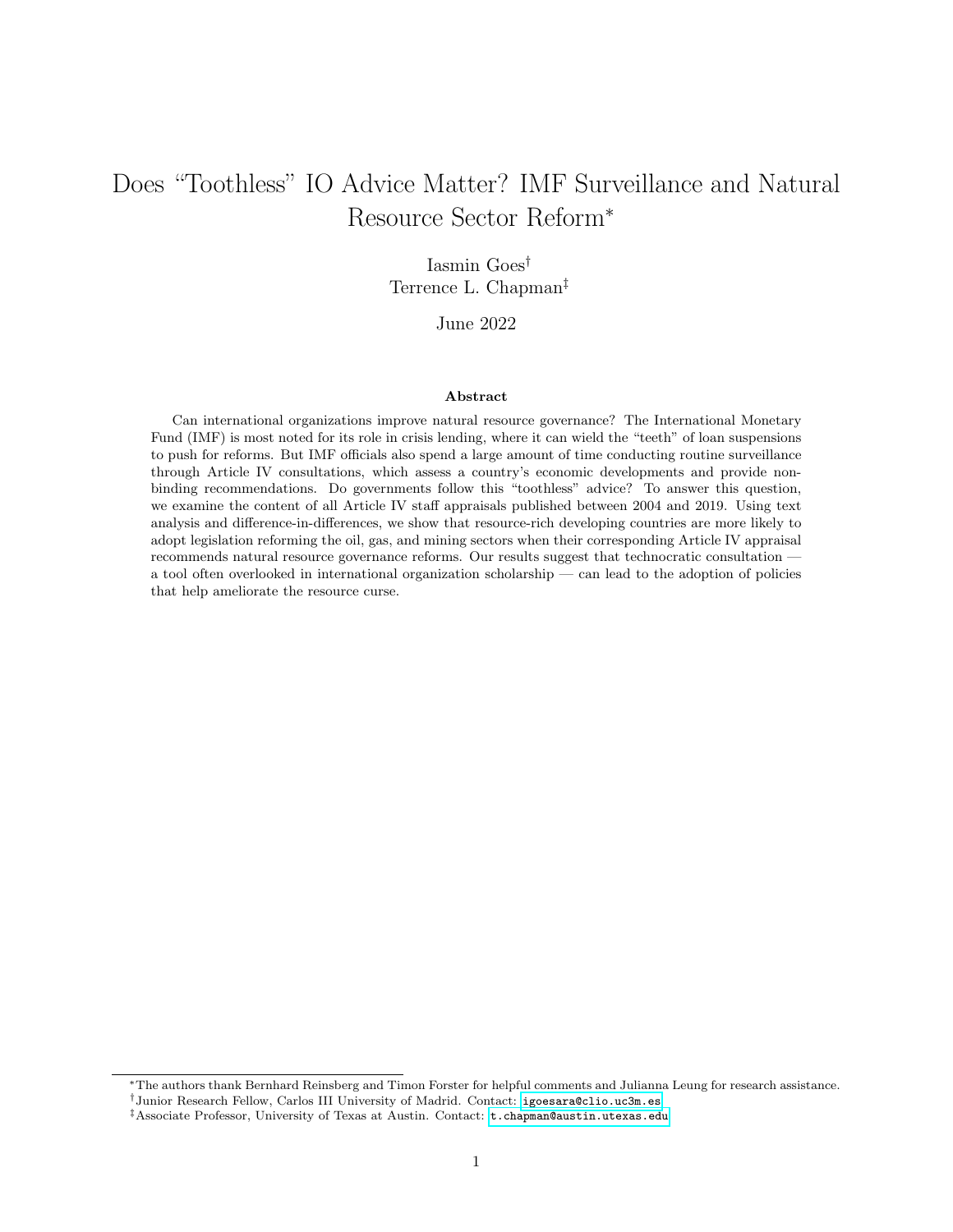### <span id="page-21-0"></span>4.2 First Results





Treatment 1 − Published Article IV Consultation

This figure shows the estimates of the average treatment effect on the treated (ATT) for Published Consultation (top) and Consultation Promotes Natural Resource Governance (bottom) on Policy Passage, calculated using the matrix completion method, with 90 and 95 percent confidence intervals, conditioning on the five time-varying covariates discussed previously. Standard errors are clustered at the county level.

Figure [9](#page-21-0) shows the period-wise average treatment effect on the treated (ATT), with 90 and 95 percent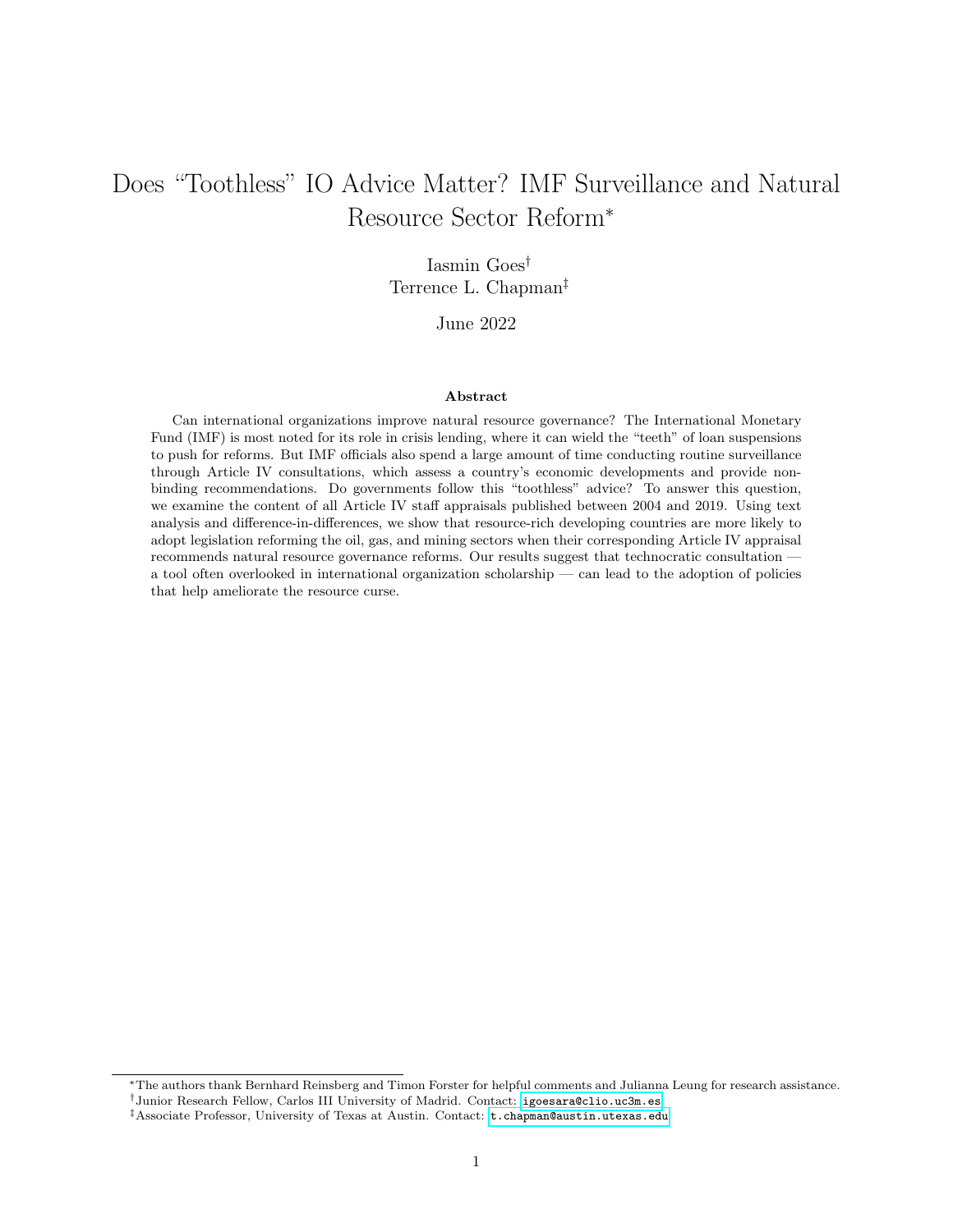confidence intervals, allowing us to visualize the effect of receiving the treatment relative to the control group. As a reminder, we control for resource rents (as a percentage of GDP), GDP per capita (logged), oil and gas field discovery, participation in an IMF program, and the educational background of top-level economic officials, as measured by the variable Technocratic Finance Minister. These variables allow us to control for a government's ex ante "eagerness" to reform the natural resource sector, ensuring that any effect observed after the treatment is only a function of IMF advice.

As discussed above, some units receive the treatment every period; in other words, some countries publish a consultation every year. There no alternative world in which these observations are not treated, so they are automatically discarded by the model (and thus not included in Figure [9\)](#page-21-0). For the remaining units, according to Figure [9,](#page-21-0) Treatment 1 — participating in and publishing an Article IV consultation — at  $t = 0$ has no significant effect on passing natural resource policy in subsequent periods. This is not surprising: consultations are routine events that cover a myriad of topics, so even if countries are intent on promoting domestic reform in response to IMF advice, there is no reason to expect reform in one particular sector unless the IMF staff draws attention to it. This is what Treatment 2 measures: it indicates whether the Staff Appraisal in question offered any targeted advice related to the natural resource sector. We find that targeted advice has a positive effect on the outcome of interest, even if this effect is not immediate. When the IMF encourages a country to promote policy changes in the natural resource sector at time  $t = 0$ , the probability that said country will pass natural resource policy — relative to the control group — increases gradually and is highest at time  $t = 3$ , that is, three years after the original consultation. Conversely, when discussions between public authorities and IMF staff do not cover this topic, authorities are less likely to prioritize natural resource sector reform, at least in the short run. These results suggest that countries pay attention to the tenor of IMF advice, which is what we turn to in the next section.

#### 4.3 Additional Tests: The Language of IMF Surveillance

We provided evidence that participating in an Article IV Consultation and publishing the corresponding report is not in itself a significant driver of natural resource reform. We did, however, find evidence that the content of Article IV Consultations matters: countries are more likely to pass natural resource policy in the wake of a consultation that mentions the natural resource sector (directly or indirectly) at least once. Beyond that, we are interested in the extent to which the frequency of mentions matters, as captured by the explanatory variable Natural Resource Term Frequency. Are countries more likely to reform the more often the IMF talks about natural resources? To answer this question, we focus on the 700 country-year pairs with a consultation.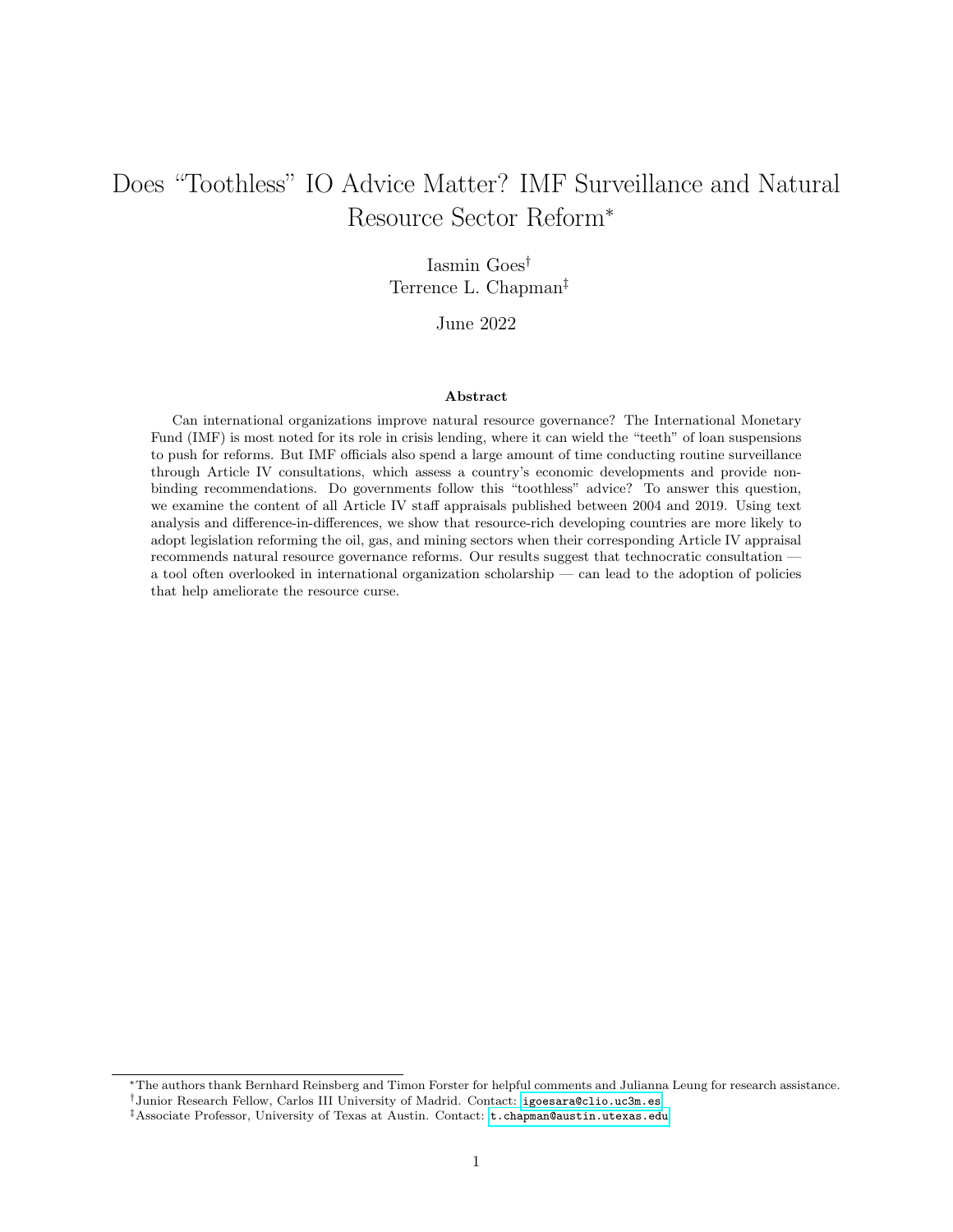Our models incorporate several economic and political variables that might explain variation in Policy Passage. This includes five variables used in the previous DiD model: resource rents (as a share of GDP), GDP per capita, oil and gas field discoveries, participation in IMF programs, and technocratic Finance Ministers. In addition, we include a dichotomous indicator of whether or not the country in question has passed natural resource policy in the past and control for regime type, measured by [Marshall and Gurr'](#page-34-12)s  $(2020)$  Polity 2 index (ranging from  $-10$  to  $+10$ , from hereditary monarchy to consolidated democracy), as well as the number of protests recorded by the Mass Mobilization Project every year, which serves as a proxy for political instability [\(Clark and Regan, 2020\)](#page-31-9). As [Stone](#page-36-6) [\(2004\)](#page-36-6) and others argue, implementation of structural economic reforms is less likely during periods of political unrest. The inclusion of these control variables reduces our sample size from 700 to 535 observations.

We estimate a linear probability model with country as well as year fixed effects; standard errors are clustered by country, and all independent variables (including Natural Resource Term Frequency) are lagged by one year. As a robustness check, we also estimate a logistic regression. Policy passage is a rare event that did not occur every year, as indicated by Figure [5.](#page-14-1) Since our models include fixed effects, a traditional logistic regression would drop these years, which are "homogeneous units:" they are perfect predictors of the dependent variable because they did not experience the event under study [\(Beck, 2020\)](#page-30-10). To prevent the loss of these "homogeneous units," we follow [Cook et al.](#page-32-12) [\(2020\)](#page-32-12) and estimate these logistic regressions with penalized maximum likelihood.

Table [1](#page-24-0) shows that governments tend to follow IMF advice pertaining to the natural resource sector, even when this advice lacks "teeth." According to Model 1, every additional use of a natural resource term is significantly associated with a 1.1 percent increase in the odds of passing natural resource policy. Put differently, when the IMF staff talks about natural resources, countries listen; the more the IMF staff talks about natural resources, the more likely countries are to respond by creating or regulating a natural resource fund. This finding is not contingent on modeling choice: Model 2 (a logistic regression) returns similar results, though the effect size is far more generous ( $e^{0.116} = 1.123$ , that is, a 12 percent increase). Both models further concur that countries with a higher GDP share of resource rents are significantly less likely to pass natural resource policy. The remaining variables have no significant effect on the outcome of interest, except for IMF program participation, which is associated with a significant 89 percent increase in the odds of policy passage according to the logistic regression (but not according to the linear probability model).

In sum, our results confirm the expectation that the norm is to participate in an Article IV consultation and publish the corresponding report (Treatment 1), so this in itself is not enough of a motivation to reform the natural resource sector. But when the published report includes at least one reference to the natural resource sector (Treatment 2), states are significantly more likely to reform this sector, an effect that increases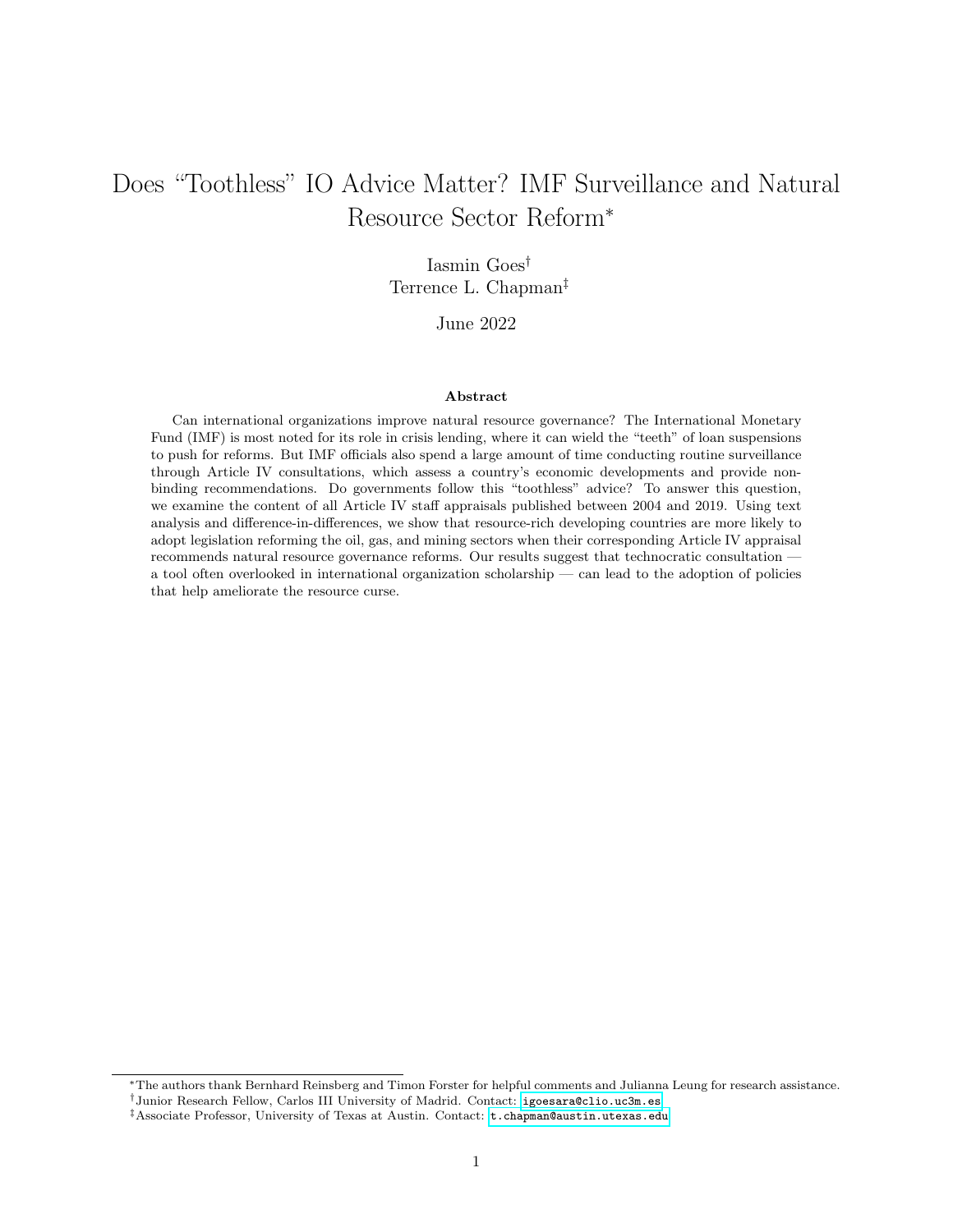|                                     | Dependent variable:   |                       |
|-------------------------------------|-----------------------|-----------------------|
|                                     | Policy Passage        |                       |
|                                     | <b>OLS</b><br>Logit   |                       |
|                                     | (1)                   | (2)                   |
| Natural Resource Term Frequency     | $0.014***$<br>(0.005) | $0.116***$<br>(0.041) |
| Previous Policy                     | 0.030<br>(0.074)      | 0.406<br>(0.603)      |
| Resource Rents (% GDP)              | $-0.004*$<br>(0.002)  | $-0.063**$<br>(0.025) |
| GDP per Capita (Log)                | 0.111<br>(0.079)      | 1.471<br>(1.160)      |
| Field Discovery                     | 0.053<br>(0.051)      | 0.558<br>(0.391)      |
| <b>IMF</b> Program                  | 0.040<br>(0.027)      | $0.638**$<br>(0.311)  |
| Technocratic Finance Minister       | $-0.012$<br>(0.027)   | $-0.406$<br>(0.321)   |
| Oil Price                           | $-0.001$<br>(0.001)   | $-0.028$<br>(0.020)   |
| GDP Growth $(\%)$                   | 0.0002<br>(0.002)     | $-0.0003$<br>(0.028)  |
| Polity 2                            | 0.003<br>(0.005)      | 0.022<br>(0.068)      |
| Protest                             | 0.003<br>(0.003)      | 0.010<br>(0.019)      |
| Constant                            | $-0.583$<br>(0.454)   | $-7.544$<br>(6.943)   |
| Observations<br>$\mathbf{R}^2$      | 535<br>0.225          | 535                   |
| Log Likelihood<br>Akaike Inf. Crit. |                       | $-87.783$<br>359.567  |

<span id="page-24-0"></span>Table 1: The Effect of Natural Resource Terms on Policy Passage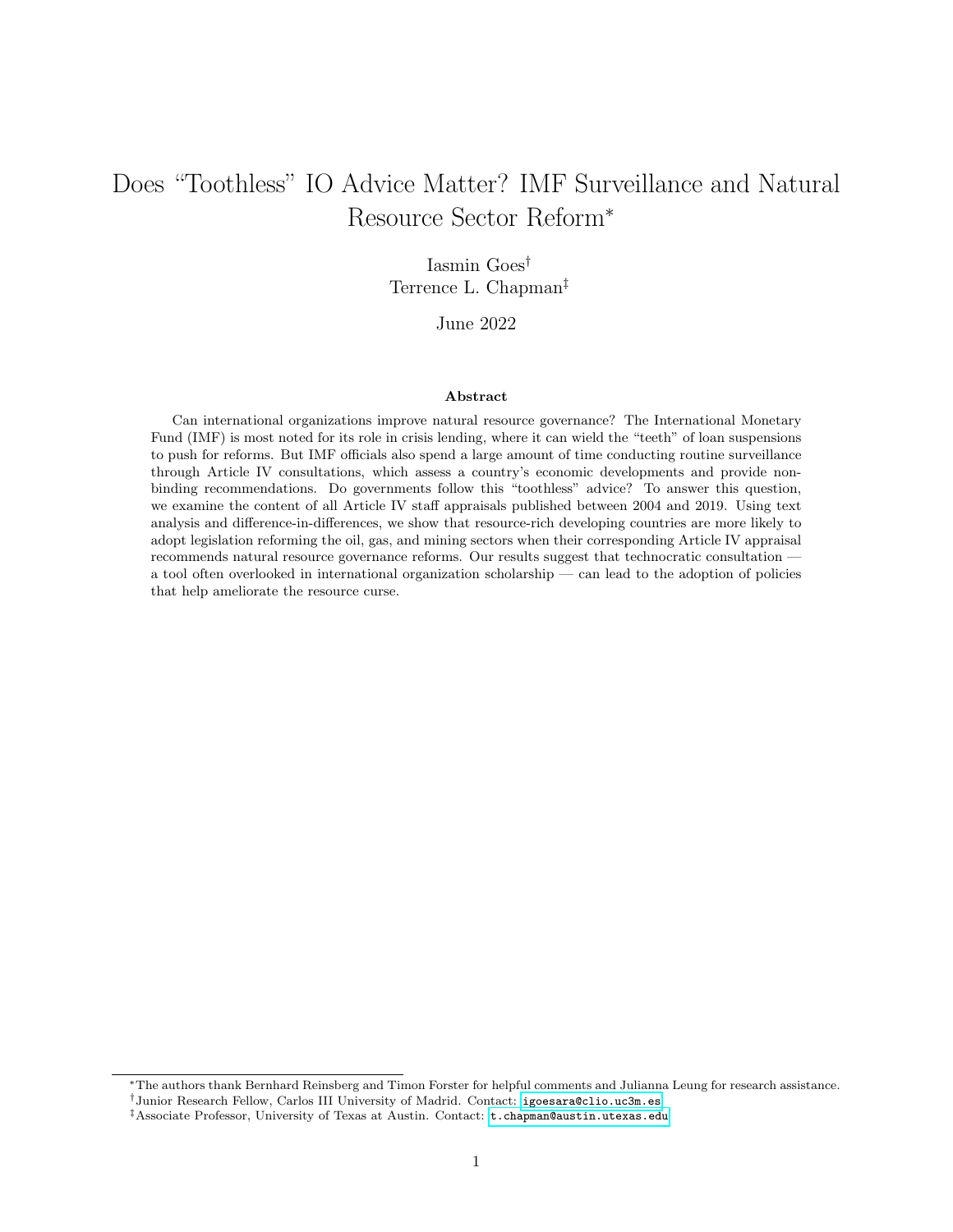the more resource-related words are featured in the report (Treatment 3).

#### 4.4 Robustness Checks: Endogenous Advice?

Our previous difference-in-difference models addressed endogeneity in Article IV participation, but endogeneity in the content of Staff Appraisals could also be a problem. Loan agreements, for instance, are the product of a negotiation between government officials and the IMF, so borrowing governments might negotiate specific conditions that are politically convenient or that they know in advance they will be able to meet [\(Vreeland, 2003;](#page-36-1) [Rickard and Caraway, 2014\)](#page-35-11). A similar issue might exist with Article IV consultations: policymakers that already want to create natural resource funds might be more likely to bring up the oil, gas, and mining sector during conversations with the IMF staff. Ultimately, each government has at least some power to set the agenda and the tone of its Staff Appraisal: it can grant the IMF delegation access to some senior officials, but not others, and it might request advice on specific issues at the expense of others. Though the clear structure of these consultations allows us to isolate the evaluation of IMF technocrats (Staff Appraisals) from the preferences of government officials (Response Statements), it is true that a country's underlying willingness to reform might increase both the odds of passing natural resource policy and the inclination to engage with Article IV advice, which would hinder our ability to make statements about the effect of IMF advice on natural resource policy.

In the context of IMF loans, [Beazer and Woo](#page-30-11) [\(2016\)](#page-30-11), [Chapman et al.](#page-31-0) [\(2017\)](#page-31-0), and several others use instrumental variables estimation to address similar endogeneity issues. The challenge lies in finding a variable that meets the exclusion restriction, that is, it predicts variation in the content of IMF conditionality without an independent effect on the outcome of interest. An instrument recently proposed by [Lang](#page-33-12) [\(2020\)](#page-33-12) and further developed by [Stubbs et al.](#page-36-10) [\(2020\)](#page-36-10) follows a difference-in-differences logic: it consists of an interaction between a country-specific component and a year-specific component. To instrument for the content of conditionality, [Lang](#page-33-12) [\(2020\)](#page-33-12) proposes interacting a country-specific average number of conditions with the year-specific IMF liquidity ratio (that is, the amount of liquid resources divided by liquid liabilities, which reflects the lending constraints faced by the IMF each year). Though the validity of the exclusion restriction cannot be established empirically, only theoretically [\(Sovey and Green, 2011\)](#page-36-11), [Lang](#page-33-12) [\(2020\)](#page-33-12) convincingly argues that the interaction between both components is exogenous, even if each individual component is not.

Since the advice given in Article IV Consultations is not tied to lending, the liquidity ratio is unlikely to play a role in our context. But given the paucity of research on IMF surveillance, there is no widely accepted instrument for the content of Staff Appraisals, which is why we follow [Lang](#page-33-12) [\(2020\)](#page-33-12) in proposing an instrument for *Natural Resource Term Frequency* that similarly consists of a country-specific and a year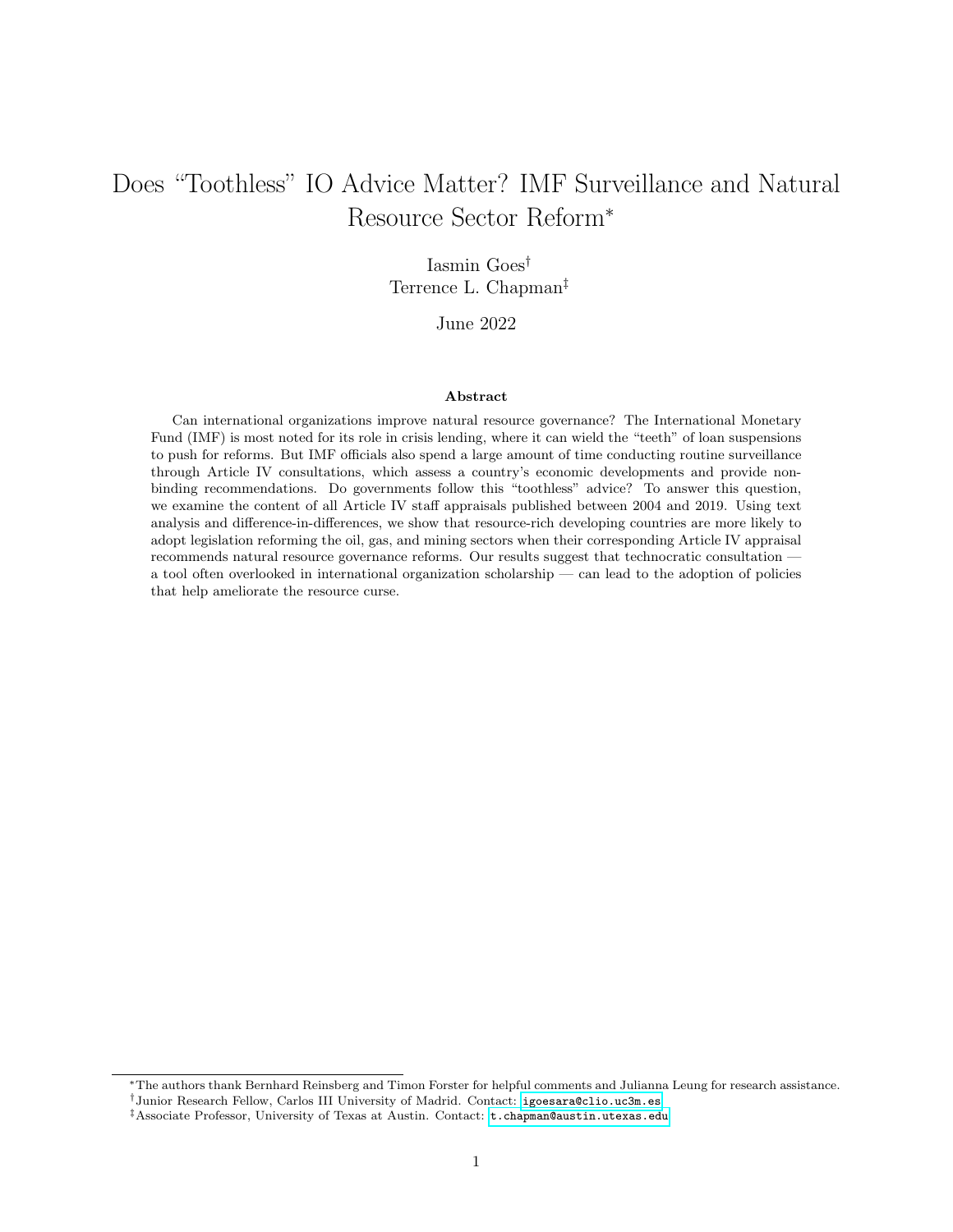specific component. We interact the average of *Natural Resource Term Frequency* for each country with the average of Natural Resource Term Frequency for each year. This interaction term plausibly meets the exclusion restriction, in that it is likely to have a strong effect on *Natural Resource Term Frequency* without independently affecting Policy Passage. We then perform a two-stage least squares (2SLS) estimation using this instrument, presenting the full results in the appendix and summarizing them here. The model's Fstatistic indicates the strength of the instrument, that is, how strongly said instrument predicts variation in the endogenous independent variable Natural Resource Term Frequency after controlling for the covariates described above. The conventionally accepted threshold for a strong instrument is 10 [\(Sovey and Green,](#page-36-11) [2011\)](#page-36-11), so our F-statistic of 21.809 passes the test. However, the Wu-Hausman test fails to reject the null hypothesis that 2SLS and OLS are equally consistent — and, since 2SLS and OLS are equally consistent, OLS is better because it is more efficient.

We also use sensitivity analysis to assess the robustness of these results, seeking to quantify how susceptible the effect of Natural Resource Term Frequency on Policy Passage is to omitted variable bias. Put differently, how strong would unobserved confounders need to be for our main results to be disproved? The results, presented in the appendix, indicate that even an omitted variable that is three times as strong as Resource Rents or Technocratic Finance Minister would not overturn our key finding — namely, that Natural Resource Term Frequency increases the probability of passing natural resource policy. Taken together, these robustness checks reassure us that the potential issue of endogeneity is not driving the results presented in Table [1.](#page-24-0)

Lastly, we use event history analysis to understand how the content of Article IV consultations influences the initial passage of natural resource policy across countries. This modeling strategy captures a series of binary outcomes, indicating whether or not an event occurred at a given point in time. It includes all country-years from 2004 until event occurrence; once a country experiences the event in question (that is, once it passes the first legal document creating a natural resource fund), it drops out of the dataset, as it is no longer considered to be at risk of passing new policy. Countries that did not experience the event until December 2019 are included and considered right-censored; their contribution to the dataset is a vector of zeroes [\(Box-Steffensmeier and Jones, 2004\)](#page-31-10). This is not our preferred modeling strategy because governments are constantly at risk of passing new policy; they can, and do, create several different natural resource funds over time (Ecuador, for instance, passed four resource-related organic laws during the period under study). In addition, our analysis begins in 2004 for reasons of data availability (after all, Article IV consultations were not published in a systematic manner until then), but  $16$  countries<sup>16</sup> suffer from "unobserved histories"

<span id="page-26-0"></span><sup>&</sup>lt;sup>16</sup>The 16 countries and corresponding years of first law passage are: Algeria (2000), Azerbaijan (1999), Botswana (1997), Chad (1999), Chile, (1981), Ecuador (2000), Gabon (1998), Iran (2000), Kazakhstan (2000), Malaysia (1988), Mexico (2000), Namibia (1996), Papua New Guinea (2000), Peru (1999), Russia (2003), and Venezuela (1999).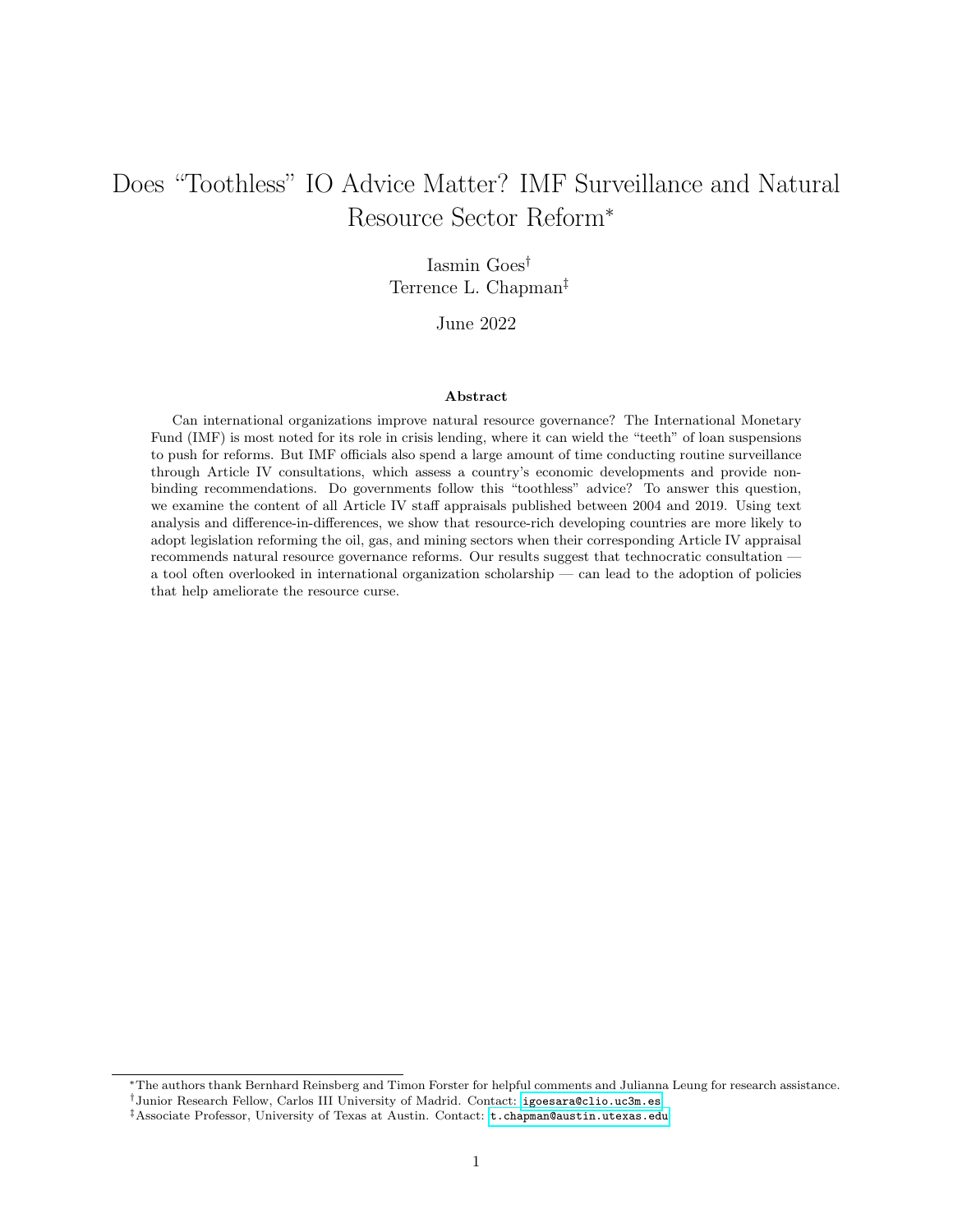[\(Box-Steffensmeier and Jones, 1997,](#page-31-11) 1422): they experienced the event before the 2004. Since we cannot observe the effect of Article IV consultations on initial policy passage for these countries, we omit them from this analysis. Even though this modeling strategy is imperfect, it allows us to examine the effects of Article IV consultations from yet another angle; the results, reported in the appendix, support our expectation that IMF advice can meaningfully influence natural resource policy passage.

#### 4.5 An Illustration: Natural Resource Policy in Ghana

Before 2007, Ghana was predominantly an exporter of gold and — to a lesser extent — diamonds and manganese. The Staff Appraisal for the 2005 Article IV consultation identified the country's main economic weakness: "Economic prospects are still largely driven by the export of a few commodities. This narrow economic base, together with high world oil prices, contributes to the vulnerability of the economy." This assessment did not change in the subsequent consultation. Following a series of meetings with Ghanaian authorities in January, February, and March 2007, the IMF staff released its assessment in June 2007 and said nothing about natural resources. However, that same month, Kosmos Energy discovered the giant oil field Jubilee about 60 km offshore. When the IMF returned to Accra in the following year, between 23 March and 8 April 2008, its advice shifted towards the natural resource sector: "Oil prospects can materially improve Ghana's medium-term outlook for growth and poverty reduction if it avoids the 'oil curse' of rentseeking and boom-bust cycles ... the Ghanaian authorities are to be commended for already having begun a nationwide consultation on the use of oil resources."

The IMF insisted on the importance of natural resource reform in subsequent consultations — for example, in 2009: "Reforms are likely to be resisted by pressure groups, particularly as oil production approaches. However, without reform, Ghana risks dissipating its oil revenues with little long-term benefit for growth and poverty reduction." Following a staff visit to Accra in February and March 2011, the Staff Appraisal in the 2011 consultation (published in June of the same year) again reiterated the importance of natural resources: "Clear and transparent management of oil revenues is a priority ... It will be important that incomes, expenditures, and savings associated with oil wealth be transparently and comprehensively recorded for dissemination, analysis, and audit purposes."

Ghana's Act 815 – Petroleum Revenue Management Act was passed by Parliament and assented to by the President on 11 April 2011, aiming to "regulate the collection, allocation, and management by government of petroleum revenue derived from upstream and midstream petroleum operations." After this law was passed, the IMF staff shifted the focus of its advice, and the 2013 consultation only addressed natural resources in one sentence: "Ghana's strong democratic credentials and favorable prospects for oil and gas production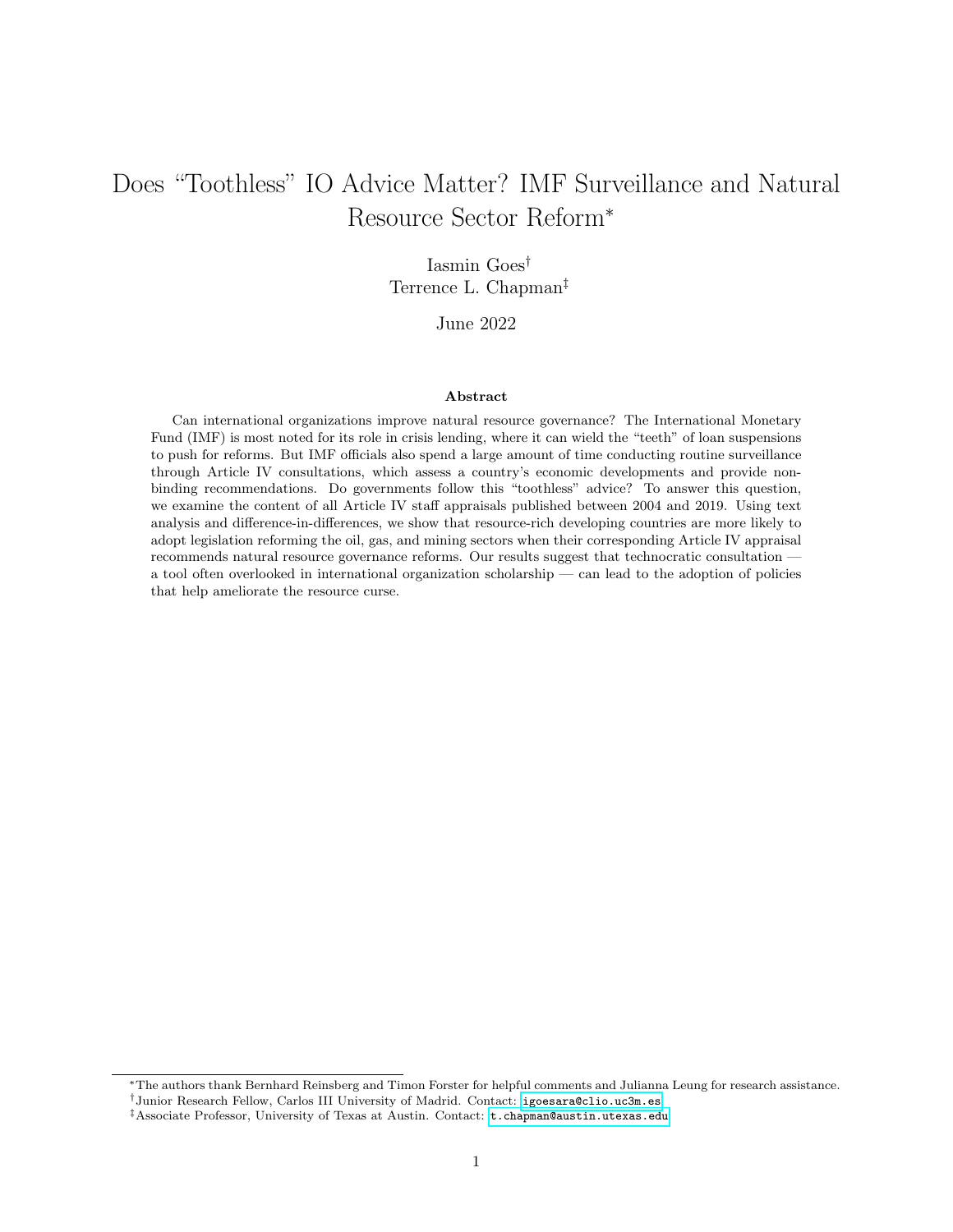Figure 10: Terms Mentioned in IMF Article IV Consultations with Ghana, 2005–2019



Fiscal/Tax - Oil/Petroleum

This figure shows the absolute frequency of the terms  $f_{local}/tax$  and  $oil/petrolcum$  (or variations thereof) in all nine available Article IV Consultations with Ghana. Following the discovery of offshore oil in June 2007 (as indicated by the dashed vertical line), IMF recommendations to Ghana shifted from medium-term fiscal reform to specific resource sector reforms, up until April 2011, when the Ghanaian government passed the Petroleum Revenue Management Act (as indicated by the solid vertical line).

continue to attract significant FDI." In the following consultations, the IMF continued to praise Ghana's commitment to fiscal discipline, but the focus of its advice shifted away from the natural resource sector and towards broader improvements in financial management and banking supervision, issues that the staff considered more pressing.

## Conclusion

Since implementation of recommendations made during Article IV surveillance is not tied to loans, one might expect these consultations to amount to "much ado about nothing." Yet more recent literature has noted the ways in which IO bureaucrats can shape outcomes, independent of powerful state principals. Article IV consultations are a good example of this phenomenon, but they are understudied, despite occupying considerable time and resources of the Fund. Our study, along with [Edwards](#page-32-2) [\(2018\)](#page-32-2), is one of the first ones to examine not only the content of public Article IV reports, but also the extent to which such reports influence legal reform.

We argue that Article IV surveillance is an opportunity for IO bureaucrats — in this case, IMF staff — to shape policies in the developing world through disseminating best practices and providing technical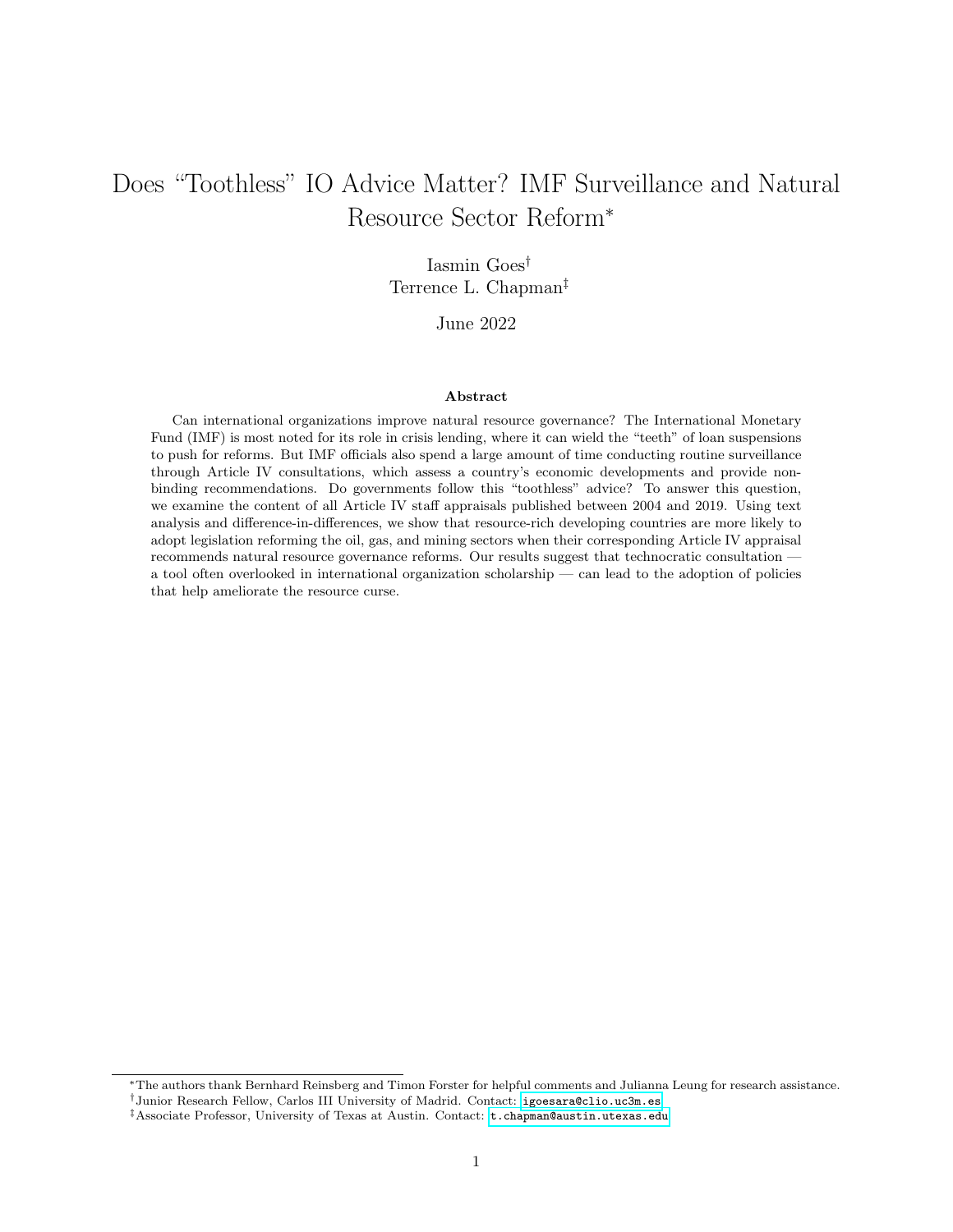assistance. Although these consultations lack "teeth," IMF staff can offer expert advice and help persuade authorities to adopt policies aimed at improving fiscal and monetary governance. As such, the emphasis reports place on different topics should matter. When reports are crafted to call attention to the natural resource sector and suggest specific reforms, governments are more likely to take heed and act. Of course, these reforms are often difficult and politically costly. We do not claim that Article IV reports are the largest or most important determinant of the creation of natural resource funds and related resource management rules. Still, our analysis indicates that such reforms are more likely when Article IV consultations make the case for them, even after controlling for other common determinants of reform.

Our results further suggest that reform may be more likely when natural resource wealth is particularly salient (as indicated by oil prices and resource rents) or when technocratic ministers are involved in Article IV consultations. But the impact of Article IV topic proportions cannot be attributed entirely to these other factors, nor is it primarily a function of a country's ability to attract private capital or multilateral loans. Instead, Article IV advice seems to have an independent effect on adoption of new rules for managing resource revenue.

Incumbents are often loathe to forfeit control of resource rents, despite knowing the likely consequences of the resource curse. Their time horizons are too often incompatible with reform. But we show that technical or purely advisory consultations from IOs can make a difference, especially under the right circumstances. The IMF has come under criticism, on the one hand, for the high rate of recidivism among borrowers and low compliance with conditionality, and on the other hand, for imposing harsh austerity measures on struggling economies. But apart from these debates about conditionality and the efficacy of crisis lending, our analysis suggests that the IMF can nudge countries toward improved fiscal management in non-crisis moments. This slow but steady progress might not be as high profile as large-scale lending programs, but can nonetheless help build the fiscal foundations to help resource-rich nations avoid crises in the first place.

## References

- <span id="page-29-0"></span>Todd L. Allee and Jamie E. Scalera. The Divergent Effects of Joining International Organizations: Trade Gains and the Rigors of WTO Accession. *International Organization*,  $66(2):243-276$ , 2012. doi: 10.1017/ S0020818312000082.
- <span id="page-29-1"></span>Joe Amick, Terrence Chapman, and Zachary Elkins. On Constitutionalizing a Balanced Budget. Journal of Politics, 82(3):1078–1096, 2020. doi: 10.1086/707618.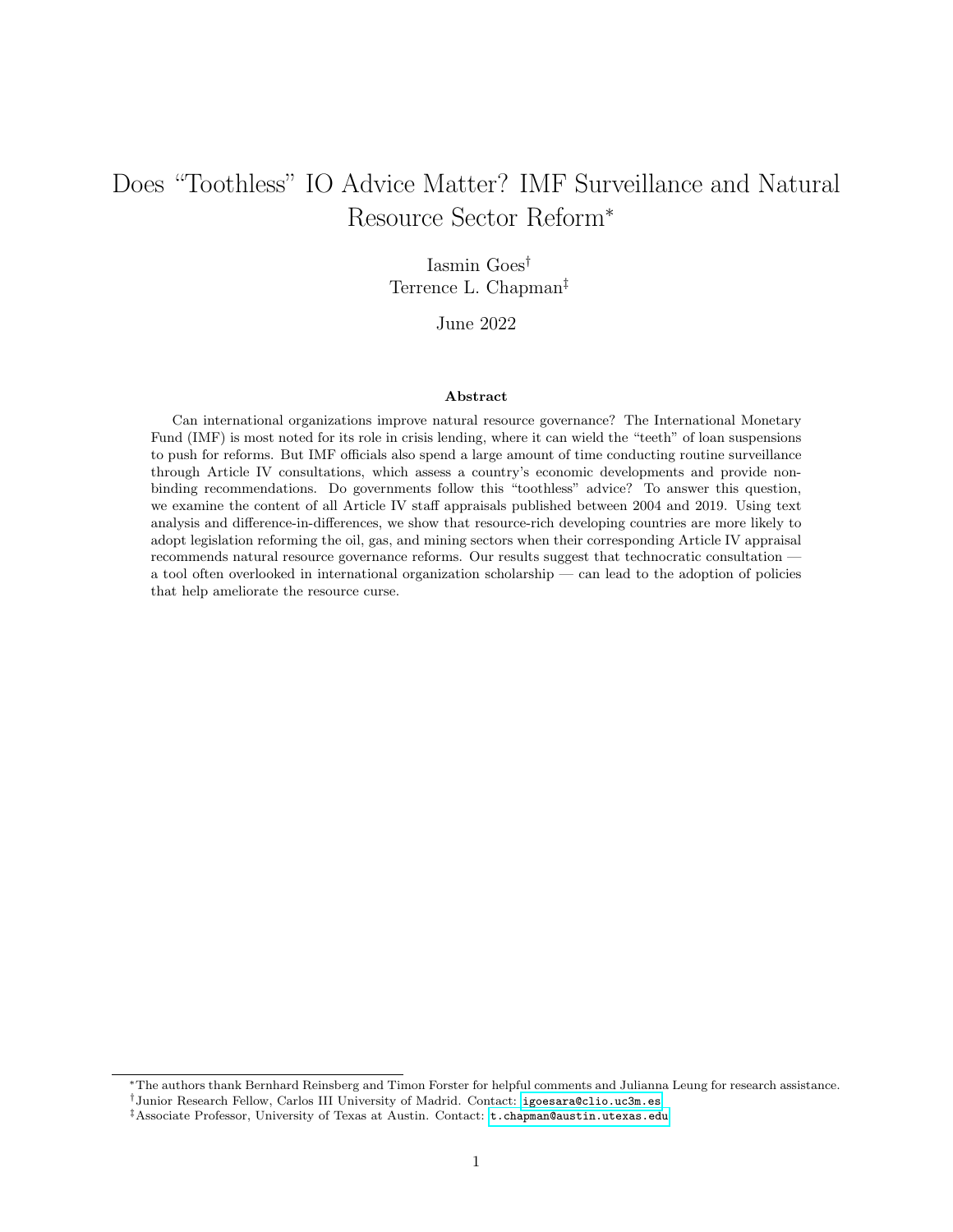- <span id="page-30-8"></span>Joshua D. Angrist and Jörn-Steffen Pischke. Mostly Harmless Econometrics. Princeton University Press, Princeton and Oxford, 2009.
- <span id="page-30-4"></span>Rabah Arezki, Valerie A. Ramey, and Liugang Sheng. News Shocks in Open Economies: Evidence from Giant Oil Discoveries. *Quarterly Journal of Economics*, 132(1):103–155, 2017. doi: 10.1093/qje/qjw030.
- <span id="page-30-9"></span>Susan Athey and Guido W. Imbens. Identification and Inference in Nonlinear Difference-in-Difference Models. Econometrica, 74(2):431–497, 2006.
- <span id="page-30-7"></span>Susan Athey, Mohsen Bayati, Nikolay Doudchenko, Guido Imbens, and Khashayar Khosravi. Matrix Completion Methods for Causal Panel Data Models. Journal of the American Statistical Association, 116(536): 1716–1730, 2021. ISSN 1537274X. doi: 10.1080/01621459.2021.1891924.
- <span id="page-30-3"></span>Sarah L. Babb and Bruce G. Carruthers. Conditionality: Forms, Function, and History. Annual Review of Law and Social Science, 4(1):13–29, 2008. doi: 10.1146/annurev.lawsocsci.4.110707.172254.
- <span id="page-30-6"></span>Andrew Baker, David F. Larcker, and Charles C. Y. Wang. How Much Should We Trust Staggered Difference-In-Differences Estimates? Journal of Financial Economics, (forthcoming), 2022. ISSN 1556-5068. doi: 10.2139/ssrn.3794018.
- <span id="page-30-1"></span>Michael Barnett and Martha Finnemore. Rules for the World: International Organizations in Global Politics. Cornell University Press, Ithaca and London, 2004a.
- <span id="page-30-2"></span>Michael Barnett and Martha Finnemore. The Power of Liberal International Organizations. In Michael Barnett and Raymond Duvall, editors, Power in Global Governance, pages 163–71. Cambridge University Press, Cambridge, 2004b.
- <span id="page-30-5"></span>Thomas Baunsgaard, Mauricio Villafuerte, Marcos Poplawski-Ribeiro, and Christine Richmond. Fiscal Frameworks for Resource Rich Developing Countries. IMF Staff Discussion Notes, 12(4), 2012. doi: 10.5089/9781475510065.006.
- <span id="page-30-11"></span>Quintin H. Beazer and Byungwon Woo. IMF Conditionally, Government Partisanship, and the Progress of Economic Reforms. American Journal of Political Science, 60(2):304–321, 2016. doi: 10.1111/ajps.12200.
- <span id="page-30-10"></span>Nathaniel Beck. Estimating Grouped Data Models with a Binary-Dependent Variable and Fixed Effects via a Logit versus a Linear Probability Model: The Impact of Dropped Units. Political Analysis, 28:139–145, 2020. doi: 10.1017/pan.2019.20.
- <span id="page-30-0"></span>Timothy Besley and Torsten Persson. Why Do Developing Countries Tax So Little? Journal of Economic Perspectives, 28(4):99–120, 2014. doi: 10.1257/jep.28.4.99.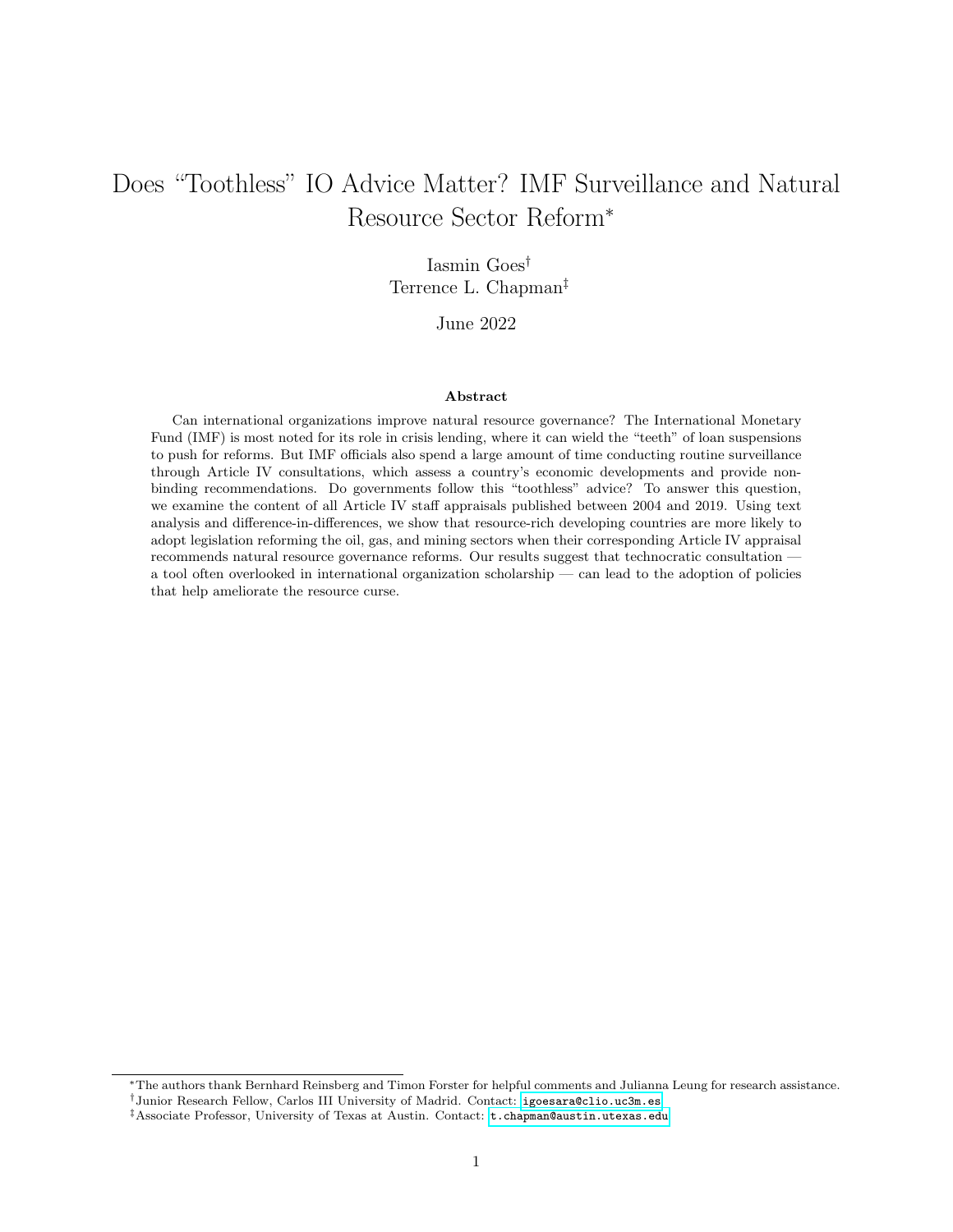- <span id="page-31-3"></span>Jacqueline Best. Legitimacy Dilemmas: The IMF's Pursuit of Country Ownership. Third World Quarterly, 28(3):469–488, 2007. doi: 10.1080/01436590701192231.
- <span id="page-31-4"></span>Graham Bird. Borrowing from the IMF: The Policy Implications of Recent Empirical Research. World Development, 24(11):1753–1760, 1996. doi: 10.1016/0305-750X(96)00153-2.
- <span id="page-31-5"></span>Graham Bird. IMF Programs: Do They Work? Can They be Made to Work Better? World Development, 29(11):1849–1865, 2001. doi: 10.1016/S0305-750X(01)00077-8.
- <span id="page-31-6"></span>Graham Bird, Mumtaz Hussain, and Joseph P. Joyce. Many Happy Returns? Recidivism and the IMF. Journal of International Money and Finance, 23(2):231–251, 2004. doi: 10.1016/j.jimonfin.2003.12.002.
- <span id="page-31-11"></span>Janet M. Box-Steffensmeier and Bradford S. Jones. Time is of the Essence: Event History Models in Political Science. American Journal of Political Science, 41(4):1414–1461, 1997. doi: 10.2307/2960496.
- <span id="page-31-10"></span>Janet M. Box-Steffensmeier and Bradford S. Jones. Event History Modeling: A Guide for Social Scientists. Cambridge University Press, Cambridge, 2004.
- <span id="page-31-1"></span>Michael Breen, Dermot Hodson, and Manuela Moschella. Incoherence in Regime Complexes: A Sentiment Analysis of EU-IMF Surveillance. Journal of Common Market Studies, 58(2):419–437, 2020. doi: 10.1111/ jcms.12924.
- <span id="page-31-7"></span>Mark T. Buntaine, Bradley C. Parks, and Benjamin P. Buch. Aiming at the Wrong Targets: The Domestic Consequences of International Efforts to Build Institutions. International Studies Quarterly, 61(2):471– 488, 2017. doi: 10.1093/isq/sqx013.
- <span id="page-31-2"></span>Marc L. Busch and Krzysztof J. Pelc. Words Matter: How WTO Rulings Handle Controversy. International Studies Quarterly, 63(3):464–476, 2019. doi: 10.1093/isq/sqz025.
- <span id="page-31-0"></span>Terrence Chapman, Songying Fang, Xin Li, and Randall W. Stone. Mixed Signals: IMF Lending and Capital Markets. British Journal of Political Science, 47(2):329–349, 2017. doi: 10.1017/S0007123415000216.
- <span id="page-31-8"></span>Jeffrey M. Chwieroth. 'The Silent Revolution:' How the Staff Exercise Informal Governance over IMF Lending. Review of International Organizations, 8(2):265–290, 2013. doi: 10.1007/s11558-012-9154-9.
- <span id="page-31-12"></span>Carlos Cinelli and Chad Hazlett. Making Sense of Sensitivity: Extending Omitted Variable Bias. Journal of the Royal Statistical Society, Series B, 82(1):39–67, 2020. doi: 10.1111/rssb.12348.
- <span id="page-31-9"></span>David Clark and Patrick Regan. Mass Mobilization Protest Data. 2020. doi: 10.7910/DVN/HTTWYL. URL <https://massmobilization.github.io/>.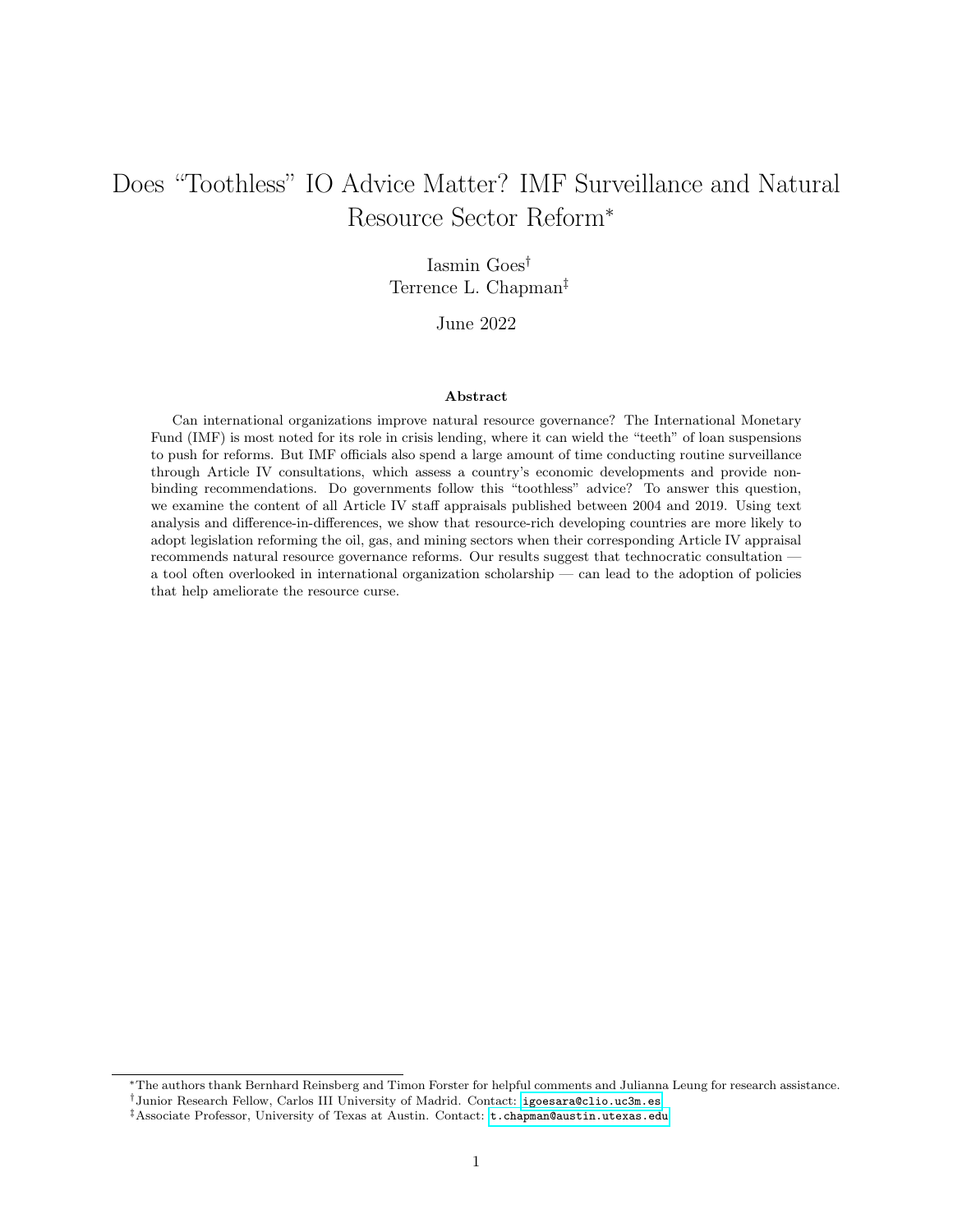- <span id="page-32-8"></span>Paul Collier. The Institutional and Psychological Foundations of Natural Resource Policies. Journal of Development Studies, 53(2):217–228, 2017. doi: 10.1080/00220388.2016.1160067.
- <span id="page-32-12"></span>Scott J. Cook, Jude C. Hays, and Robert J. Franzese. Fixed Effects in Rare Events Data: A Penalized Maximum Likelihood Solution. *Political Science Research and Methods*,  $8(1):92-105$ , 2020. doi: 10.1017/ psrm.2018.40.
- <span id="page-32-6"></span>Mark S. Copelovitch. The International Monetary Fund in the Global Economy: Banks, Bonds, and Bailouts. Cambridge University Press, Cambridge, 2010.
- <span id="page-32-11"></span>Scott Cunningham. Causal Inference: The Mixtape. Yale University Press, New Haven, 2021.
- <span id="page-32-1"></span>Geoff Dancy and Florencia Montal. From Law Versus Politics To Law In Politics: A Pragmatist Assessment Of The ICC's Impact. American University International Law Review, 32(3):4, 2017.
- <span id="page-32-7"></span>Axel Dreher. The Influence of Elections on IMF Programme Interruptions. Journal of Development Studies, 39(6):101–120, 2003. doi: 10.1080/00220380312331293597.
- <span id="page-32-0"></span>Axel Dreher. IMF Conditionality: Theory and Evidence. *Public Choice*, 141(1-2):233–267, 2009. doi: 10.1007/s11127-009-9486-z.
- <span id="page-32-5"></span>Axel Dreher and Nathan M. Jensen. Independent Actor or Agent? An Empirical Analysis of the Impact of US Interests on International Monetary Fund Conditions. Journal of Law and Economics, 50(1):105–124, 2007. doi: 10.1086/508311.
- <span id="page-32-2"></span>Martin S. Edwards. The IMF, the WTO, and the Politics of Economic Surveillance. Routledge, London, 2018.
- <span id="page-32-4"></span>Martin S. Edwards, Kelsey A. Coolidge, and Daria A. Preston. Who Reveals? Transparency and the IMF's Article IV Consultations. SSRN Electronic Journal, 2011. doi: 10.2139/ssrn.1850026.
- <span id="page-32-3"></span>Ghada Fayad, Chengyu Huang, Yoko Shibuya, and Peng Zhao. How Do Member Countries Receive IMF Policy Advice: Results from a State-of-the-Art Sentiment Index. IMF Working Paper, 20(7), 2020. doi: 10.5089/9781513526010.001.
- <span id="page-32-9"></span>Iasmin Goes. Examining the Effect of IMF Conditionality on Natural Resource Policy. Economics & Politics, 2022. doi: 10.1111/ecpo.12214.
- <span id="page-32-10"></span>Andrew Goodman-Bacon. Difference-in-Differences with Variation in Treatment Timing. Journal of Econometrics, 225(2):254–277, 2021. ISSN 18726895. doi: 10.1016/j.jeconom.2021.03.014.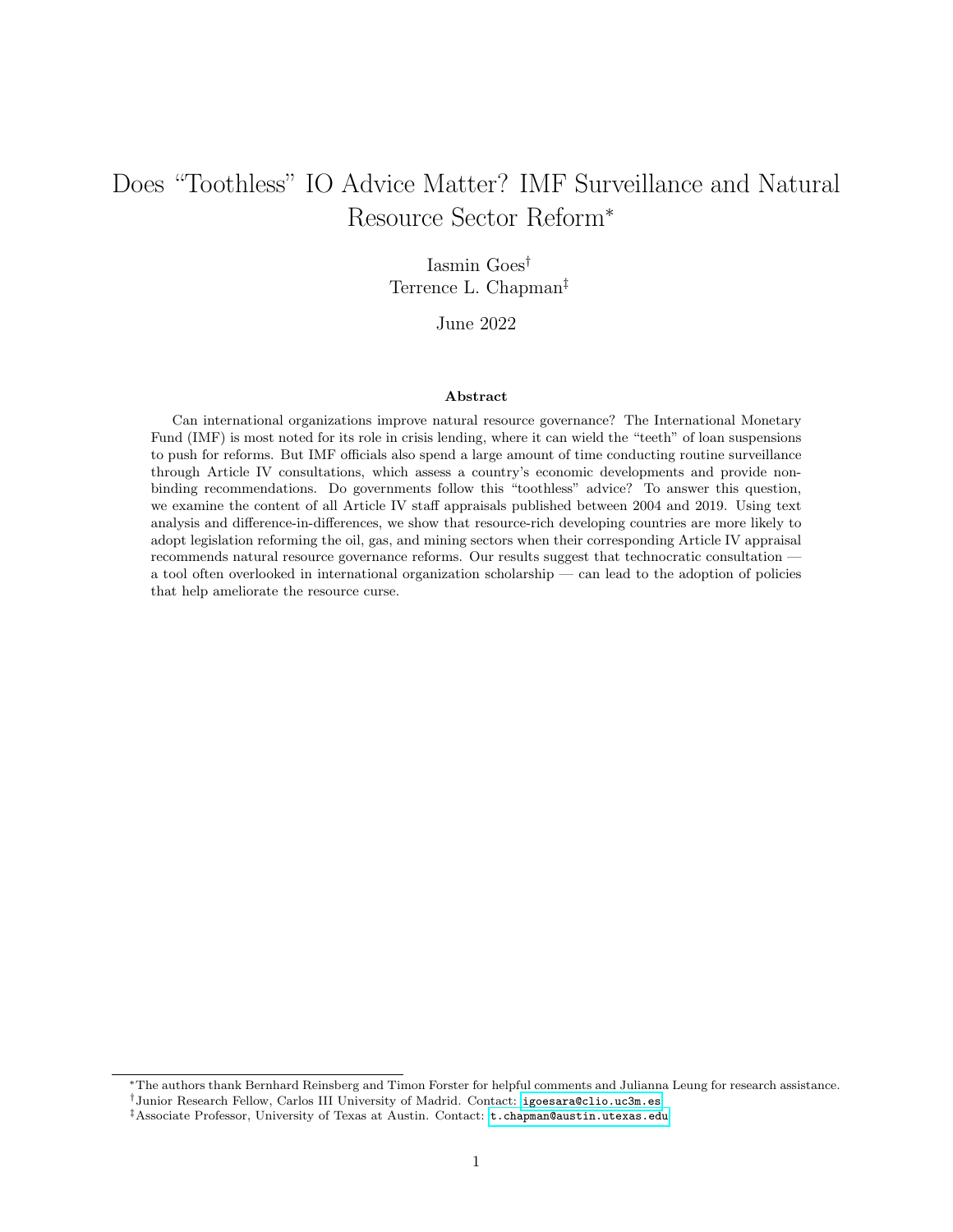- <span id="page-33-1"></span>Brian Greenhill. Transmitting Rights: International Organizations and the Diffusion of Human Rights Practices. Oxford University Press, Oxford, 2015.
- <span id="page-33-3"></span>Ernst B. Haas. When Knowledge is Power: Three Models of Change in International Organizations. University of California Press, Berkeley, 2018.
- <span id="page-33-7"></span>Mirko Heinzel, Jonas Richter, Per Olof Busch, Hauke Feil, Jana Herold, and Andrea Liese. Birds of a Feather? The Determinants of Impartiality Perceptions of the IMF and the World Bank. Review of International Political Economy, pages 1–25, 2020. doi: 10.1080/09692290.2020.1749711.
- <span id="page-33-11"></span>Myron K. Horn. Giant Oil and Gas Fields of the World. 2014. URL [https://edx.netl.doe.gov/dataset/](https://edx.netl.doe.gov/dataset/aapg-datapages-giant-oil-and-gas-fields-of-the-world) [aapg-datapages-giant-oil-and-gas-fields-of-the-world](https://edx.netl.doe.gov/dataset/aapg-datapages-giant-oil-and-gas-fields-of-the-world).
- <span id="page-33-4"></span>IMF. The International Monetary Fund 1945-1965: Twenty Years of International Monetary Cooperation. Volume III: Documents. International Monetary Fund, Washington, DC, 1969.
- <span id="page-33-9"></span>IMF. Sovereign Wealth Funds – A Work Agenda. IMF Policy Paper, pages 1–38, 2008.
- <span id="page-33-5"></span>IMF. Articles of Agreement of the International Monetary Fund. International Monetary Fund, Washington D.C., 2016.
- <span id="page-33-8"></span>IMF. List of IMF Member Countries with Delays in Completion of Article IV Consultations or Mandatory Financial Stability Assessments over 18 Months. Policy Papers, 2017. doi: 10.5089/9781513524702.007.
- <span id="page-33-0"></span>IMF. A Year Like No Other: IMF Annual Report. Washington, DC, 2020.
- <span id="page-33-2"></span>Tana Johnson. Organizational Progeny: Why Governments are Losing Control over the Proliferating Structures of Global Governance. Oxford University Press, Oxford, 2014. doi: 10.1093/acprof:oso/ 9780198717799.001.0001.
- <span id="page-33-10"></span>Alexander E. Kentikelenis, Thomas H. Stubbs, and Lawrence P. King. IMF Conditionality and Development Policy Space, 1985–2014. Review of International Political Economy, 23(4):543–582, 2016. doi: 10.1080/ 09692290.2016.1174953.
- <span id="page-33-6"></span>Mohsin S. Khan and Sunil Sharma. IMF Conditionality and Country Ownership of Adjustment Programs. World Bank Research Observer, 18(2):227–248, 2003. doi: 10.1093/wbro/lkg007.
- <span id="page-33-12"></span>Valentin Lang. The Economics of the Democratic Deficit: The Effect of IMF Programs on Inequality. Review of International Organizations, 2020. doi: 10.1007/s11558-020-09405-x.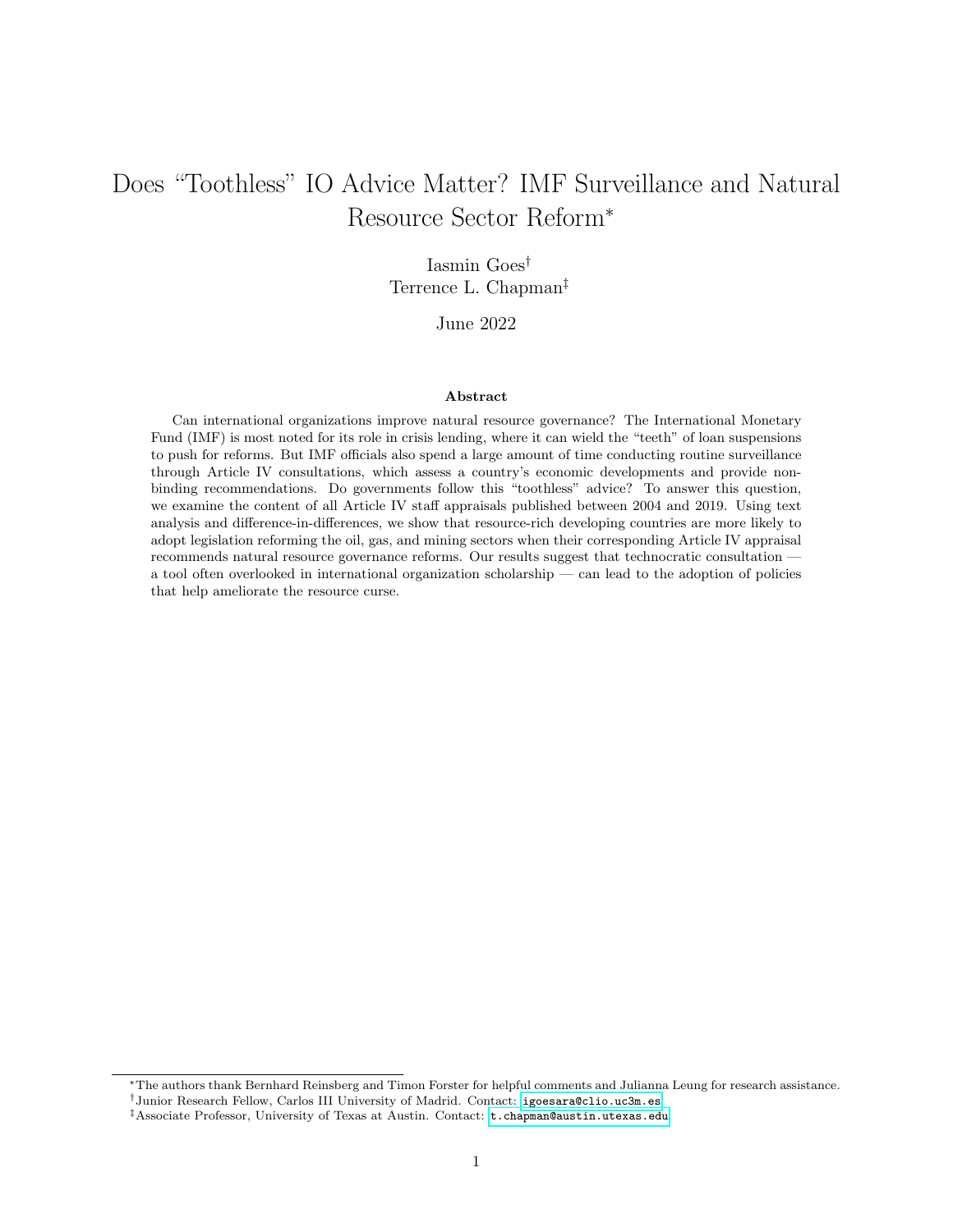- <span id="page-34-11"></span>Licheng Liu, Ye Wang, and Yiqing Xu. A Practical Guide to Counterfactual Estimators for Causal Inference with Time-Series Cross-Sectional Data. SSRN Electronic Journal, 2020. ISSN 1556-5068. doi: 10.2139/ ssrn.3555463.
- <span id="page-34-6"></span>Domenico Lombardi and Ngaire Woods. The Politics of Influence: An Analysis of IMF Surveillance. Review of International Political Economy, 15(5):711–739, 2008. doi: 10.1080/09692290802418724.
- <span id="page-34-12"></span>Monty G. Marshall and Ted Robert Gurr. Polity5: Political Regime Characteristics and Transitions, 1800– 2018. 2020. URL <http://www.systemicpeace.org/inscrdata.html>.
- <span id="page-34-7"></span>Takaaki Masaki and Bradley C. Parks. When Do Performance Assessments Influence Policy Behavior? Micro-Evidence From the 2014 Reform Efforts Survey. Review of International Organizations, 15(2): 371–408, 2020. doi: 10.1007/s11558-018-9342-3.
- <span id="page-34-1"></span>Elena V. McLean and Randall W. Stone. The Kyoto Protocol: Two-Level Bargaining and European Integration. International Studies Quarterly, 56(1):99–113, 2012. doi: 10.1111/j.1468-2478.2011.00706.x.
- <span id="page-34-4"></span>David Mihalyi and Akos Mate. Text-Mining IMF Country Reports – An Original Dataset. SSRN Electronic Journal, 2018. doi: 10.2139/ssrn.3268934.
- <span id="page-34-8"></span>Layna Mosley. Room to Move: International Financial Markets and National Welfare States. International Organization, 54(4):737–773, 2000. doi: 10.1162/002081800551352.
- <span id="page-34-9"></span>Natural Resource Governance Institute. Resource Governance Index. 2017. URL [http://www.](http://www.resourcegovernanceindex.org/) [resourcegovernanceindex.org/](http://www.resourcegovernanceindex.org/).
- <span id="page-34-10"></span>Stephen C. Nelson. The Currency of Confidence: How Economic Beliefs Shape the IMF's Relationship with Its Borrowers. Cornell University Press, Ithaca and London, 2017.
- <span id="page-34-5"></span>Thomas Oatley and Jason Yackee. American Interests and IMF Lending. International Politics, 41(3): 415–429, 2004. ISSN 13845748. doi: 10.1057/palgrave.ip.8800085.
- <span id="page-34-0"></span>Jonathan David Ostry and Jeromin Zettelmeyer. Strengthening IMF Crisis Prevention. IMF Working Paper, 5(206), 2005. doi: 10.5089/9781451862256.001.
- <span id="page-34-2"></span>Susan Park. Theorizing Norm Diffusion Within International Organizations. International Politics, 43(3): 342–361, 2006. doi: 10.1057/palgrave.ip.8800149.
- <span id="page-34-3"></span>Susan Park and Antje Vetterlein. Owning Development: Creating Policy Norms in the IMF and the World Bank. Cambrdge University Press, Cambridge, 2010.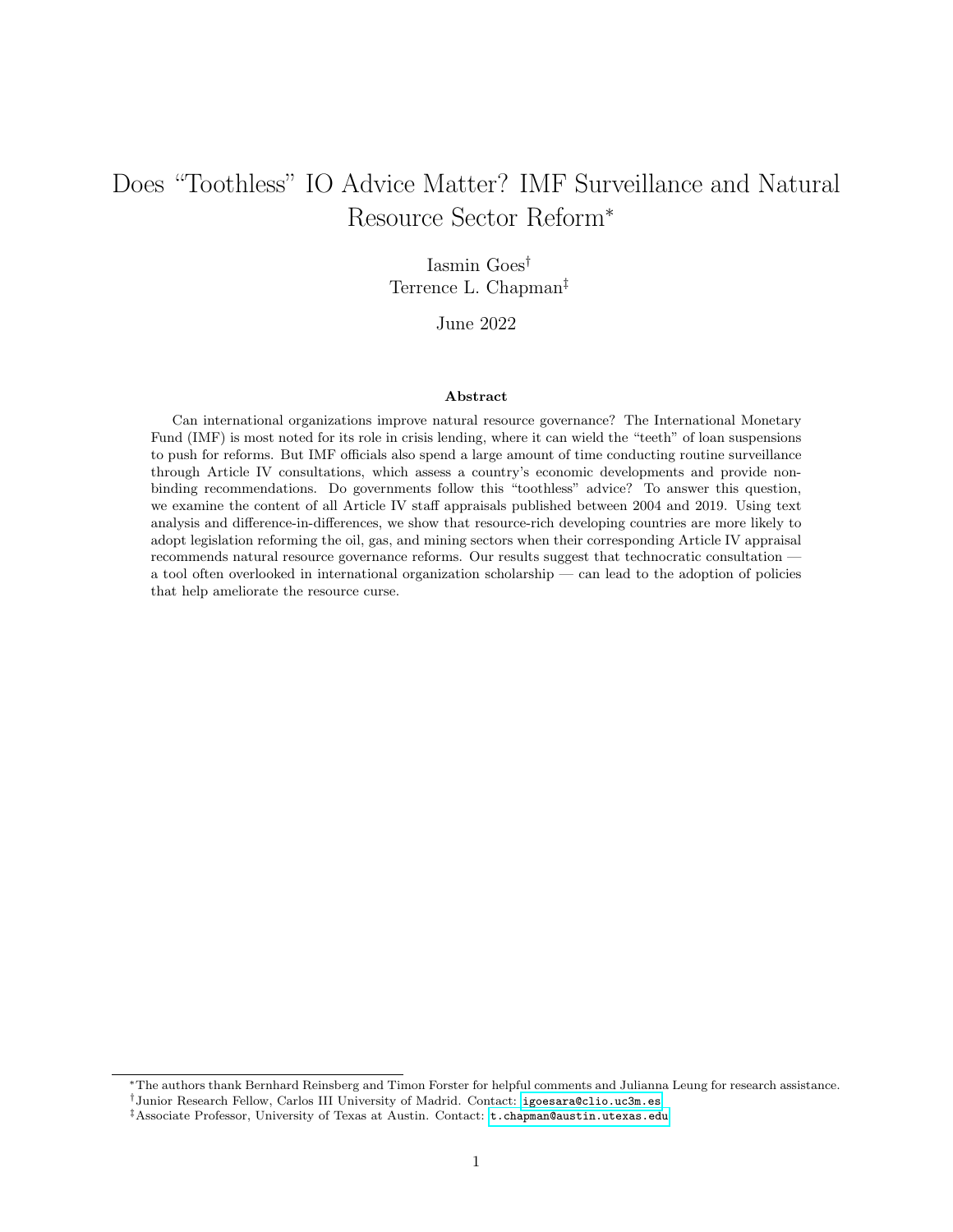- <span id="page-35-3"></span>Jon C. Pevehouse. Democracy from the Outside-In? International Organizations and Democratization. International Organization, 56(3):515–549, 2002. doi: 10.1162/002081802760199872.
- <span id="page-35-7"></span>Bernhard Reinsberg, Thomas Stubbs, and Alexander Kentikelenis. Compliance, Defiance, and the Dependency Trap: International Monetary Fund Program Interruptions and Their Impact on Capital Markets. Regulation and Governance, (early view), 2021. doi: 10.1111/rego.12422.
- <span id="page-35-11"></span>Stephanie J. Rickard and Teri L. Caraway. International Negotiations in the Shadow of National Elections. International Organization, 68(3):701–720, 2014. doi: 10.1017/S0020818314000058.
- <span id="page-35-9"></span>Stephanie J. Rickard and Teri L. Caraway. International Demands for Austerity: Examining the Impact of the IMF on the Public Sector. Review of International Organizations, 14(1):1–23, 2019. doi: 10.1007/ s11558-017-9295-y.
- <span id="page-35-6"></span>Dani Rodrik. Why Is There Multilateral Lending? NBER Working Paper, 5160:167-205, 1995. doi: 10.3386/w5160.
- <span id="page-35-2"></span>Michael L. Ross. The Political Economy of the Resource Curse. World Politics, 51(2):297–322, 1999.
- <span id="page-35-0"></span>Michael L. Ross. What Have We Learned about the Resource Curse? Annual Review of Political Science, 18(1):239–259, 2015. doi: 10.1146/annurev-polisci-052213-040359.
- <span id="page-35-10"></span>Jonathan Roth, Pedro H. C. Sant'Anna, Alyssa Bilinski, and John Poe. What's Trending in Differencein-Differences? A Synthesis of the Recent Econometrics Literature. pages 1–54, 2022. URL [http:](http://arxiv.org/abs/2201.01194) [//arxiv.org/abs/2201.01194](http://arxiv.org/abs/2201.01194).
- <span id="page-35-5"></span>Armin Schäfer. A New Form of Governance? Comparing the Open Method of Co-ordination to Multilateral Surveillance by the IMF and the OECD. Journal of European Public Policy, 13(1):70–88, 2006. doi: 10.1080/13501760500380742.
- <span id="page-35-8"></span>Leonard Seabrooke. Legitimacy Gaps in the World Economy: Explaining the Sources of the IMF's Legitimacy Crisis. International Politics, 44(2):250–268, 2007. doi: 10.1057/palgrave.ip.8800187.
- <span id="page-35-1"></span>Gregory Shaffer. Can WTO Technical Assistance and Capacity-Building Serve Developing Countries? In Ernst-Ulrich Petersmann and James Harrison, editors, Reforming the World Trading System: Legitimacy, Efficiency, and Democratic Governance, pages 245–274. Oxford University Press, Oxford, 2005.
- <span id="page-35-4"></span>Beth A. Simmons. Mobilizing for Human Rights: International Law in Domestic Politics. Cambridge University Press, New York, 2009.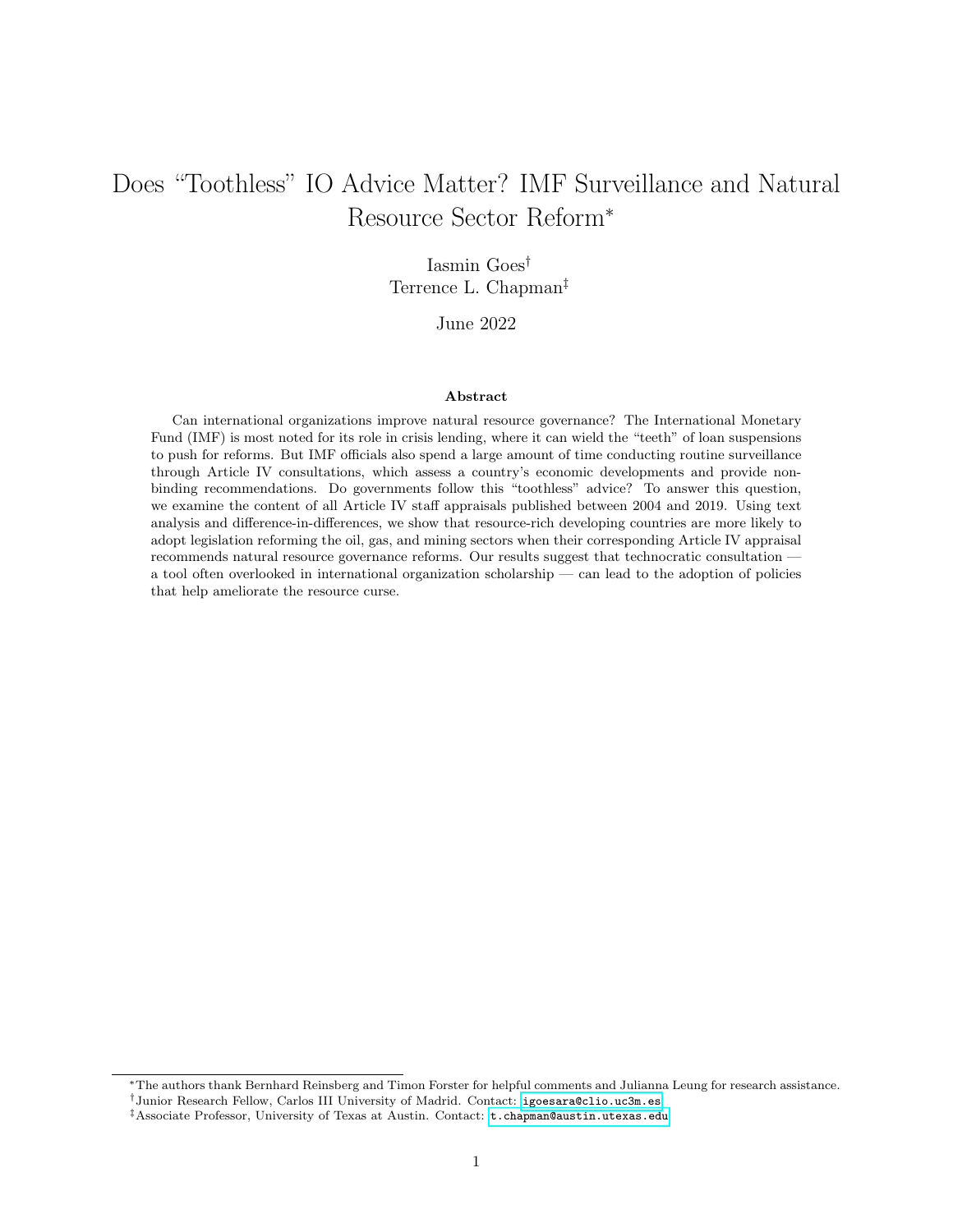- <span id="page-36-5"></span>Beth A. Simmons, Frank Dobbin, and Geoffrey Garrett. Introduction: The International Diffusion of Liberalism. International Organization, 60(4):781–810, 2006. doi: 10.1017/S0020818306060267.
- <span id="page-36-2"></span>Benjamin K. Sovacool, Götz Walter, Thijs Van de Graaf, and Nathan Andrews. Energy Governance, Transnational Rules, and the Resource Curse: Exploring the Effectiveness of the Extractive Industries Transparency Initiative (EITI). World Development, 83:179–192, 2016. doi: 10.1016/j.worlddev.2016.01.021.
- <span id="page-36-11"></span>Allison J. Sovey and Donald P. Green. Instrumental Variables Estimation in Political Science: A Readers' Guide. American Journal of Political Science, 55(1):188-200, 2011. ISSN 00925853. doi: 10.1111/j. 1540-5907.2010.00477.x.
- <span id="page-36-8"></span>Randall W. Stone. Lending Credibility: The International Monetary Fund and the Post-Communist Transition. Princeton University Press, Princeton, 2002.
- <span id="page-36-6"></span>Randall W. Stone. The Political Economy of IMF Lending in Africa. American Political Science Review, 98 (4):577–591, 2004. doi: 10.1017/S000305540404136X.
- <span id="page-36-7"></span>Randall W. Stone. The Scope of IMF Conditionality. International Organization, 62(4):589–620, 2008. doi: 10.1017/S0020818308080211.
- <span id="page-36-9"></span>Randall W. Stone. Controlling Institutions: International Organizations and the Global Economy. Cambridge University Press, Cambridge, 2011.
- <span id="page-36-10"></span>Thomas Stubbs, Lawrence King, Bernhard Reinsberg, Alexander Kentikelenis, and Lawrence King. How to Evaluate the Effects of IMF Conditionality: An Extension of Quantitative Approaches and an Empirical Application to Public Education Spending. Review of International Organizations, 15(1):29–73, 2020. doi: 10.1007/s11558-018-9332-5.
- <span id="page-36-4"></span>Rochelle Terman and Erik Voeten. The Relational Politics of Shame: Evidence From the Universal Periodic Review. Review of International Organizations, 13(1):1–23, 2018. doi: 10.1007/s11558-016-9264-x.
- <span id="page-36-0"></span>Anthony J. Venables. Using Natural Resources for Development: Why Has It Proven So Difficult? Journal of Economic Perspectives, 30(1):161–184, 2016. doi: 10.1257/jep.30.1.161.
- <span id="page-36-1"></span>James Raymond Vreeland. The IMF and Economic Development. Cambridge University Press, New York, 2003.
- <span id="page-36-3"></span>Erik Wibbels. Dependency Revisited: International Markets, Business Cycles, and Social Spending in the Developing World. *International Organization*, 60(2):433-468, 2006. doi: 10.1017/S0020818306060139.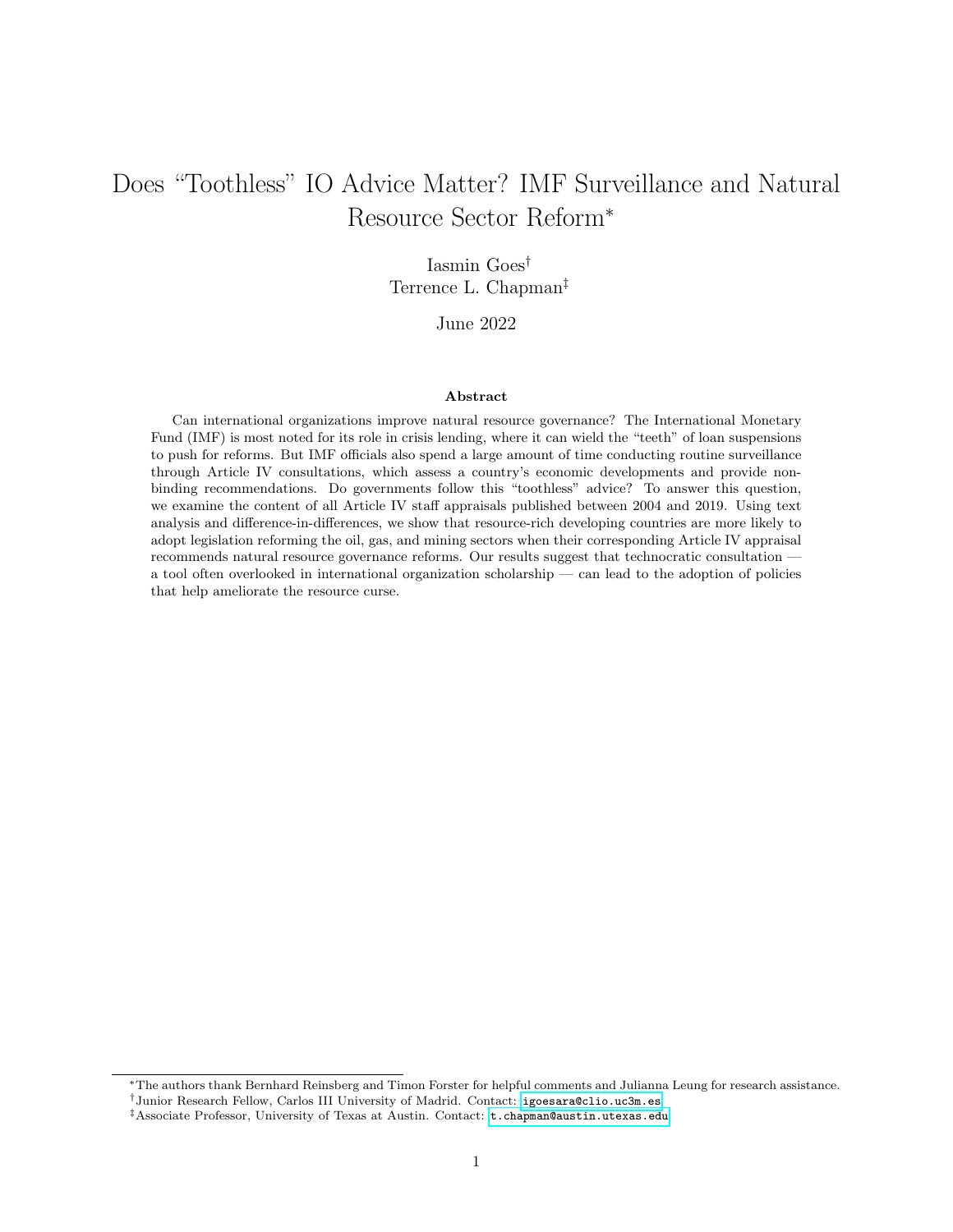<span id="page-37-0"></span>David Wiens. Natural Resources and Institutional Development. Journal of Theoretical Politics, 26(2): 197–221, 2014. doi: 10.1177/0951629813493835.

## Appendix

## A Countries Included in the Analysis

Afghanistan, Albania, Algeria, Angola, Argentina, Azerbaijan, Bangladesh, Bolivia, Botswana, Brazil, Burkina Faso, Cameroon, Central African Republic, Chad, Chile, China, Colombia, Congo, Côte d'Ivoire, Democratic Republic of the Congo, Ecuador, Egypt, Equatorial Guinea, Eritrea, Ethiopia, Gabon, Ghana, Guatemala, Guinea, Guyana, India, Indonesia, Iran, Iraq, Kazakhstan, Kyrgyz Republic, Laos, Liberia, Libya, Malaysia, Mali, Mauritania, Mexico, Mongolia, Morocco, Mozambique, Myanmar, Namibia, Nauru, Niger, Nigeria, Pakistan, Papua New Guinea, Peru, Philippines, Romania, Russia, São Tomé e Príncipe, Senegal, Sierra Leone, South Africa, South Sudan, Sudan, Suriname, Syria, Tanzania, Thailand, Timor Leste, Togo, Trinidad and Tobago, Tunisia, Turkmenistan, Uganda, Ukraine, Uzbekistan, Venezuela, Vietnam, Yemen, Zambia, Zimbabwe.

## B Availability of Data by Country

Table [B.1](#page-37-1) indicates the country-years that are truly missing: they did not participate in Article IV consultations. Table [B.2](#page-38-0) indicates the country-years that participated, but opposed publication, whereas Table [B.3](#page-39-0) lists the country-years that participated and consented to the publication of results.

<span id="page-37-1"></span>

| Country                  | Year Scheduled | Year Conducted           | No. Delayed |
|--------------------------|----------------|--------------------------|-------------|
| Venezuela                | 2005           |                          | 15          |
| Argentina                | 2007           | 2016                     | 9           |
| Eritrea                  | 2010           | 2019                     | 9           |
| Syria                    | 2011           |                          | 9           |
| Libya                    | 2014           |                          | 6           |
| Ecuador                  | 2009           | 2014                     | 5           |
| Yemen                    | 2015           | $\overline{\phantom{a}}$ | 5           |
| Central African Republic | 2013           | 2016                     | 3           |

Table B.1: Article IV Consultations, Delayed (as of January 2020)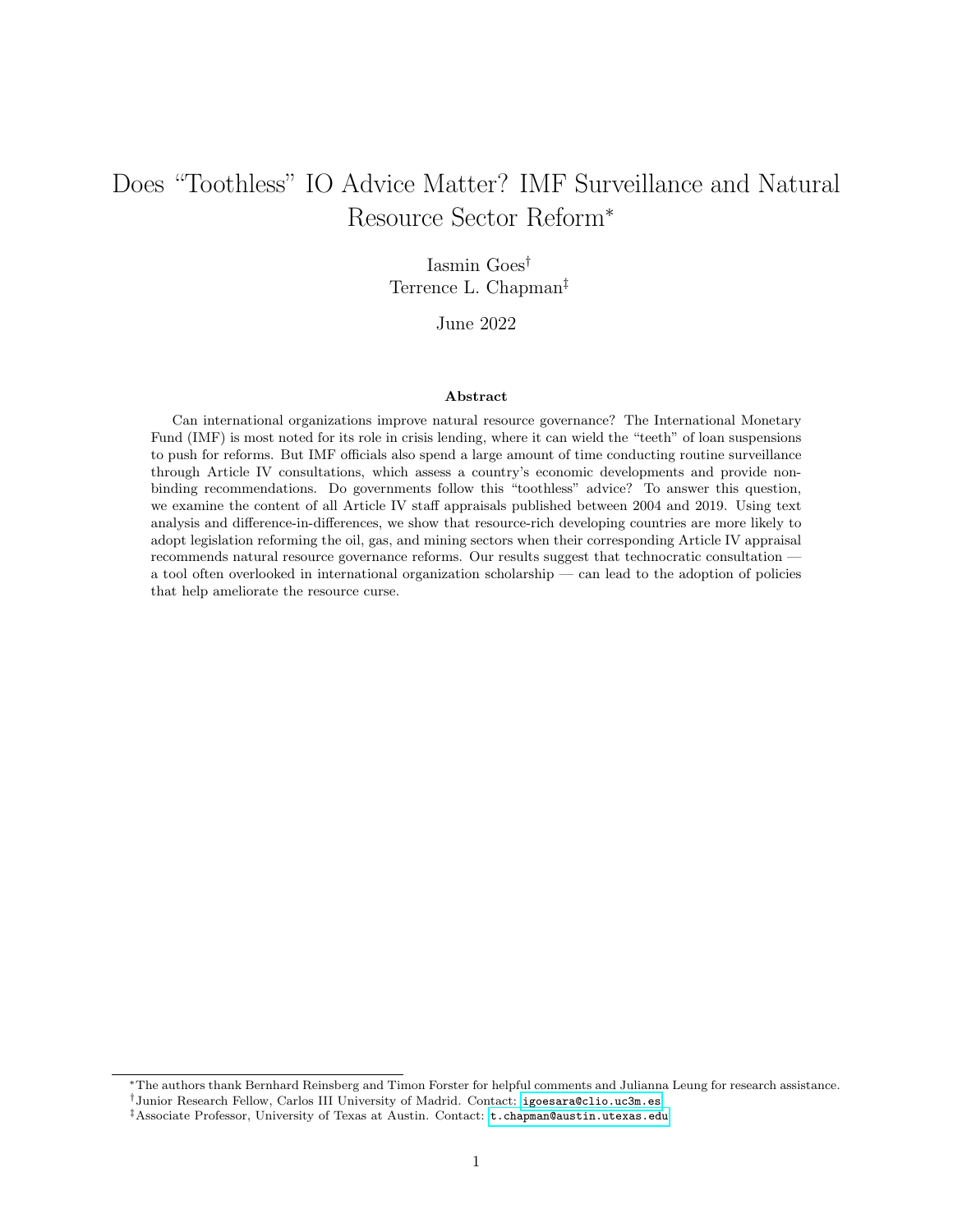| Democratic Republic of the Congo | 2016 | 2019                     | 3 |
|----------------------------------|------|--------------------------|---|
| Republic of the Congo            | 2016 | 2019                     | 3 |
| Egypt                            | 2011 | 2014                     | 3 |
| Equatorial Guinea                | 2017 | $\overline{\phantom{a}}$ | 3 |
| Gabon                            | 2018 | 2019                     |   |

<span id="page-38-0"></span>

| Country                               | No. Consultations |
|---------------------------------------|-------------------|
| $\label{lem:main} {\rm Turkmenistan}$ | $\boldsymbol{9}$  |
| <b>Brazil</b>                         | $\,6$             |
| Myanmar                               | $\,6$             |
| Guyana                                | $\bf 5$           |
| Thailand                              | $\overline{4}$    |
| Uzbekistan                            | $\overline{4}$    |
| Ecuador                               | $\boldsymbol{3}$  |
| Eritrea                               | 3                 |
| Malaysia                              | 3                 |
| Azerbaijan                            | $\overline{2}$    |
| Guatemala                             | $\overline{2}$    |
| Angola                                | $\mathbf{1}$      |
| Argentina                             | $\mathbf{1}$      |
| Egypt                                 | $\mathbf{1}$      |
| Gabon                                 | $\mathbf{1}$      |
| Kyrgyzstan                            | $\mathbf{1}$      |
| Libya                                 | $\mathbf{1}$      |
| Mauritania                            | $\,1\,$           |
| Suriname                              | $\mathbf{1}$      |
| Tanzania                              | $\mathbf{1}$      |
| Timor-Leste                           | $\mathbf{1}$      |
| Venezuela                             | $\mathbf{1}$      |
| Yemen                                 | $\,1$             |
| Zimbabwe                              | $\mathbf{1}$      |

Table B.2: Article IV Consultations, Not Published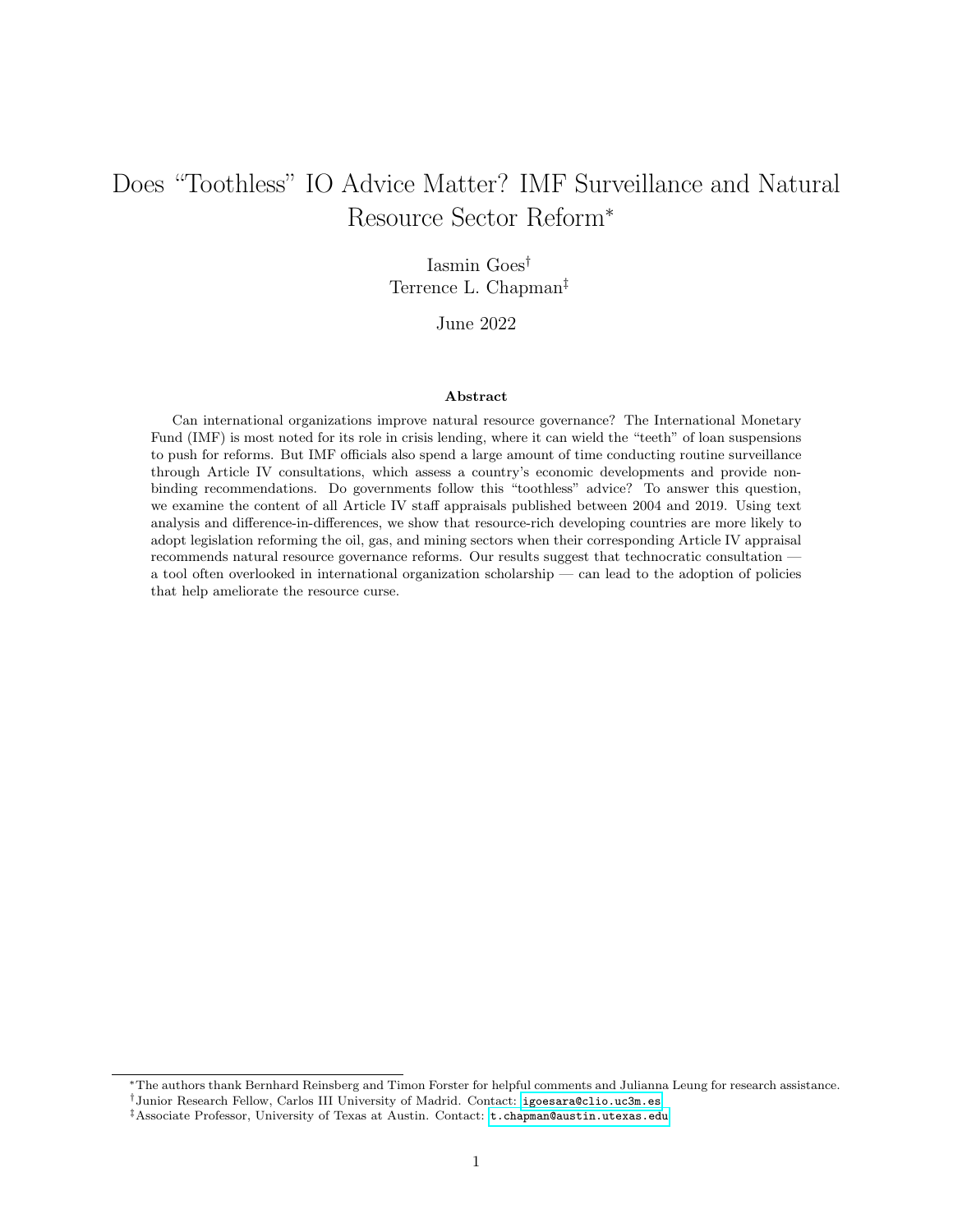<span id="page-39-0"></span>

| Country             | No. Consultations |
|---------------------|-------------------|
| Russia              | 16                |
| Indonesia           | 15                |
| Kazakhstan          | 15                |
| Mexico              | 15                |
| Papua New Guinea    | 15                |
| South Africa        | 15                |
| Algeria             | 14                |
| Morocco             | 14                |
| Philippines         | 14                |
| Botswana            | 13                |
| Chile               | 13                |
| China               | 13                |
| Colombia            | 13                |
| Ethiopia            | 13                |
| India               | 13                |
| Nigeria             | 13                |
| $\rm Laos$          | 12                |
| Namibia             | 12                |
| Peru                | 12                |
| Trinidad and Tobago | 12                |
| Vietnam             | 12                |
| <b>Bolivia</b>      | 11                |
| Suriname            | 11                |
| Albania             | 10                |
| Bangladesh          | 10                |
| Cameroon            | 10                |
| Iran                | 10                |
| Malaysia            | 10                |

Table B.3: Article IV Consultations, Published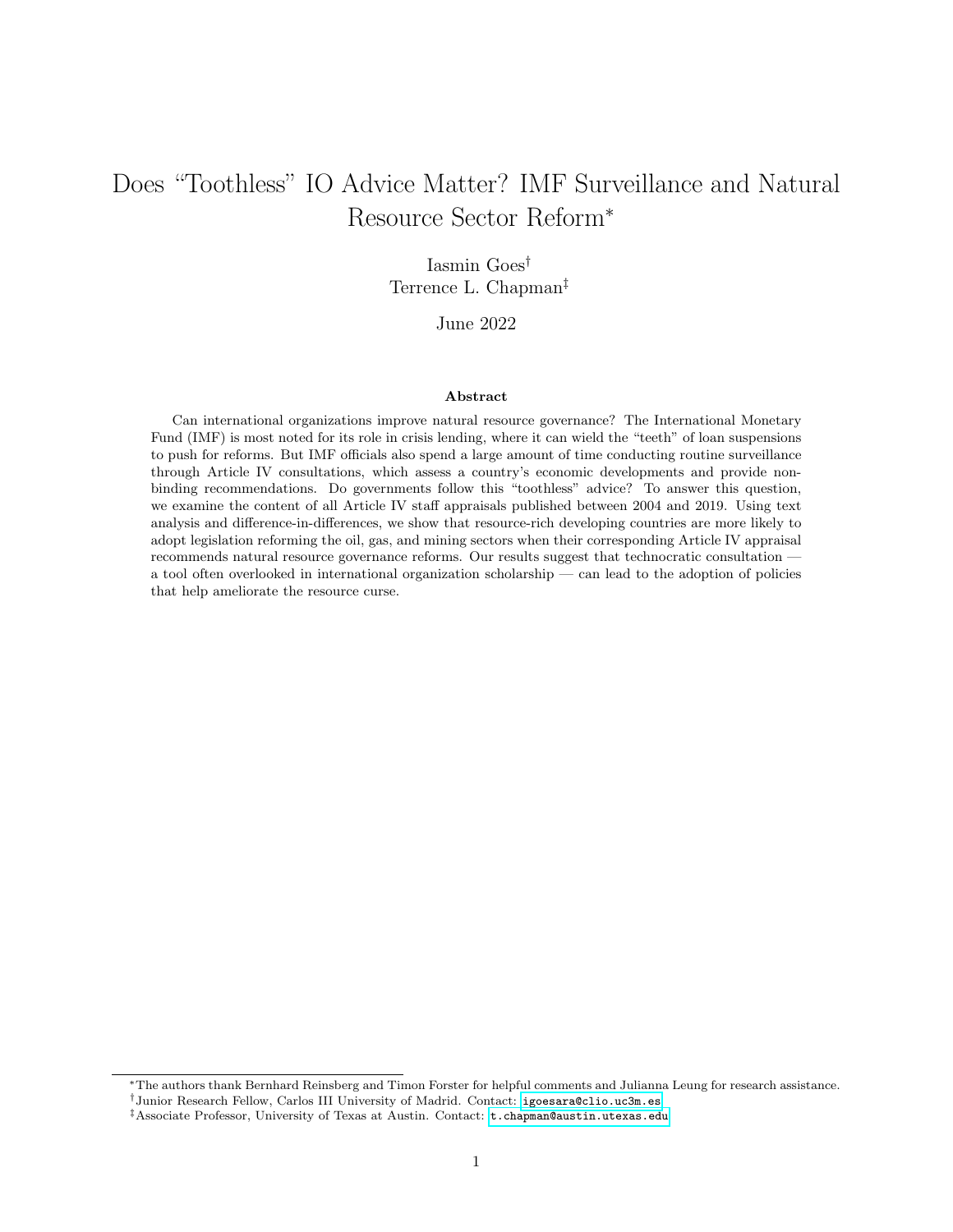| Mongolia                         | 10             |
|----------------------------------|----------------|
| Timor-Leste                      | 10             |
| Zimbabwe                         | 10             |
| Azerbaijan                       | 9              |
| Congo                            | 9              |
| Ghana                            | 9              |
| Pakistan                         | 9              |
| Sudan                            | 9              |
| Thailand                         | 9              |
| Tunisia                          | 9              |
| Chad                             | 8              |
| Equatorial Guinea                | 8              |
| Liberia                          | 8              |
| Mauritania                       | 8              |
| Mozambique                       | 8              |
| Myanmar                          | 8              |
| Senegal                          | 8              |
| Zambia                           | 8              |
| Afghanistan                      | $\overline{7}$ |
| Angola                           | $\overline{7}$ |
| Brazil                           | $\overline{7}$ |
| Democratic Republic of the Congo | $\overline{7}$ |
| Egypt                            | 7              |
| Guyana                           |                |
| Iraq                             | $\overline{7}$ |
| Kyrgyzstan                       | $\overline{7}$ |
| Niger                            | $\overline{7}$ |
| Sierra Leone                     | $\overline{7}$ |
| Togo                             | $\overline{7}$ |
| Uganda                           | $\overline{7}$ |
| Ukraine                          | $\overline{7}$ |
| Burkina Faso                     | 6              |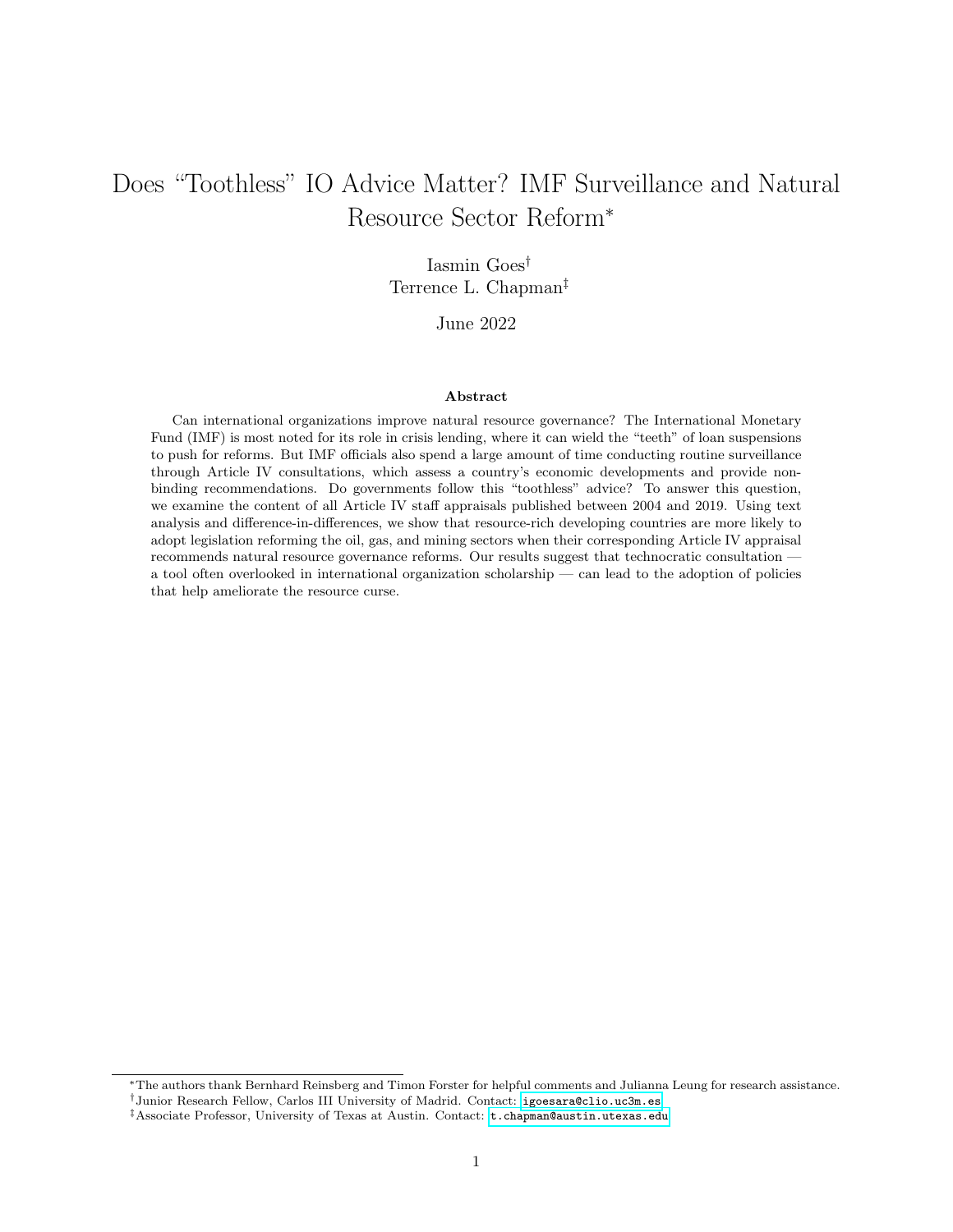| Central African Republic | 6              |
|--------------------------|----------------|
| Côte d'Ivoire            | 6              |
| Gabon                    | 6              |
| Guatemala                | 6              |
| Libya                    | 6              |
| Mali                     | 6              |
| São Tomé e Príncipe      | 6              |
| Tanzania                 | 6              |
| Guinea                   | 5              |
| Syria                    | $\overline{5}$ |
| Uzbekistan               | 5              |
| Yemen                    | $\overline{5}$ |
| Ecuador                  | $\overline{4}$ |
| Argentina                | 3              |
| South Sudan              | 3              |
| Nauru                    | $\overline{2}$ |
| Eritrea                  | $\Omega$       |
| Turkmenistan             | $\theta$       |
| Venezuela                | $\overline{0}$ |

# C Difference-in-Differences

## C.1 Results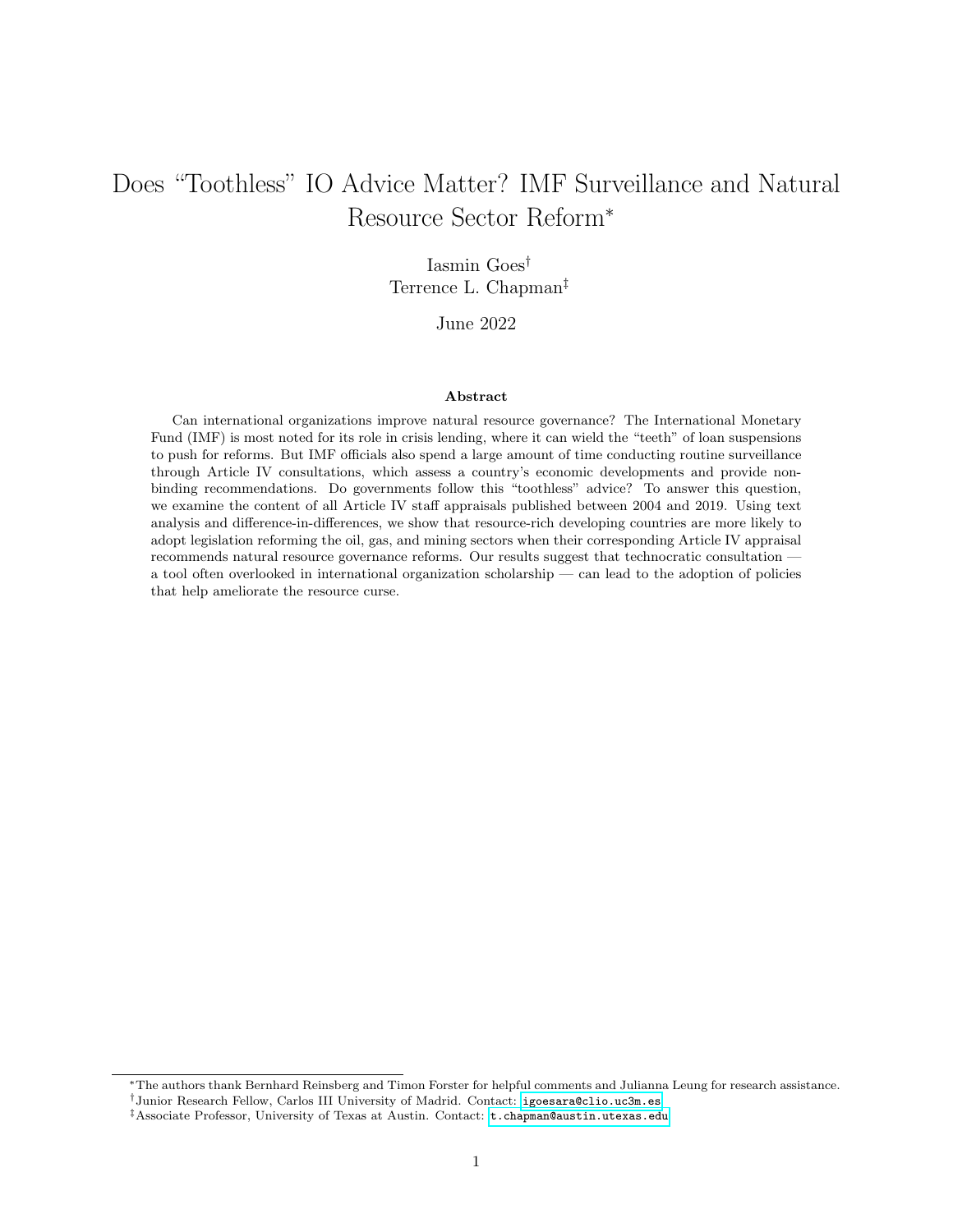|                                     | Dependent variable:<br>Policy Passage<br>Treatment 1<br>Treatment 2 |            |
|-------------------------------------|---------------------------------------------------------------------|------------|
|                                     |                                                                     |            |
|                                     |                                                                     |            |
|                                     | (1)                                                                 | (2)        |
| ATT, Treated Obs. Equally Weighted  | 0.029                                                               | $0.067***$ |
|                                     | (0.032)                                                             | (0.028)    |
| ATT, Treated Units Equally Weighted | 0.030                                                               | $0.078***$ |
|                                     | (0.032)                                                             | (0.029)    |
| <b>IMF</b> Program                  | $-0.007$                                                            | 0.009      |
|                                     | (0.042)                                                             | (0.020)    |
| Field Discovery                     | 0.019                                                               | $-0.001$   |
|                                     | (0.050)                                                             | (0.029)    |
| Resource Rents (% GDP)              | $0.005***$                                                          | $0.004***$ |
|                                     | (0.002)                                                             | (0.002)    |
| GDP per Capita (Log)                | 0.084                                                               | 0.046      |
|                                     | (0.086)                                                             | (0.035)    |
| Technocratic Finance Minister       | $-0.002$                                                            | $-0.011$   |
|                                     | (0.020)                                                             | (0.010)    |
| Number of Units                     | 46                                                                  | 68         |
| Number of Time Periods              | 16                                                                  | 16         |

Table C.1: Average Treatment Effects

Note: <sup>∗</sup> p<0.1; ∗∗p<0.05; ∗∗∗p<0.01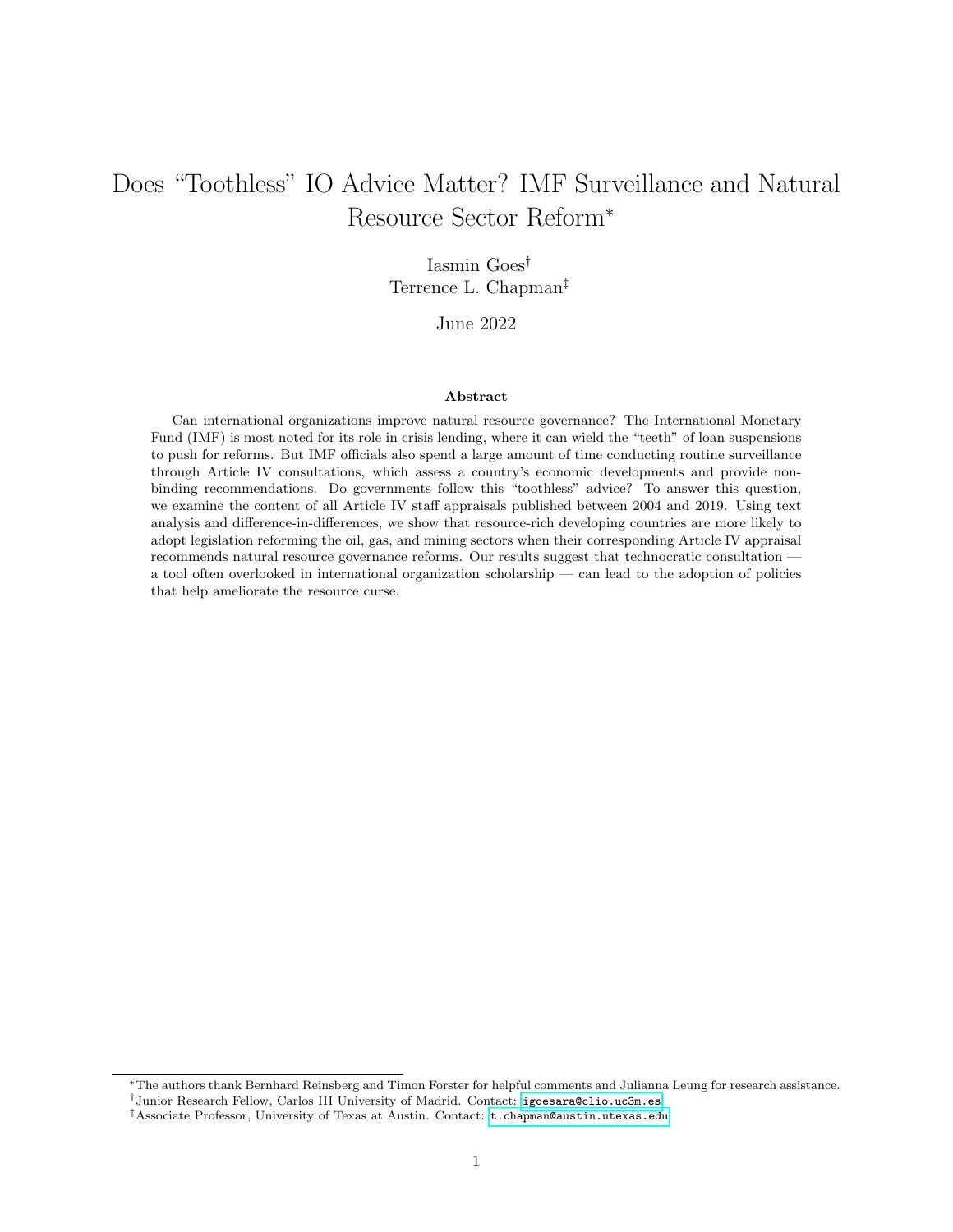## C.2 Tests











 $\blacksquare$  ATT  $\cdot$  Min. Range  $\cdot$  Equiv. Range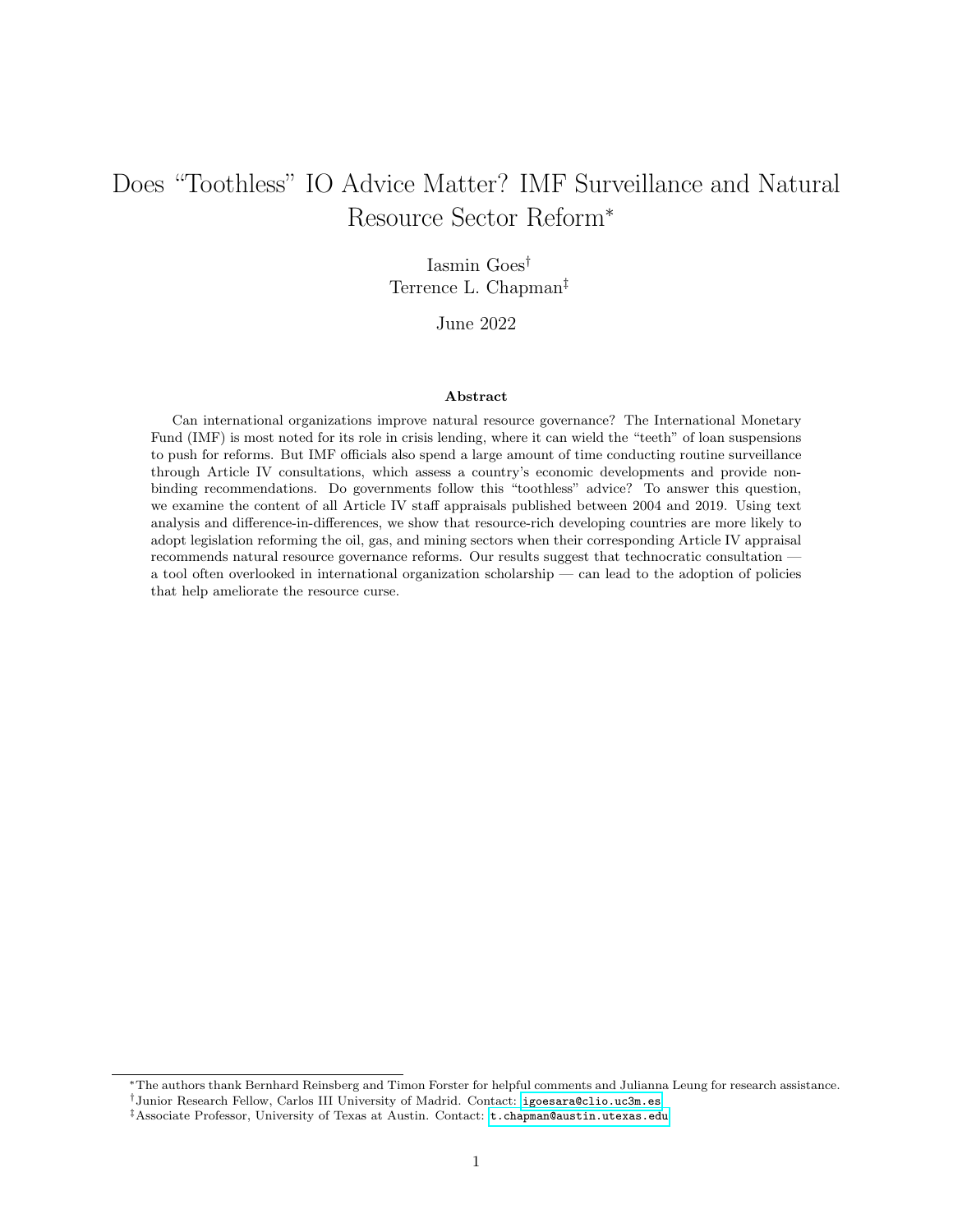



Treatment 1 − Published Article IV Consultation

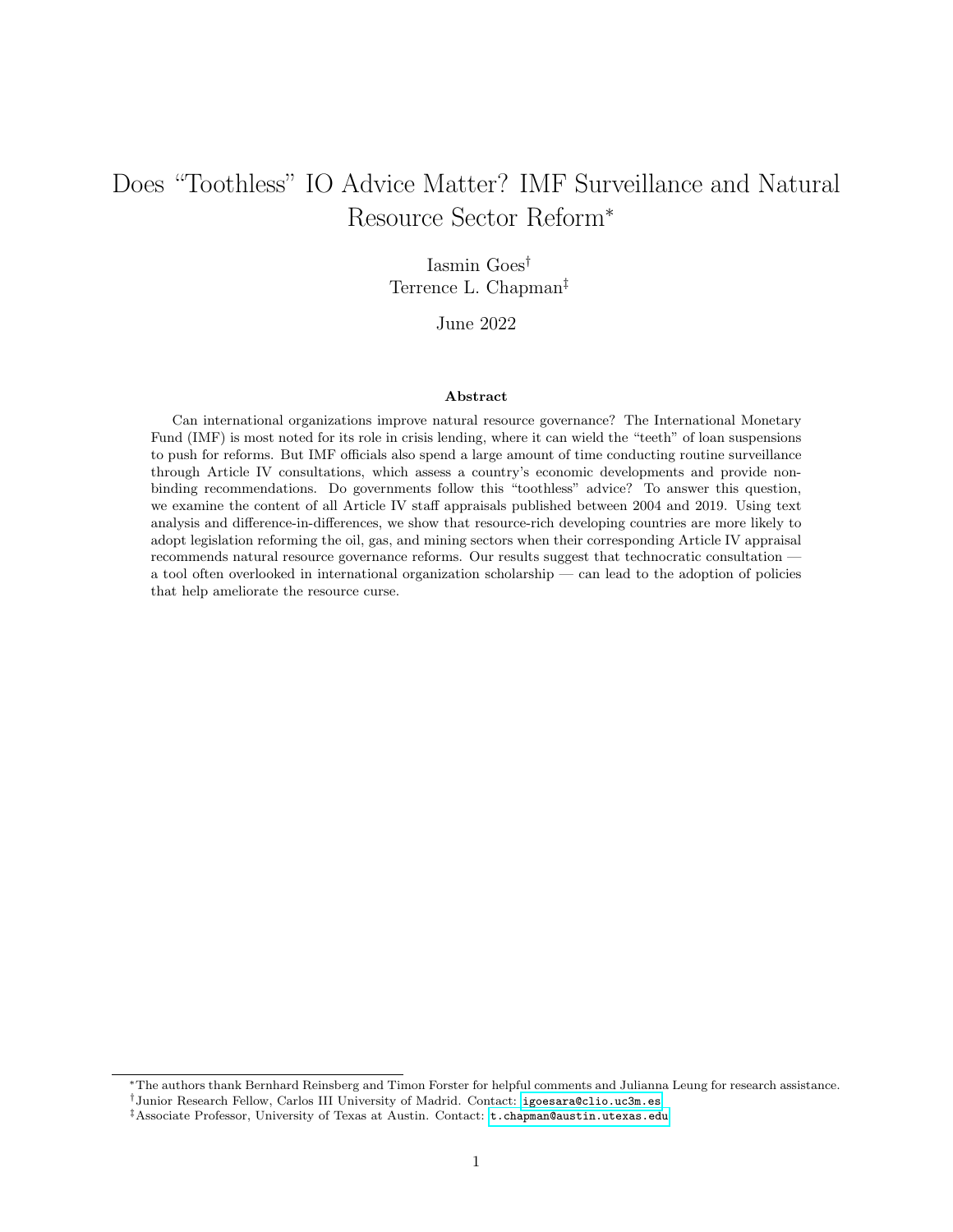## D Natural Resource Dictionary

To generate the independent variables Natural Resource Term Frequency and Natural Resource TF–IDF, we use a dictionary consisting of the following terms: natural resource, natural resources, extractive, oil, petroleum, crude, gas, gasoline, diesel, electricity, LNG, natural gas, fuel, fuels, energy, refinery, hydrocarbon, mineral, mining, mine, mines, copper, gold, diamond, iron, steel, phosphate, EITI.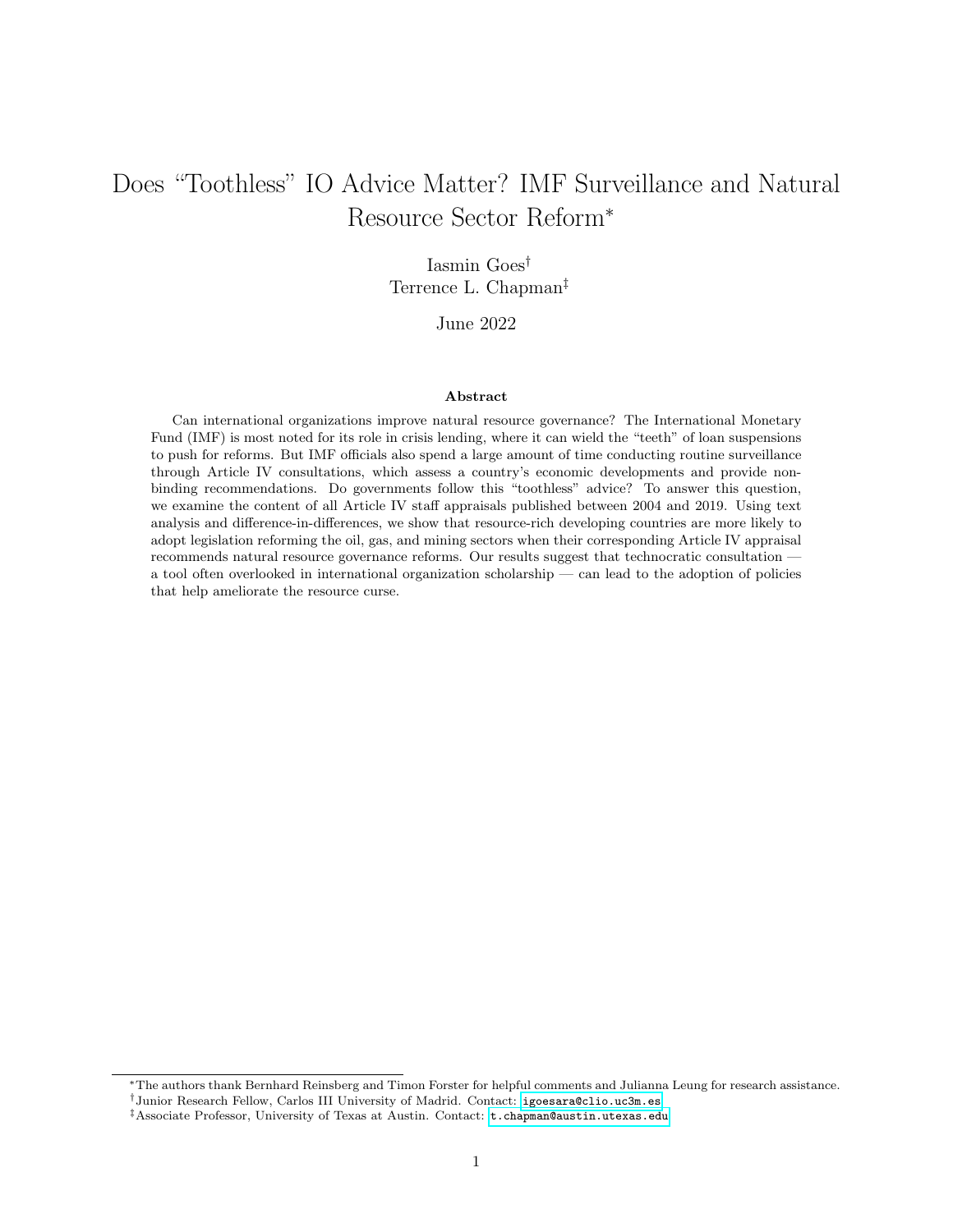## E Robustness

## E.1 Using Weighted Natural Resource Term Frequency

Table E.1: The Effect of Natural Resource Terms on Policy Passage, Using Natural Resource TF–IDF

|                                     |                       | Dependent variable:    |
|-------------------------------------|-----------------------|------------------------|
|                                     | Policy Passage        |                        |
|                                     | OLS                   | Logit                  |
|                                     | (1)                   | (2)                    |
| Natural Resource TF-IDF             | $0.011***$<br>(0.006) | $0.111***$<br>(0.056)  |
| Previous Policy                     | 0.036<br>(0.076)      | 0.501<br>(0.612)       |
| Resource Rents (% GDP)              | $-0.004*$<br>(0.002)  | $-0.065***$<br>(0.026) |
| GDP per Capita (Log)                | 0.123<br>(0.080)      | $2.202*$<br>(1.182)    |
| Field Discovery                     | 0.055<br>(0.053)      | 0.655<br>(0.402)       |
| <b>IMF</b> Program                  | 0.036<br>(0.027)      | $0.571*$<br>(0.315)    |
| Technocratic Finance Minister       | $-0.014$<br>(0.027)   | $-0.442$<br>(0.318)    |
| Oil Price                           | $-0.001$<br>(0.002)   | $-0.024$<br>(0.022)    |
| GDP Growth $(\%)$                   | 0.001<br>(0.002)      | 0.003<br>(0.028)       |
| Polity 2                            | 0.004<br>(0.005)      | 0.036<br>(0.070)       |
| Protest                             | 0.003<br>(0.003)      | 0.011<br>(0.019)       |
| Constant                            | $-0.682$<br>(0.466)   | $-12.657^*$<br>(7.216) |
| Observations<br>$R^2$               | 535<br>0.213          | 535                    |
| Log Likelihood<br>Akaike Inf. Crit. |                       | $-88.863$<br>361.727   |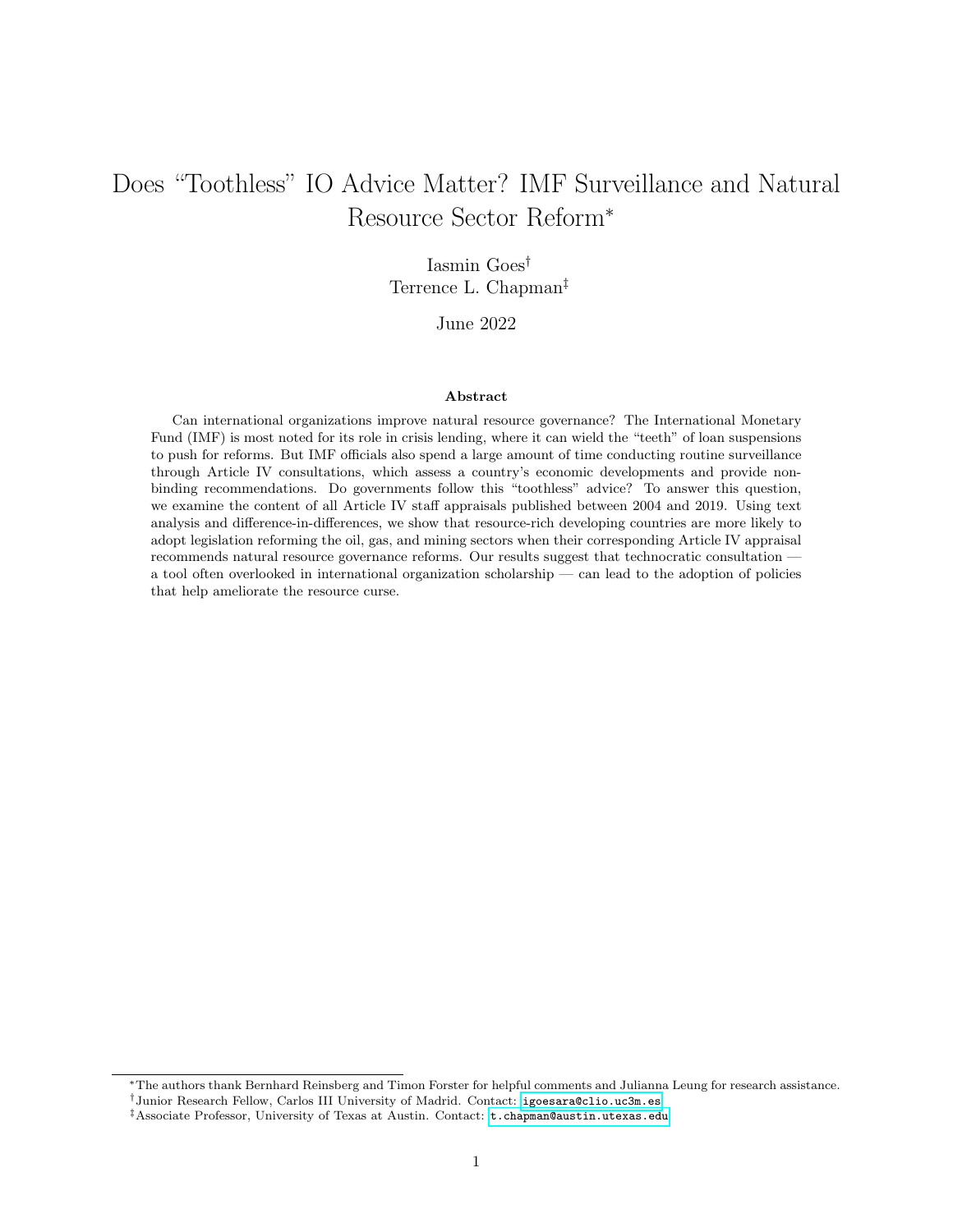### E.2 Instrumental Variables Estimation

|                                          | Dependent variable:  |                     |
|------------------------------------------|----------------------|---------------------|
|                                          | Policy Passage       |                     |
|                                          | (1)                  | (2)                 |
| Natural Resource Terms                   | 0.025<br>(0.021)     |                     |
| Natural Resource TF-IDF                  |                      | 0.015<br>(0.029)    |
| Previous Policy                          | 0.033<br>(0.077)     | 0.039<br>(0.088)    |
| Resource Rents (% GDP)                   | $-0.005*$<br>(0.002) | $-0.004$<br>(0.003) |
| GDP per Capita (Log)                     | 0.102<br>(0.080)     | 0.123<br>(0.081)    |
| Field Discovery                          | 0.053<br>(0.049)     | 0.056<br>(0.053)    |
| <b>IMF</b> Program                       | 0.046<br>(0.029)     | 0.038<br>(0.028)    |
| Technocratic Finance Minister            | $-0.009$<br>(0.028)  | $-0.013$<br>(0.027) |
| Oil Price                                | $-0.002$<br>(0.002)  | $-0.001$<br>(0.002) |
| GDP Growth $(\%)$                        | $-0.0001$<br>(0.002) | 0.001<br>(0.002)    |
| Polity 2                                 | 0.001<br>(0.006)     | 0.003<br>(0.006)    |
| Protest                                  | 0.003<br>(0.003)     | 0.003<br>(0.003)    |
| $_{\rm Constant}$                        | $-0.448$<br>(0.486)  | $-0.660$<br>(0.478) |
| Observations<br>$\mathbf{R}^2$           | 535<br>0.213         | 535<br>0.213        |
| F-Statistic for Instrument<br>Wu-Hausman | $21.809***$<br>0.341 | $7.599***$<br>0.007 |

Table E.2: The Effect of Natural Resource Terms on Policy Passage: Instrumental Variables Estimation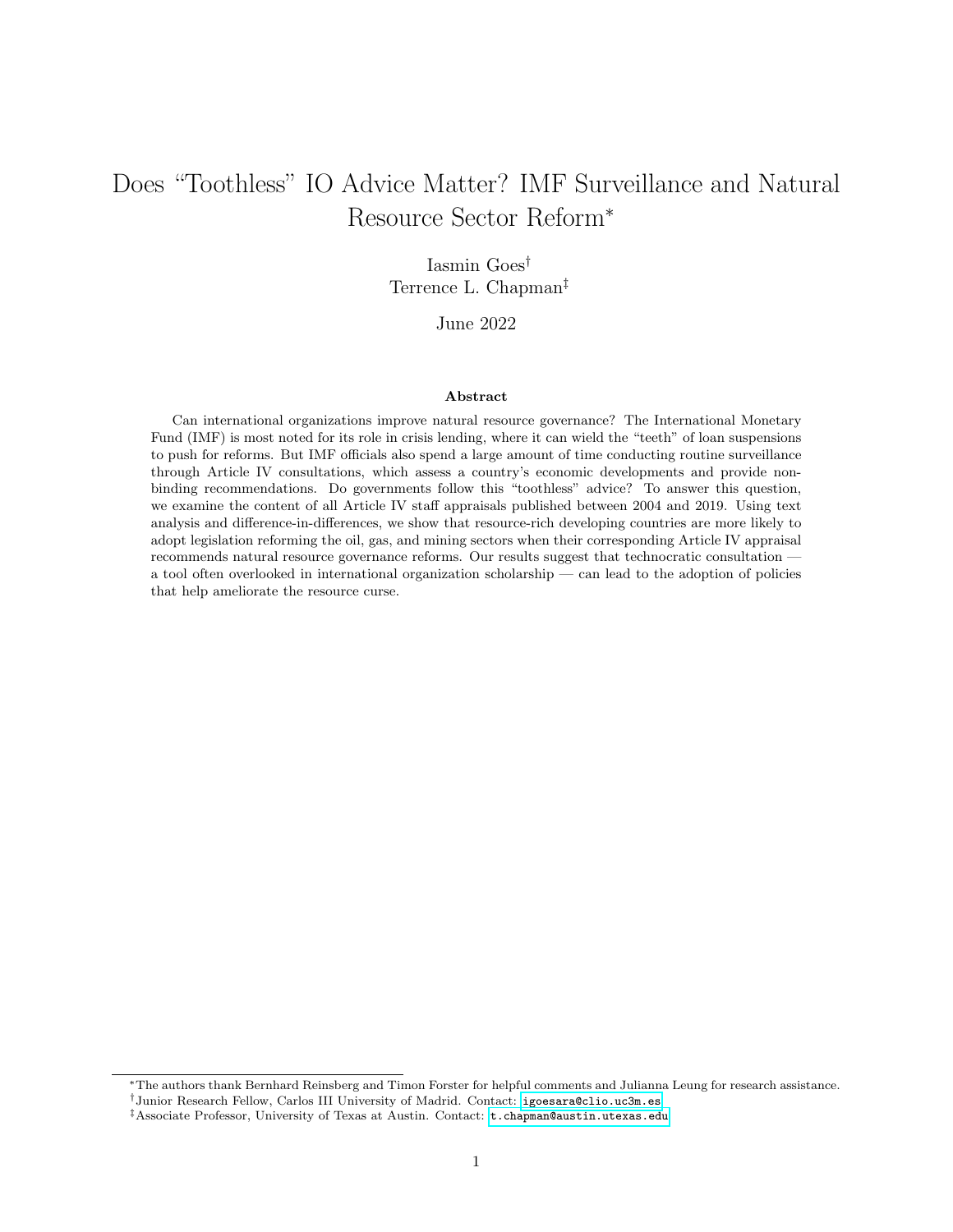|                                     | Dependent variable:    |                         |  |
|-------------------------------------|------------------------|-------------------------|--|
|                                     | Natural Resource Terms | Natural Resource TF-IDF |  |
|                                     | (1)                    | (2)                     |  |
| Instrument: Natural Resource Terms  | $0.331***$<br>(0.082)  |                         |  |
| Instrument: Natural Resource TF-IDF |                        | $0.380***$              |  |
|                                     |                        | (0.130)                 |  |
| Previous Policy                     | 0.354<br>(0.569)       | $-0.579$<br>(0.453)     |  |
| Resource Rents (% GDP)              | 0.012<br>(0.031)       | $0.042*$<br>(0.025)     |  |
| GDP per Capita (Log)                | $-0.190$<br>(0.918)    | $-0.560$<br>(0.665)     |  |
| Field Discovery                     | $-0.100$<br>(0.558)    | $-0.174$<br>(0.298)     |  |
| <b>IMF</b> Program                  | $-0.437$<br>(0.364)    | $-0.340$<br>(0.235)     |  |
| Technocratic Finance Minister       | $-0.171$<br>(0.282)    | $-0.066$<br>(0.224)     |  |
| Oil Price                           | $-0.001$<br>(0.021)    | 0.018<br>(0.017)        |  |
| GDP Growth $(\%)$                   | 0.018<br>(0.032)       | $-0.002$<br>(0.027)     |  |
| Polity 2                            | $0.145***$<br>(0.069)  | $0.111***$<br>(0.055)   |  |
| Protest                             | 0.018<br>(0.031)       | 0.011<br>(0.021)        |  |
| Constant                            | 1.104<br>(5.898)       | 1.132<br>(4.603)        |  |
| Observations<br>$R^2$               | 535<br>0.628           | 535<br>0.498            |  |

Table E.3: The Effect of Natural Resource Terms on Policy Passage: First Stages of Instrumental Variables Estimation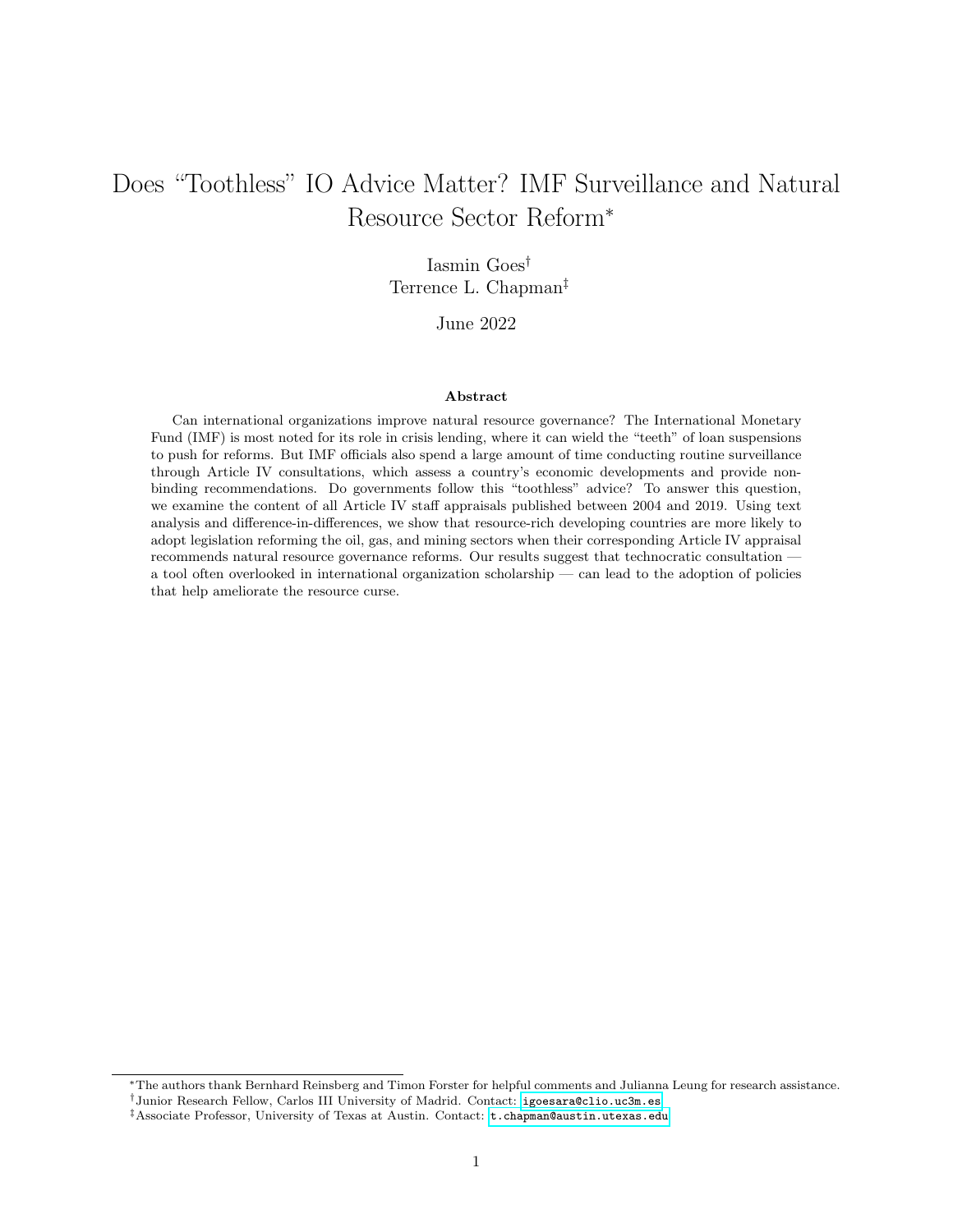#### E.3 Survival Analysis

|                               | Dependent variable:                     |
|-------------------------------|-----------------------------------------|
|                               | Time to Policy Passage                  |
| Natural Resource Terms        | $0.214***$                              |
|                               | (0.077)                                 |
| Resource Rents (% GDP)        | 0.036                                   |
|                               | (0.023)                                 |
| GDP per Capita (Log)          | 0.414                                   |
|                               | (0.328)                                 |
| Field Discovery               | 1.371                                   |
|                               | (0.853)                                 |
| <b>IMF</b> Program            | $1.049*$                                |
|                               | (0.605)                                 |
| Technocratic Finance Minister | 0.303                                   |
|                               | (0.560)                                 |
| GDP Growth $(\%)$             | $0.157***$                              |
|                               | (0.073)                                 |
| Polity 2                      | 0.078                                   |
|                               | (0.066)                                 |
| Protest                       | $-0.135$                                |
|                               | (0.114)                                 |
| Observations                  | 584                                     |
| $R^2$                         | 0.046                                   |
| Log Likelihood                | $-44.873$                               |
| Wald Test                     | $25.200***$ (df = 9)                    |
| LR Test                       | $27.442***$ (df = 9)                    |
| Score (Logrank) Test          | $33.991***$ (df = 9)                    |
| Note:                         | $*_{p<0.1;}$ $*_{p<0.05;}$ $*_{p<0.01}$ |

Table E.4: The Effect of Natural Resource Terms on Policy Passage: Cox Proportional Hazards Model

#### E.4 Sensitivity Analysis

The variable Natural Resource Term Frequency might not have a direct effect on our outcome of interest; rather, governments might be more likely to talk about the natural resource sector and more likely to pass natural resource policy in years of oil field discovery, or when the incumbent Finance Minister is someone who received a graduate degree from a US economics department. Since we cannot quantify a country's ex ante willingness to reform, we cannot exclude the possibility that other factors predict both the term frequency and the choice to pass natural resource policy. One way to investigate the potential effect of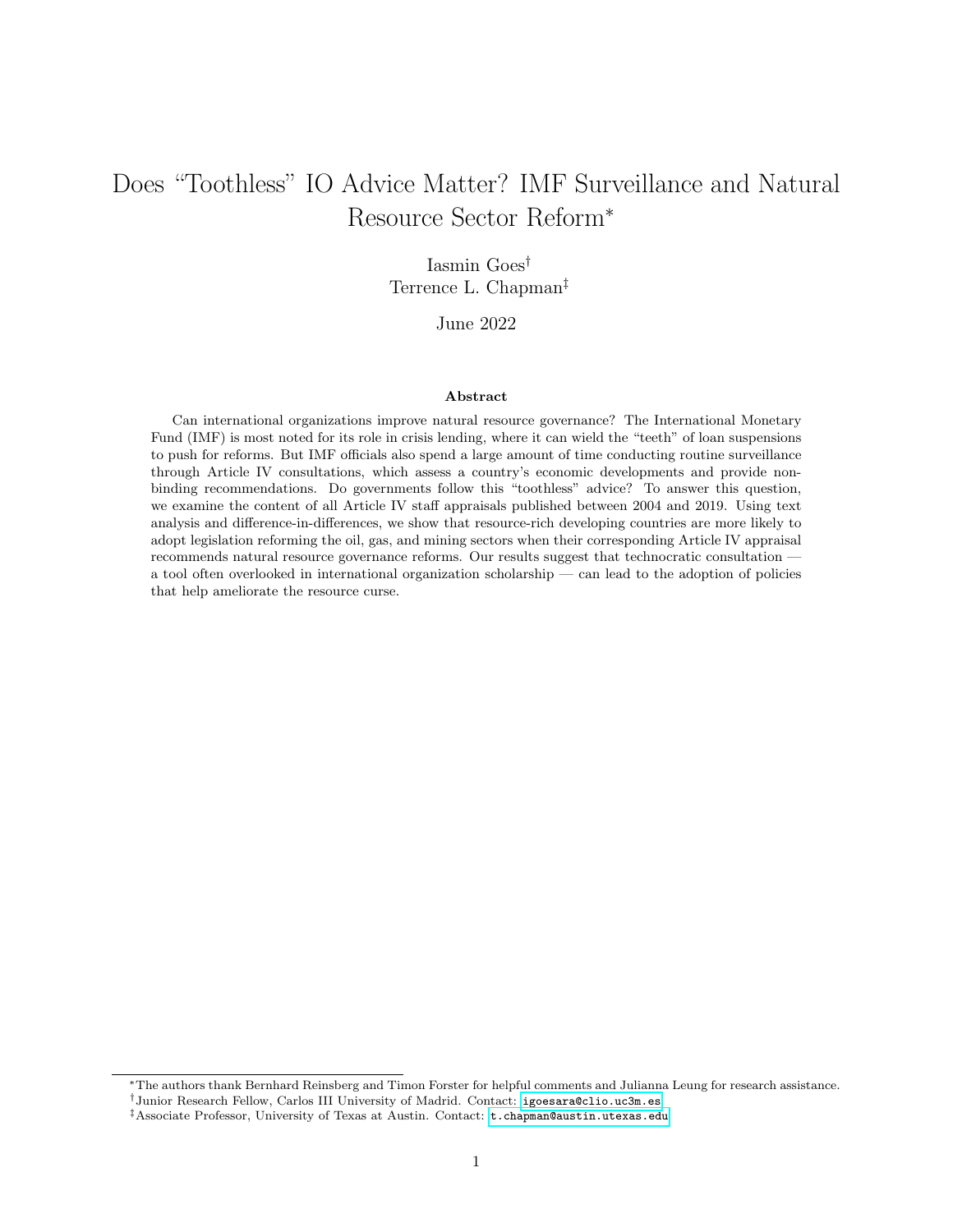omitted variable bias is to run a sensitivity analysis, as we do here.

We use the R package sensemakr, developed by [Cinelli and Hazlett](#page-31-12) [\(2020\)](#page-31-12), to investigate how our estimate of the treatment variable Natural Resource Term Frequency is sensitive to unobserved confounders. Table [E.5](#page-50-0) reports the estimated coefficient (0.014) for Natural Resource Term Frequency as well as its standard error (0.004) and t-value (3.302). The table then presents three sensitivity statistics.

The first sensitivity statistic is the partial  $R^2$  of the treatment with the outcome (2.4%). In an extreme scenario, an unobserved confounder that explains 100% of the residual variance in the outcome would need to explain at least 2.4% of the residual covariance of the treatment to fully account for the observed estimated effect.

The second sensitivity statistic is the robustness value  $(RV_{q=1})$  required to reduce the estimate to zero, which corresponds to a bias of 100% of the original estimate. In order to explain away all the observed effect of the treatment Natural Resource Topic on the outcome Policy Passage, we would need unobserved confounders that explain at least 14.5% of the residual variance of both treatment and outcome.

The third sensitivity statistic is the robustness value for testing the null hypothesis that the coefficient of Natural Resource Topic is zero  $(RV_{q=1,\alpha=0.05})$ . If the unobserved confounder explains more than 6.1% of the residual variance of both the treatment and the outcome, it is strong enough to bring the estimate of Natural Resource Topic to a range where it is no longer statistically different from zero (at the significance level of  $\alpha = 0.05$ ).

These values indicate what we would need to now in order to safely rule out confounders that could be problematic. We now contrast these values to the effect of the observed benchmark covariates Resource Rents and Technocratic Finance Minister. In other words, we investigate the maximum strength of an unobserved confounder that is once, twice, or three times as strong as Resource Rents or Technocratic Finance Minister in explaining outcome variation  $(R_{Y\sim Z|X,D}^2)$  and treatment variation  $(R_{D\sim Z|X}^2)$ . All these values are below the RV, suggesting that even a very strong confounder would not be able to overturn our findings.

<span id="page-50-0"></span>Table E.5: Minimal Reporting on Sensitivity to Unobserved Confounders, Benchmarks: Resource Rents and Field Discovery

| Outcome: <i>Policy Passage</i>                                                                                                |       |       |         |                                       |            |                        |
|-------------------------------------------------------------------------------------------------------------------------------|-------|-------|---------|---------------------------------------|------------|------------------------|
| Treatment                                                                                                                     | Est.  | S.E.  | t-value | $\overline{R}_{Y\sim D \mathbf{X}}^2$ | $RV_{q=1}$ | $RV_{q=1,\alpha=0.05}$ |
| Natural Resource Term Frequency                                                                                               | 0.014 | 0.004 | 3.302   | $2.4\%$                               | $14.5\%$   | $6.1\%$                |
| df = 436; Bound (1x Resource Rents): $R_{Y\sim Z \mathbf{X},D}^2 = 0.5\%, R_{D\sim Z \mathbf{X}}^2 = 0.6\%$                   |       |       |         |                                       |            |                        |
| df = 436; Bound (2x Resource Rents): $R_{Y \sim Z \mathbf{X},D}^2 = 1\%$ , $R_{D \sim Z \mathbf{X}}^2 = 1.2\%$                |       |       |         |                                       |            |                        |
| df = 436; Bound (3x Resource Rents): $R_{Y \sim Z \mathbf{X},D}^2 = 1.5\%, R_{D \sim Z \mathbf{X}}^2 = 1.8\%$                 |       |       |         |                                       |            |                        |
| df = 443; Bound (1x Technocratic Finance Minister): $R_{Y\sim Z \mathbf{X},D}^2 = 0\%$ , $R_{D\sim Z \mathbf{X}}^2 = 0.1\%$   |       |       |         |                                       |            |                        |
| df = 443; Bound (2x Technocratic Finance Minister): $R_{Y\sim Z \mathbf{X},D}^2 = 0.1\%$ , $R_{D\sim Z \mathbf{X}}^2 = 0.2\%$ |       |       |         |                                       |            |                        |
| df = 443; Bound (3x Technocratic Finance Minister): $R_{Y\sim Z \mathbf{X},D}^2 = 0.1\%$ , $R_{D\sim Z \mathbf{X}}^2 = 0.3\%$ |       |       |         |                                       |            |                        |
|                                                                                                                               |       |       |         |                                       |            |                        |

Figure [E.1,](#page-51-0) also generated using R [Cinelli and Hazlett'](#page-31-12)s package, helps us grasp the meaning of these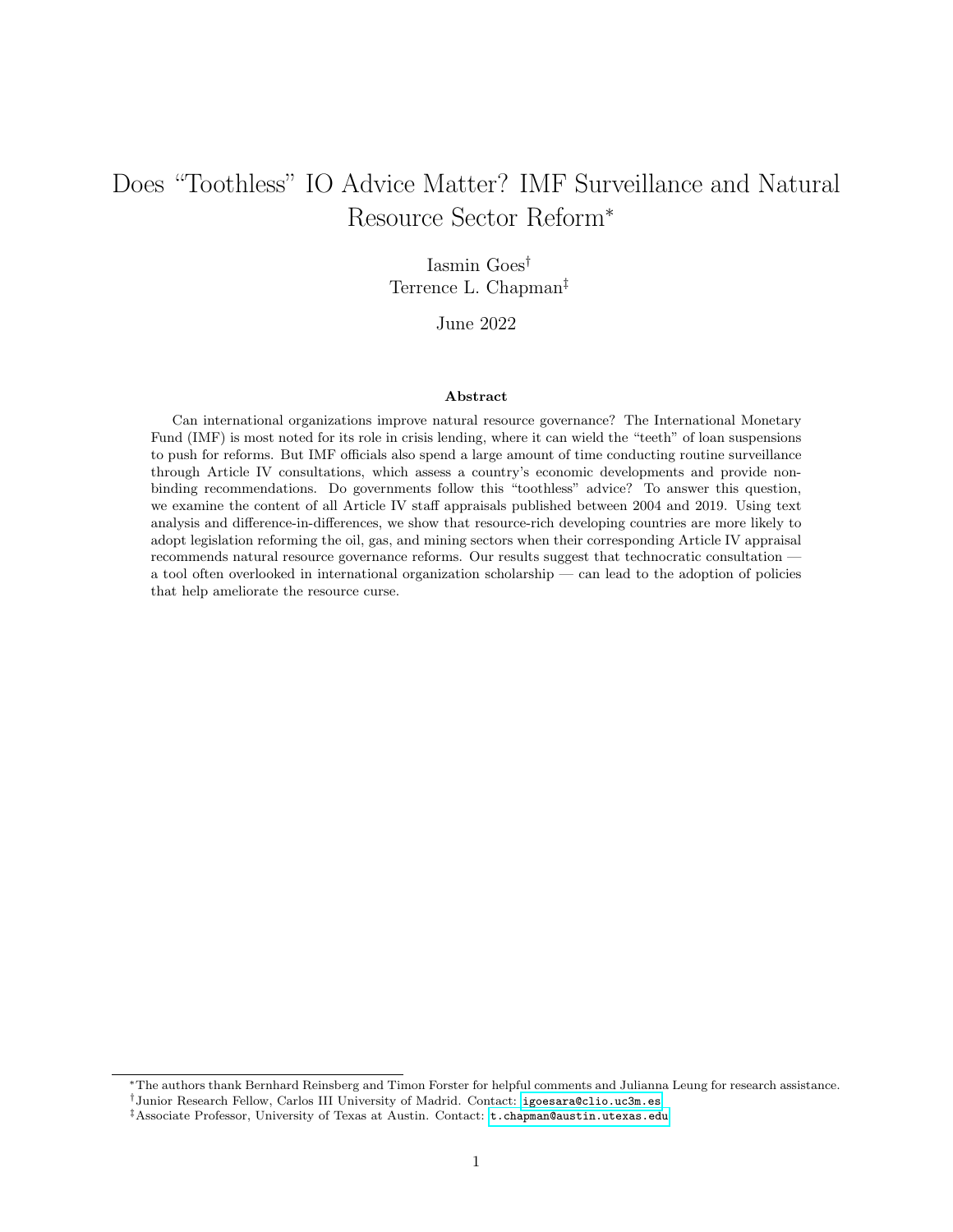<span id="page-51-0"></span>Figure E.1: Sensitivity Contour Plots in the Partial  $R^2$  Scale, Benchmark: Resource Rents



This figure shows the sensitivity contour plot of the point estimate for Natural Resource Term Frequency, including unobserved confounders with the hypothetical strength of three times the value of Resource Rents. Note that the hypothetical estimate (in red) is very close to the unadjusted estimate (in black).

results. The x-axis shows the hypothetical residual share of variation of the treatment explained by unobserved confounding  $(R_{D\sim Z|\mathbf{X}}^2)$ , whereas the y-axis does the same for the residual share of variation of the outcome explained by unobserved confounding  $(R_{Y\sim Z|X,D}^2)$ . The contours show what would be the estimates for *Natural Resource Term Frequency* if we were to include unobserved confounders that have once, twice, or three times the strength Resource Rents. The dashed red line indicates combinations of values that would shrink the estimated effect of *Natural Resource Term Frequency* to zero. Figure [E.1](#page-51-0) shows that the unadjusted effect of topic proportions is robust to the inclusion of unobserved confounders that are once, twice, or three times as strong Resource Rents, giving us more confidence that our findings are not a function of omitted variables.

In Table Figure [E.2,](#page-52-0) we repeat this analysis using *Technocratic Finance Minister* (rather than Resource Rents) as a benchmark covariate, finding again that our results are robust to the inclusion of unobserved variables with effects that are one, two, or three times as strong as the effect of Technocratic Minister.